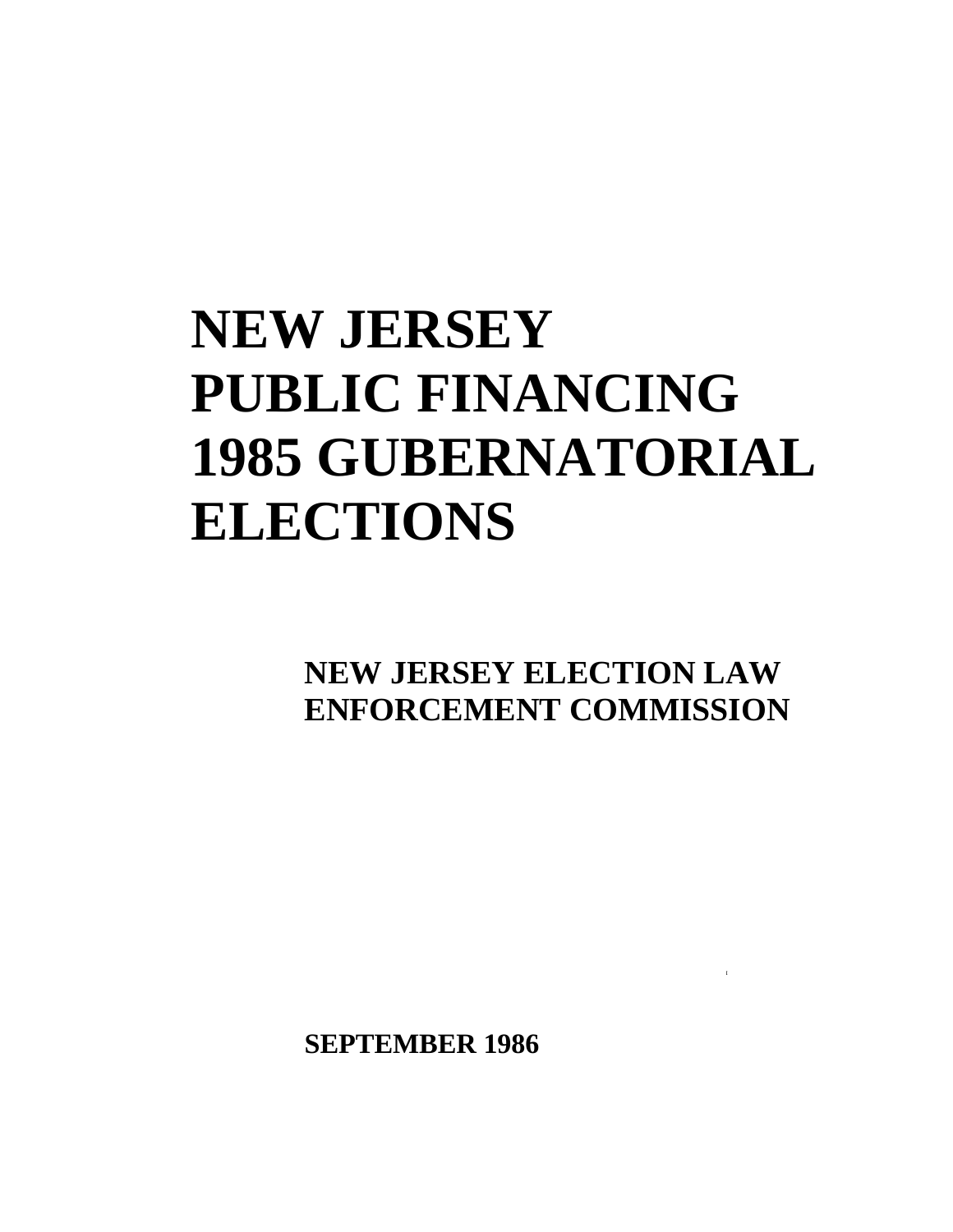

# State of New Jersey

## COMMISSIONERS **ELECTION LAW ENFORCEMENT COMMISSION**

ALEXANDER P. WAUGH, JR. VICE CHAIRMAN EDWARD J. FARRELL HAYDN PROCTOR COUNSEL OWEN V. MC NANY

ANDREW C. AXTELL **NATIONAL STATE BANK BLDG., SUITE 1215**<br>CHAIRMAN **CHAIRMAN** 28 W. STATE STREET, CN-185 FXECUTIVE DIRECTOR **28 W. STATE STREET, CN-185 TRENTON. NEW JERSEY 08608** CHAIRMAN EXECUTIVE DIRECTOR **(609) 292-8700**

September 1986

Dear Governor Kean and Members of the Legislature:

In 1977, New Jersey had the distinction of being the first State in the Nation to conduct a gubernatorial election campaign partially financed with public funds. In 1981, this pioneering program was expanded to include gubernatorial primary elections. Throughout the history of the Public Financing Program, the Election Law Enforcement Commission has been responsible for administering and enforcing the provisions of the statute. In 1985, the Commission was pleased to provide this function for the third time.

In this report, the Commission recommends numerous ways to improve the Public Financing Program. Building on the recommendations made in 1981, it hopes that the report will be helpful in amending the present statute so as to adapt the program to the needs of the future.

Important improvements in the electoral process have been made in New Jersey in recent years and the Commission trusts that this report will be a further contribution to a continuation of that trend.

Andrew C. Axtell, Chairman

Alexander P. Waugh, Jr., Vice-Chairman

Haydn Proctor

Owen V. McNany, III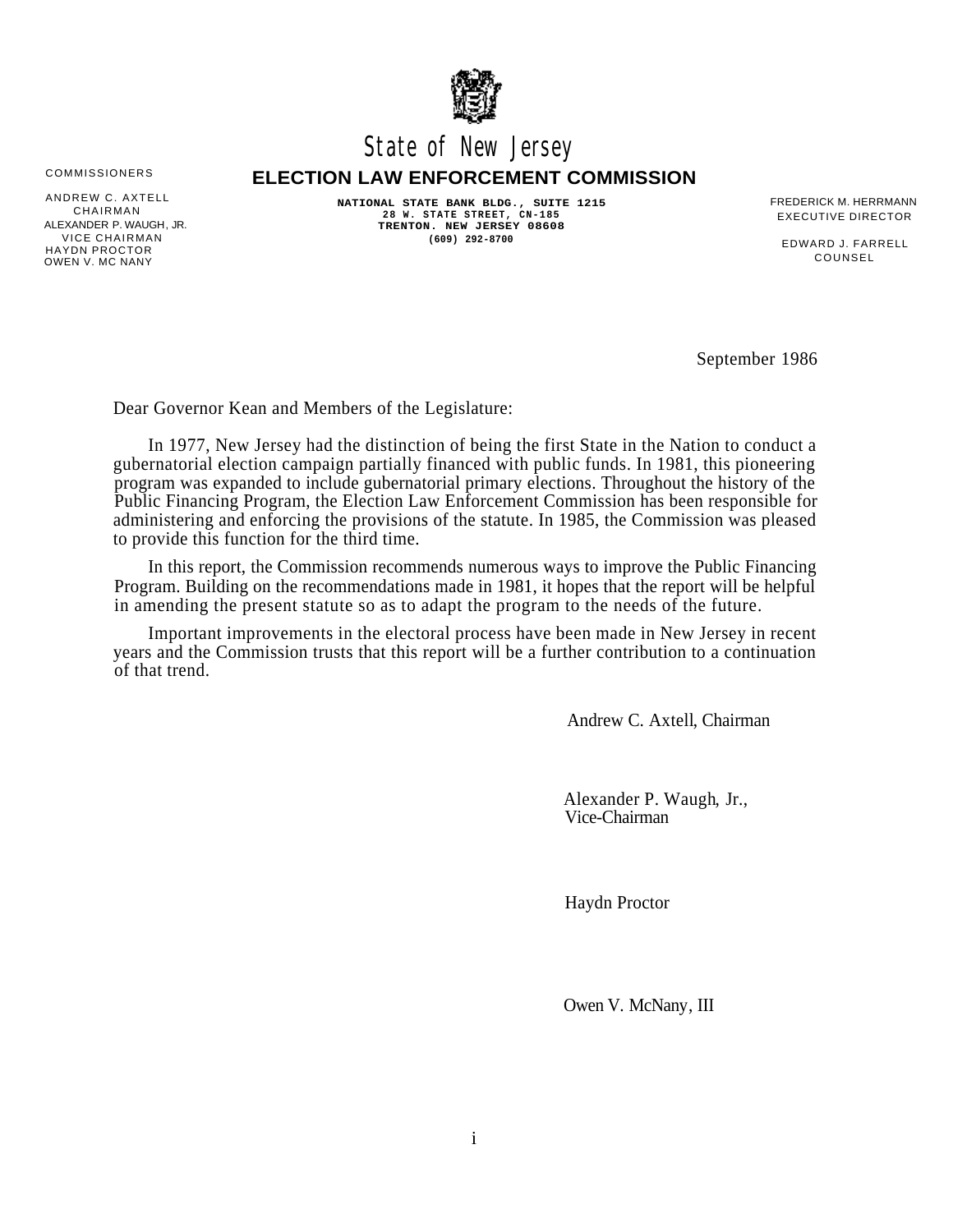#### **ACKNOWLEDGMENTS**

The Commission wishes to acknowledge the contributions of numerous people in the creation of this report.

Dr. Herbert E. Alexander served as the Commission's consultant on the report, and wrote many key sections, including the one dealing with the fiscal impact of the new recommendations. Indeed, without his contributions to the field of campaign finance nationally and even internationally, reports such as this one would be lacking in those firm fundamentals so necessary to making good sense and improving the process of funding elections. The Commission has been and will always be indebted to his kindness, guidance, and understanding.

The contributions of Jeffrey M. Brindle, the Commission's Deputy Director, were highly significant also. He did an outstanding job in the difficult task of preparing most of the first draft. Staff Counsel Gregory E. Nagy contributed a number of sections including the one on advisory opinions and loaned his great expertise in the area of campaign law to reviewing the legal aspects of the entire document. Thanks must also go to Executive Director Frederick M. Herrmann for his outlining of the initial draft and his continuous editing, and to Director of Compliance and Information Evelyn Green for her proofreading. Director of Public Financing Peter D. Nichols has to be congratulated for ably administering the program and providing some of the data and written material used within this document.

Finally, Vratislav Pechota and James Wojtowicz are to be mentioned for their fine work on the statistical tables, R. David Rousseau for his important contributions as a statistical proofreader, and Josephine A. Hall and Celia L. Minich for their dedication and superior typing skills.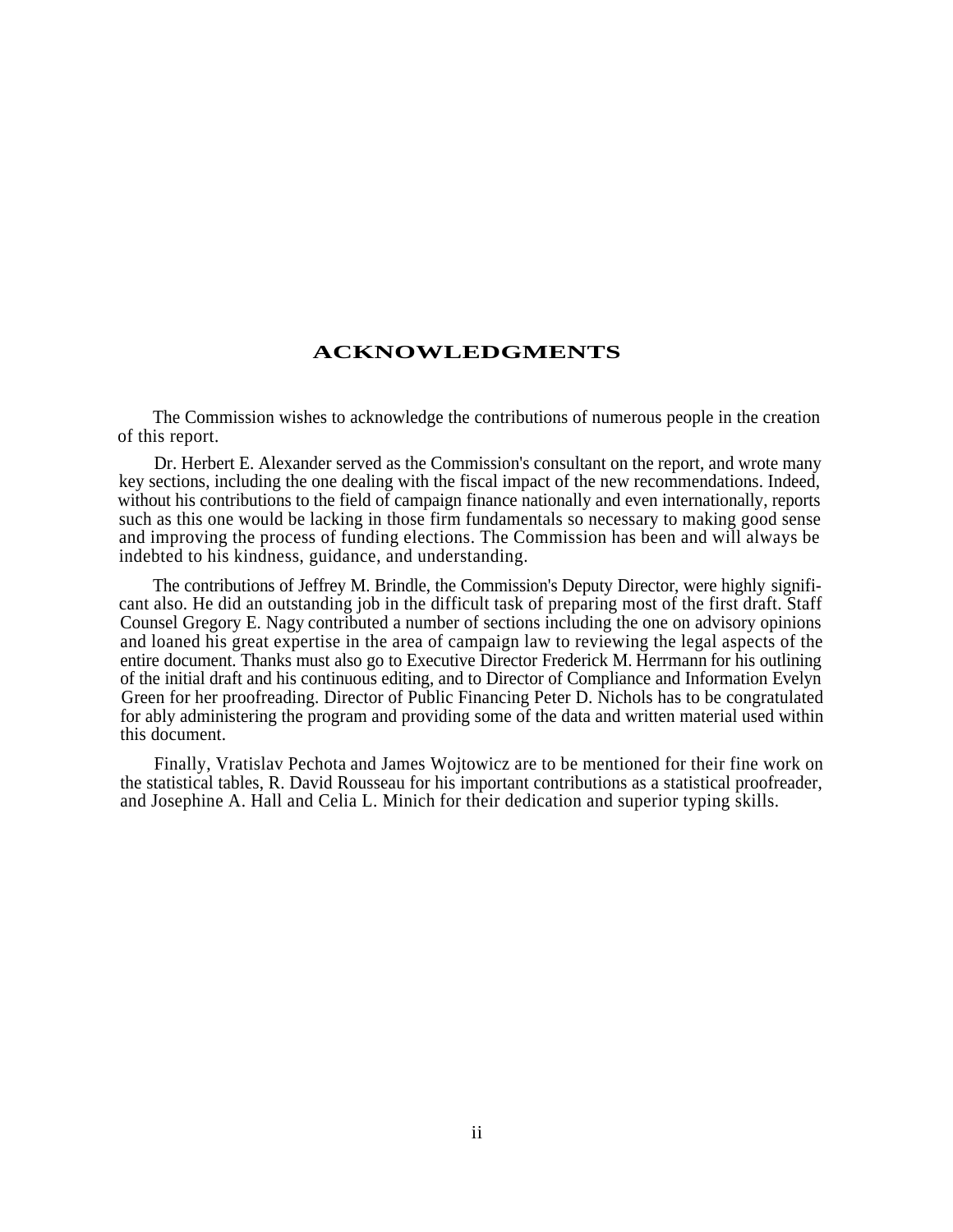# **TABLE OF CONTENTS**

# Page No.

| Overview of the 1985 |
|----------------------|
|                      |
|                      |
|                      |
|                      |
|                      |
|                      |
|                      |
|                      |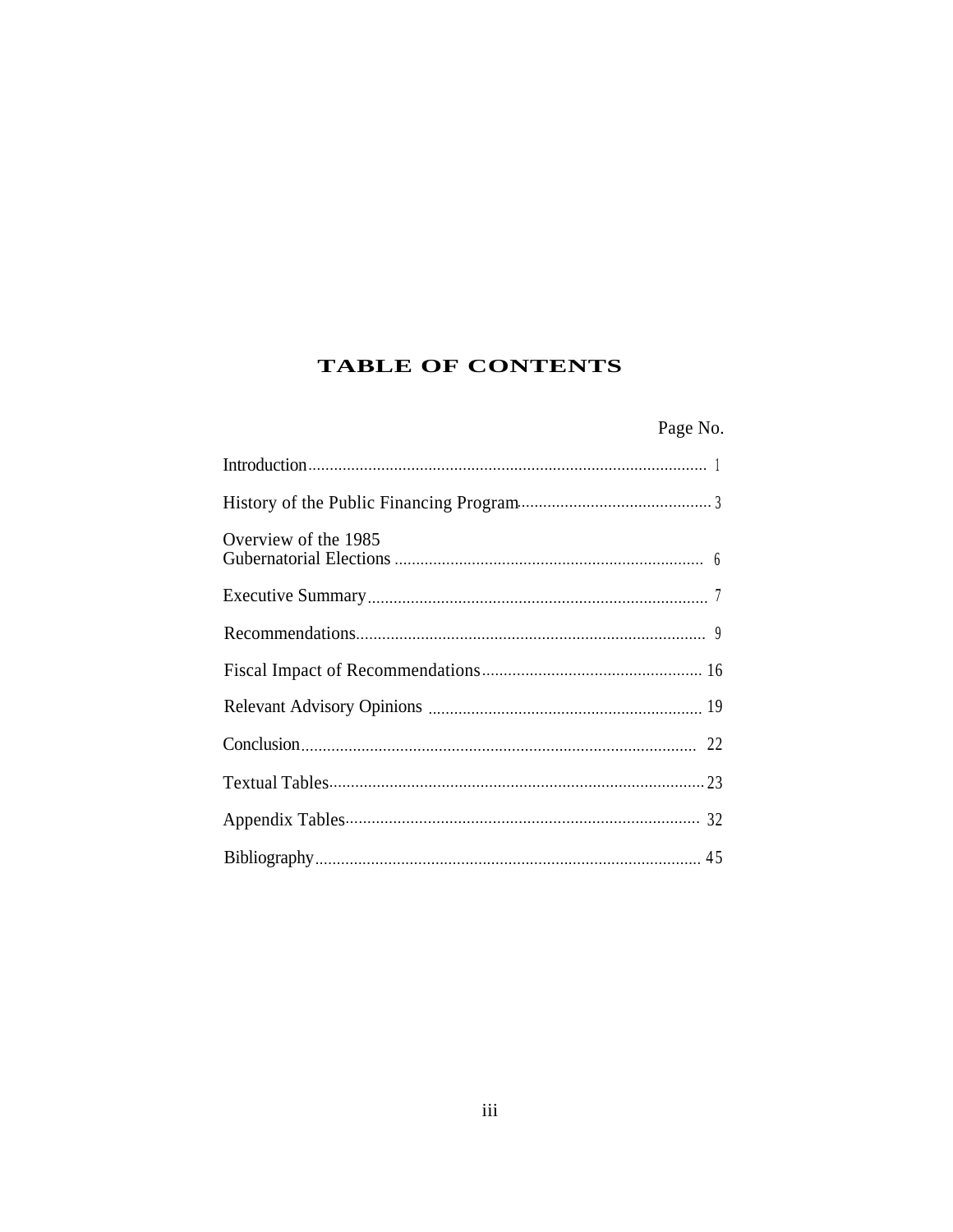# **Textual Tables**

| age | No. |  |
|-----|-----|--|
|     |     |  |

| <b>TABLE I:</b>  |                                                                                                   |  |
|------------------|---------------------------------------------------------------------------------------------------|--|
| <b>TABLE II:</b> | Public Funds Received by 1985 Gubernatorial General Election Candidates  24                       |  |
|                  |                                                                                                   |  |
|                  |                                                                                                   |  |
| <b>TABLE V:</b>  |                                                                                                   |  |
|                  | TABLE VI: 1985 and 1981 Gubernatorial Candidates' Percentage of Votes Cast, Public Funds Received |  |
|                  |                                                                                                   |  |
|                  | TABLE VII: Amount of Contributions (Net) Submitted for Match by Date of Submission-               |  |
|                  |                                                                                                   |  |
|                  | TABLE VIII: Estimated Decrease in Public Funds Resulting from Reducing the Matching Ratio to      |  |
|                  |                                                                                                   |  |
| TABLE IX:        | Public Funds as a Percentage of Total Campaign Receipts-1985 Gubernatorial Candidates             |  |
|                  |                                                                                                   |  |
| TABLE X:         | Estimated Increase/ Decrease in Public Funds for 1985 Gubernatorial Primary and General           |  |
|                  | Election Candidates Resulting from Reducing Matching Ratio and Increasing the Contribution        |  |
|                  |                                                                                                   |  |
| <b>TABLE XI:</b> | Number of \$800 Contributions for 1985 Primary and General Gubernatorial Candidates               |  |
|                  |                                                                                                   |  |
|                  | TABLE XII: Estimated Effect on Public Funds, Total and by Candidate, Resulting from Applying      |  |
|                  |                                                                                                   |  |
|                  | TABLE XIII: Estimated Effect on Candidate's Total Receipts Resulting from Applying Recommended    |  |
|                  |                                                                                                   |  |
|                  | TABLE XIV: Estimated Effect on Percent of Total Funds Represented by Public Funds from Applying   |  |
|                  |                                                                                                   |  |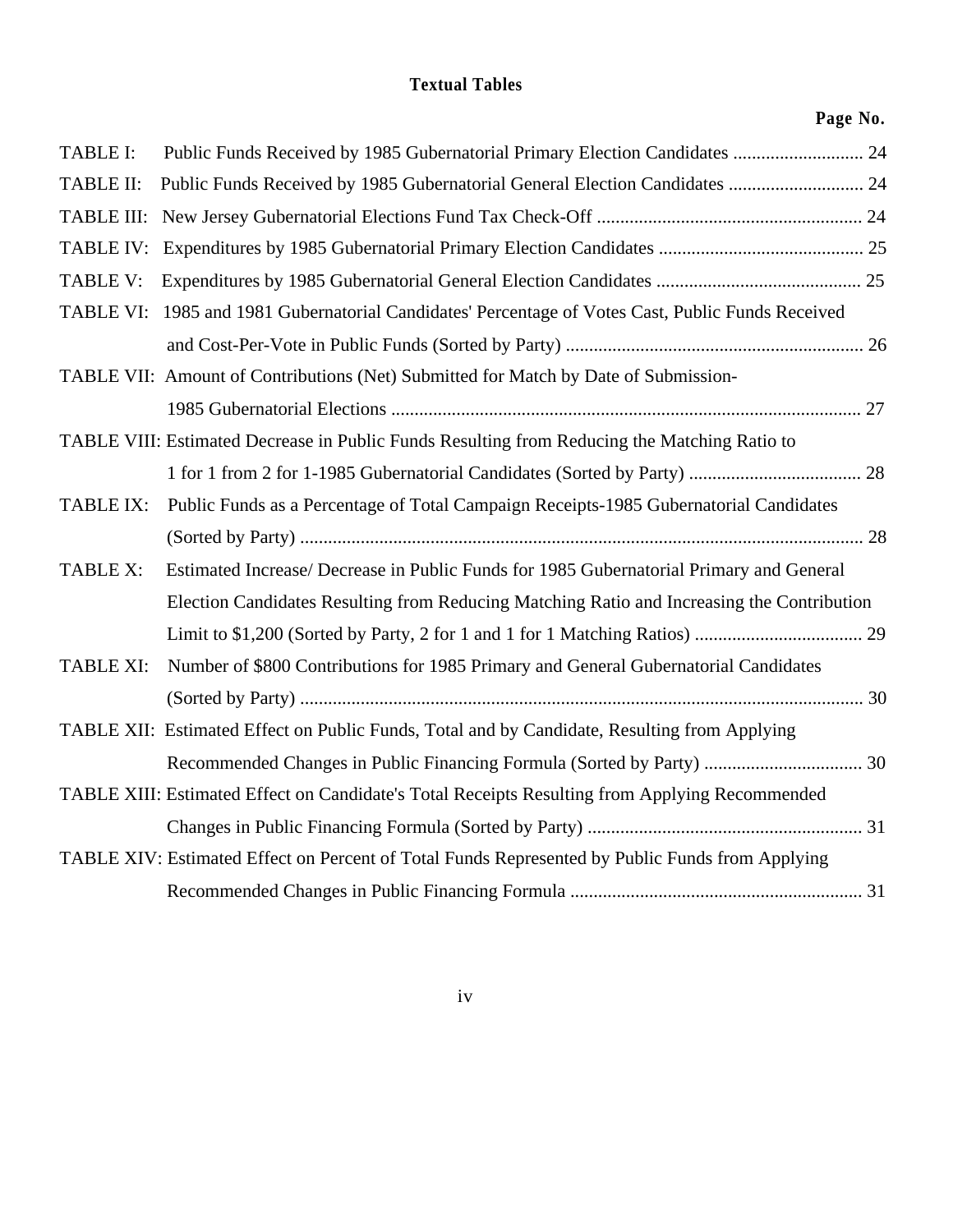# **Appendix Tables**

| TABLE A:        | Comparison of Amount of Contributions, Contributions of \$800 and Contributions of \$100 or<br>Less by Candidate-1985 and 1981 Primary Gubernatorial Elections (Sorted by Party)  33 |    |
|-----------------|--------------------------------------------------------------------------------------------------------------------------------------------------------------------------------------|----|
| TABLE B:        | New Jersey 1985 Gubernatorial Elections Contributions: Amount, Number and Average<br>Contribution; Number of Contributions and Average Contribution per Contributor                  |    |
| TABLE C:        | Comparison of Contributions to New Jersey Gubernatorial General Election Candidates by<br>Contribution Amount, Number of Contributors and by Average Contribution per Contributor    | 35 |
| TABLE D:        | Comparison of Contributions to New Jersey Gubernatorial General Election Candidates by                                                                                               |    |
| TABLE E:        | 1985 Gubernatorial Primary Election Candidates-Amount and Number of Contributors by                                                                                                  | 37 |
| TABLE F:        | 1985 Gubernatorial Primary Totals-Amount and Number of Contributors by Type of                                                                                                       |    |
| TABLE G:        | 1985 Gubernatorial General Election Candidates-Amount and Number of Contributors by                                                                                                  |    |
| <b>TABLE H:</b> | 1985 Gubernatorial Election Candidates-Amount of Contributions and Number of                                                                                                         |    |
| TABLE I:        | Comparison of Expenditures by Type of Expenditure (Net) for 1985 Gubernatorial Primary                                                                                               | 42 |
| TABLE J:        | Comparison of Expenditures by Type of Expenditure (Net) for 1985 Gubernatorial General                                                                                               |    |
| TABLE K:        | Comparison of Expenditures by Type of Expenditure (Net) for 1985 Primary and General                                                                                                 |    |
|                 |                                                                                                                                                                                      |    |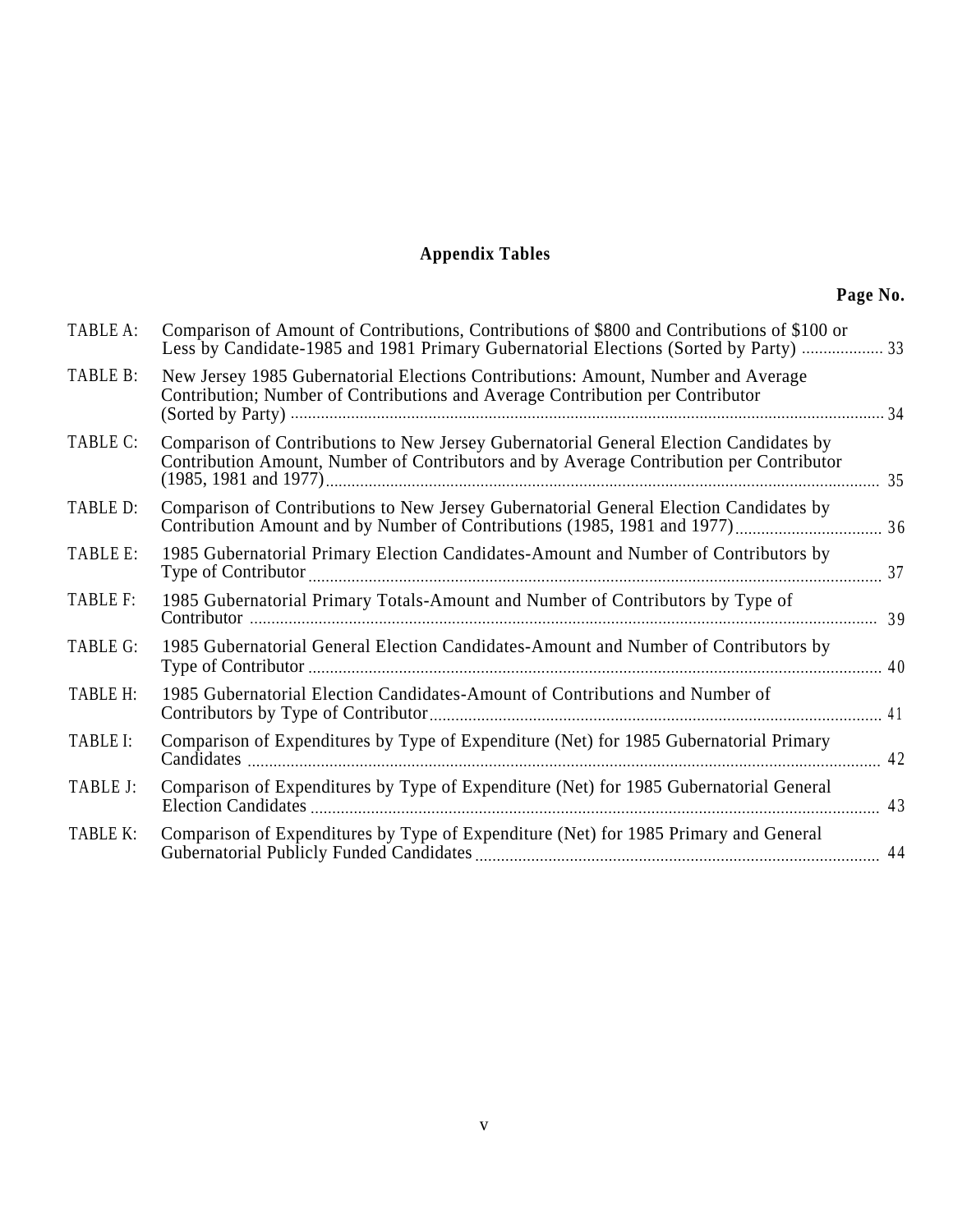#### **INTRODUCTION**

The 1985 New Jersey gubernatorial primary and general elections constituted the second primary election and third general election in which State matching funds were provided to eligible candidates. In 1985, the State provided approximately \$6.2 million in public matching funds for both elections. Five candidates in the primary election participated in the Public Financing Program, receiving a combined total of \$3.6 million in public funds (Table I). Similarly, the two major party candidates in the general election both participated in the program, receiving a combined total of \$2.6 million in public matching funds (Table II).

New Jersey's system for providing partial public financing for gubernatorial candidates was established in 1974 as part of "The New Jersey Campaign Contributions and Expenditures Reporting Act." In enacting this legislation, the State Legislature declared its intention to provide public monies to gubernatorial candidates in amounts that would be sufficient for those candidates to seek election to the State's highest office, and to do so free from improper influence.

The Gubernatorial Public Financing Program was first administered in 1977 and applied only to the general election. By 1981, it was expanded to include the primary election as well. Extending the Public Financing Program to the primary resulted in a dramatic increase in the expenditure of public funds. In 1981, this increase was primarily due to the large field of candidates (22, of whom 16 participated in the Public Funding Program) vying for their respective party's nomination.

The Election Law Enforcement Commission conducted a review of the Public Financing Program shortly after the conclusion of the 1981 general election as it had done four years earlier following the 1977 election. The Commission's analysis resulted in the publication of its conclusions and recommendations for legislative action in a June 1982 report entitled "New Jersey Public Financing-1981 Gubernatorial Elections: Conclusions and Recommendations." This report built upon an earlier

one published in 1978. Included in its examination was a review of the Public Financing Program's goals, costs, and impact as well as recommendations for modifying the program.

Not long after the Commission issued its 1982 report, the Legislature considered the issues raised in it. This initial interest, however, waned and gave way to other pressing concerns. The issues reappeared in 1984 with the introduction of several bills designed to modify the statute and adapt the program to the needs of 1985. With the 1985 gubernatorial elections nearing, some important proposals were discussed, but none were enacted. Thus, the 1981 statute remained in effect during the course of the most recent gubernatorial elections. No changes had taken place in the program during the intervening four years.

As in 1981, the Commission began its review of the 1985 Public Financing Program shortly after primary election day. At that time, the Commission invited the publicly funded candidates, and their campaign treasurers, to comment on their experiences with the Public Financing Program during the primary. The process of gathering and preparing the massive amount of contribution and expenditure information received from gubernatorial candidates took place concurrent with the administration of the general election phase of the program. After the date of the general election, the review process continued and became the central issue for the Commission's public financing staff. Further, the Commission conducted a public hearing in January 1986 to solicit recommendations for legislative change that would be incorporated into the Commission's analysis.

The Commission's study of the Public Financing Program centered on the six primary components of the State's public funding formula:

- the method for establishing thresholds,
- the expenditure limits,
- the contribution limit,
- the public funds caps,
- the matching ratio, and
- the qualification threshold.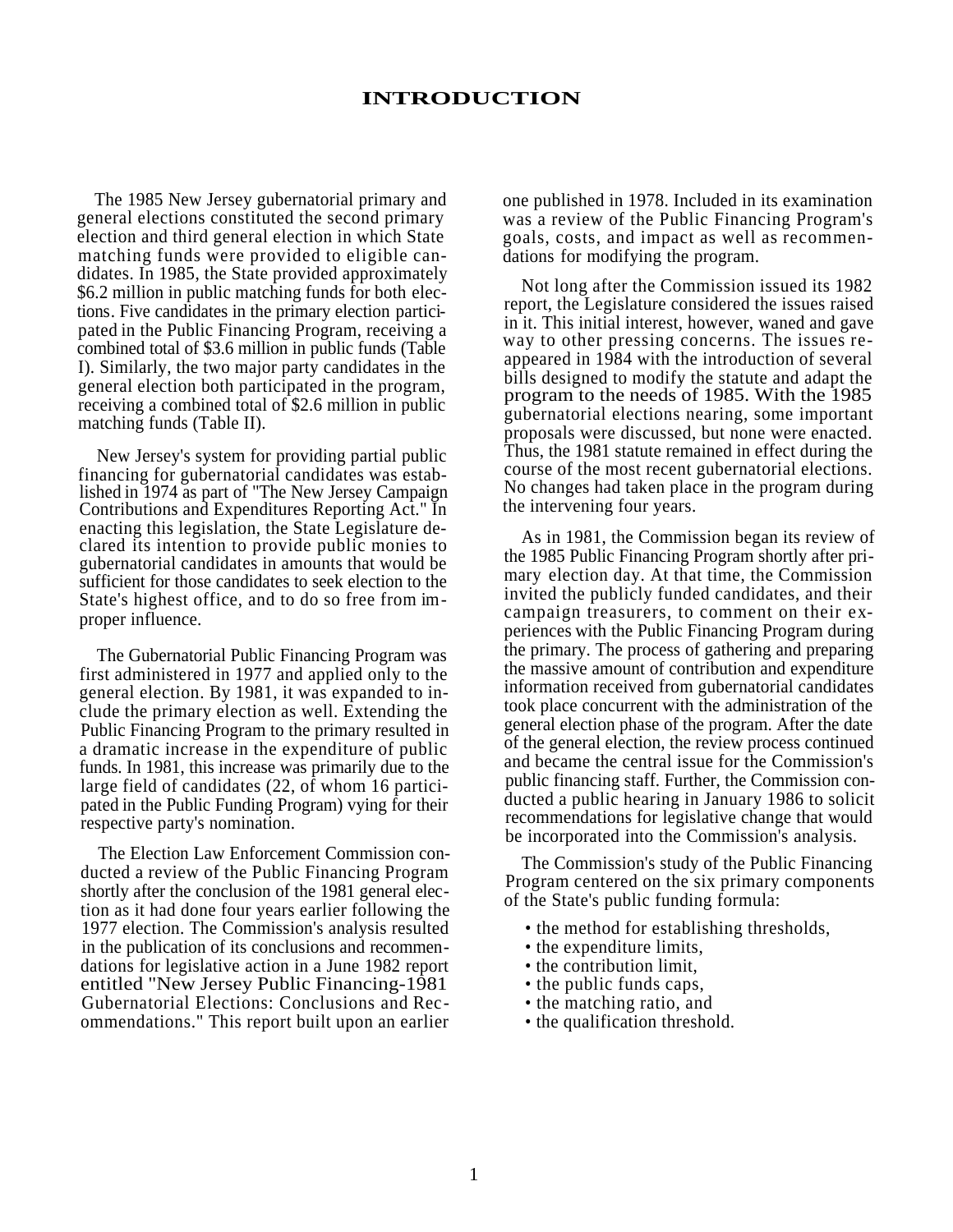The Commission reviewed other provisions of the public financing statute as well to determine if additional changes were needed. These provisions included: the limit on usage of personal funds by publicly funded candidates, the bank loan limit and repayment deadline for publicly funded candidates, the restrictions on permissible uses of public funds, the contribution limit for inaugural events, the role of the State party committees, the limits placed on local party committee involvement in gubernatorial campaigns, the repayment of surplus campaign funds to the State, and other administrative provisions.

Based upon its review, the Commission has modified certain existing recommendations, and is introducing an entirely new, but important, recommendation: tying the program's various thresholds and caps to rates of change in the economy.

The present study analyzes the Public Financing Program and the funding formula in the context of the 1985 elections. The analysis uses many of the recommendations received at the Commission's

public hearing on the program in January 1986. It also includes proposals set forth in public financing bills introduced in the Legislature since the statute was last amended in 1981.

After a brief history of New Jersey's gubernatorial public financing system and an overview of the 1985 elections, there is a detailed discussion of the Commission's recommendations, which includes a section on their fiscal impact. An executive summary of the recommendations is provided for a quick review and an easy reference. There is also a discussion of pertinent advisory opinions, followed by a conclusion, tables, and a bibliography.

In this report, the Commission seeks to provide proposals which balance the goal of enabling candidates of limited means to run for Governor in an environment free from improper influence with the goal of preserving public funds. The Commission hopes the report contains recommendations which will serve as the foundation for legislative reform, thereby strengthening and reaffirming the State's commitment to the Public Financing Program.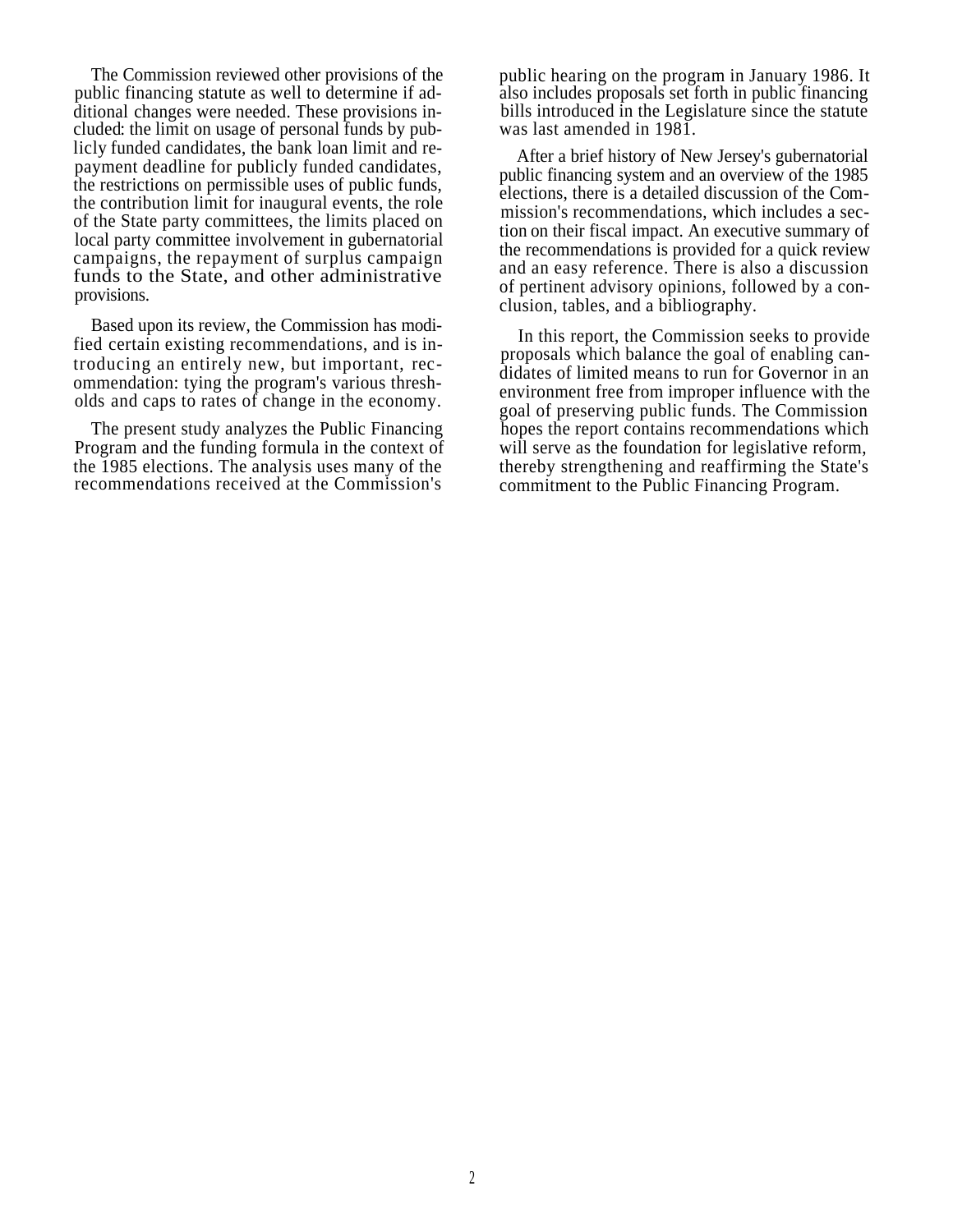#### **HISTORY OF THE PUBLIC FINANCING PROGRAM**

In the 1970's, almost every state changed its campaign financing laws in significant ways. In the aftermath of Watergate, the political community became increasingly conscious of the need for politicians to be accountable to the public. The campaign financial disclosure laws that were enacted throughout the country attest to this fact. This increased civic awareness and concern also led to the creation of a number of public financing programs.

Public financing was first implemented at the federal level in the 1976 presidential election. During this election, contributions to qualified candidates in the pre-convention period were matched with public funds. Each of the major party presidential candidates participating in the general election received an equal amount of public funds in order to conduct the general election campaign. The funds used to finance the presidential election were generated by the federal income tax check-off.

In 1977, New Jersey became the first state to conduct a gubernatorial general election campaign with public funds. Moreover, in 1981, it extended such financing to the gubernatorial primary election. New Jersey's system of matching private contributions with public funds is similar to that used in the presidential prenomination period. To date, 19 other states have enacted some form of public financing, and two additional programs are no longer operative.

The Garden State's Public Financing Program is embodied in "The New Jersey Campaign Contributions and Expenditures Reporting Act," which was enacted in 1974. This statute as amended now contains a system of partial public funding for both the gubernatorial primary and general election campaigns. The declared intent of the law is to provide adequate funds to qualified candidates so that they ''may conduct their campaigns free from improper influence and so that persons of limited financial means may seek election to the State's highest office.''

The governorship of New Jersey is unique in two important respects. First, it is the only office in State government to be elected Statewide. Thus, only through running for Governor or the U.S. Senate can an individual in New Jersey achieve Statewide electoral recognition.

Second, the Governor of New Jersey is one of the most powerful chief executives in the country. The Governor's vast power of appointment is the basis for a large part of the office's strength. He or she appoints or approves every executive and judicial officer, except the State auditor. Thus, the posts that can be filled by the Governor, with the advice and consent of the Senate, include all department heads, or the boards that choose them; many division heads; all county prosecutors; and members of county boards of election and taxation. They also include various policy and advisory boards, executive commissions, State and regional authorities, and interstate agencies. By making numerous appointments at many different levels of government, the Governor has an enormous influence in areas not directly under his or her control.

The Governor can exert substantial legislative influence through an extensive veto power. As in most other states, the Governor has an absolute veto. However, the New Jersey Constitution also permits him or her to exercise a conditional veto. If the Governor wishes only to amend a bill, he or she may issue a conditional veto setting forth specific amendments. The Legislature can then concur in those amendments by a majority vote in each house. The power to veto conditionally provides a flexible tool to fashion legislation. Finally, New Jersey's Governor also can issue a line-item veto, reducing one or more individual appropriations in a bill including the State's annual omnibus appropriations legislation.

Because of the extensive appointive and veto powers which the Constitution confers upon the Governor and because the office is the only one in State government filled by a Statewide vote, the concern that large contributors might exercise undue influence and that persons with limited financial resources be prevented from running is particularly compelling. New Jersey's Public Funding Program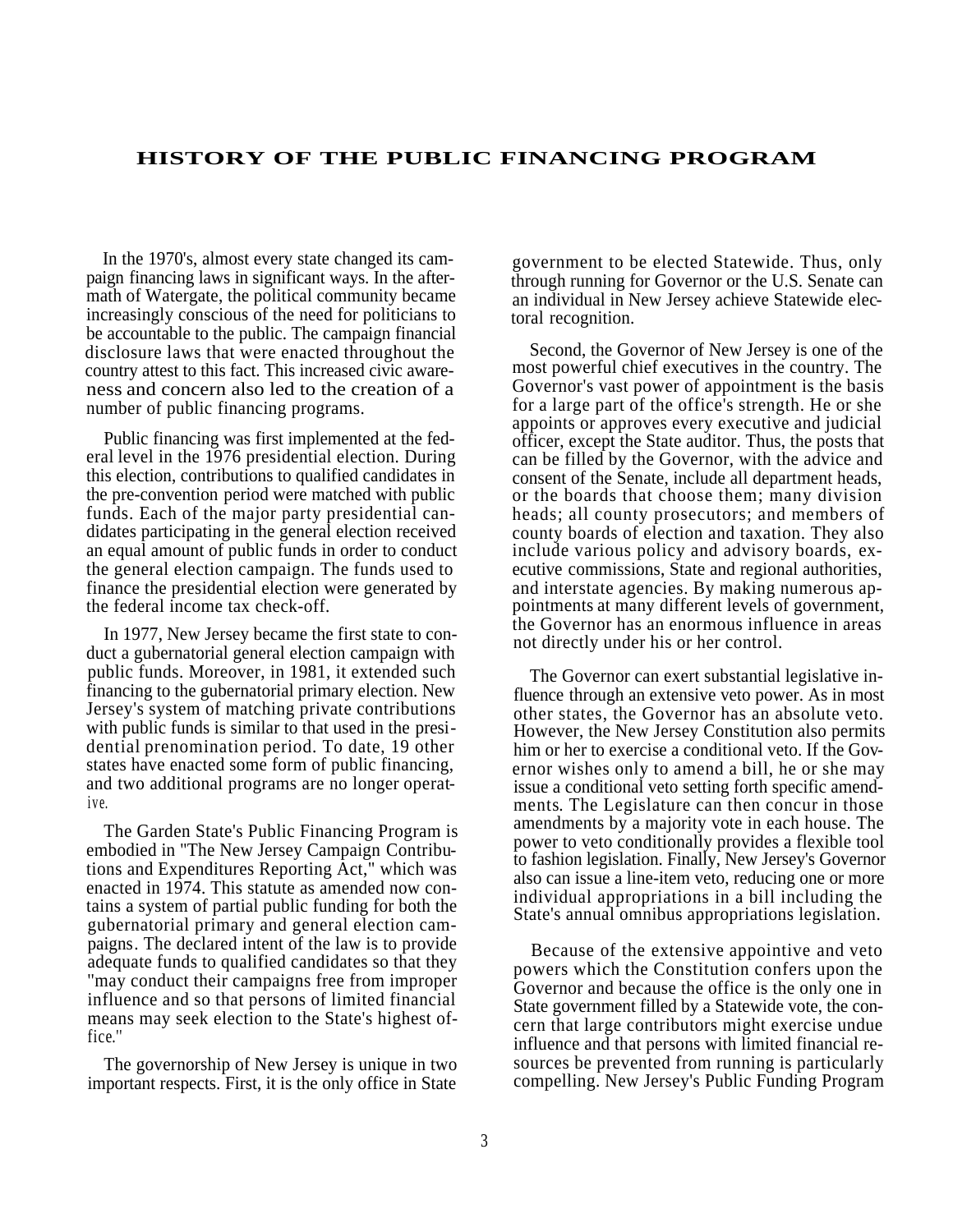is designed to ensure that the people of New Jersey can elect a Governor who is free from improper influences. At the same time, it ensures that potential candidates are not prevented from seeking office because of a lack of a personal fortune or access to sources of wealth.

Once a candidate has qualified, each dollar of a contribution to his or her election campaign is matched with two dollars in public funds. In order to qualify for public financing, a candidate in the primary or general election must satisfy several requirements. The candidate must notify the Commission of his or her intent to seek public funding and submit proof to the Commission that a fixed amount in eligible contributions has been raised and expended. In 1977, candidates for Governor qualified for public matching funds after raising and spending \$40,000. The 1980 amendments raised the qualification threshold to \$50,000. After the Commission has verified that the qualification threshold has been met, it matches contributions raised after reaching the threshold. The qualification threshold must be satisfied separately for both the primary and the general elections.

Under current law, contributions to the campaign of any candidate for Governor in the primary or general election from persons or political committees are limited to an aggregate total of \$800 from each contributor for each election. The public financing regulations include individuals, corporations, labor unions, political action committees, and trade and other associations in its definition of ''persons.'' For the 1977 general election, the candidates could not accept a contribution or aggregate of contributions in excess of \$600 from any contributor. The contribution limit was raised to \$800 as part of the passage of important amendments in 1980 and was in effect for both the 1981 and 1985 gubernatorial elections.

Contributions are eligible to be matched with public funds only if they have been deposited in a candidate-designated campaign bank account on behalf of the candidate. In-kind contributions, loans, candidate contributions of personal funds in excess of the contribution limit, and contributions counted or the initial qualification threshold are not eligible for match.

gram which had no cap on public funds, Democratic candidate Governor Brendan Byrne's campaign received \$1,050,569 in public funds and Republican candidate State Senator Raymond H. Bateman's campaign received \$1,020,247 in public funds. The • purchase of advertising space in newspapers 1980 amendments set a limit on the amount of public funds for any one primary election candidate at 20 cents-per-voter in the last preceding presidential election and, for the general election, at 40 cents-

per-voter. In 1981, the maximum amount in public funding available to a candidate was \$599,975 in the primary and \$1,199,951 in the general election. Six of the qualified 1981 primary election candidates and the two qualified 1981 general election candidates received the maximum in public funds for their campaigns. The 1985 public funding caps for the primary and general elections were \$643,572.40 and \$1,287,144.80, respectively. The increase was the result of higher voter participation in the 1984 presidential election. In the 1985 primary, four of the qualified candidates received the maximum in public funds and one of the two qualified general election candidates received maximum funding (Tables I and II).

In 1977, gubernatorial candidates in the general election had to limit campaign expenditures to 50 cents-per-voter in the preceding (1976) presidential election. The allowable figure was \$1,518,575.50. As a result of the 1980 amendments, candidates who choose to receive public funding in the primary are required to limit campaign expenditures to 35 centsper-voter in the preceding presidential election. Candidates in the general election who choose to receive public funding are required to limit expenditures to 70 cents-per-voter in the preceding presidential election. In 1981, candidates who chose to receive public funding were required to limit campaign expenditures to \$1,049,957.65 for the primary and to \$2,099,915.30 for the general election. In 1985, publicly funded candidates were required to limit campaign expenditures to \$1,126,251.70 and \$2,252,503.40 for the primary and general elections, respectively.

Under New Jersey law, some expenditures, such as those for a candidate's travel, legal and accounting costs of complying with the public financing law, election night parties, and certain food and beverage costs of fund raising are exempt from the overall campaign expenditure limitation. Therefore, they are not counted as part of the amount a candidate is permitted to spend.

Generally, there is no restriction on how a candidate may spend funds raised from contributors. However, a candidate is restricted in the use of public matching funds. Public matching funds may be Under the 1977 general election matching pro-<br>used only for the following specific purposes:

- purchase of time on television and radio sta tions;
- purchase of rental space on billboards and outdoor signs;
- and other periodicals;
- payment of the costs of advertising production;
- payment of the costs of printing and mailing campaign literature;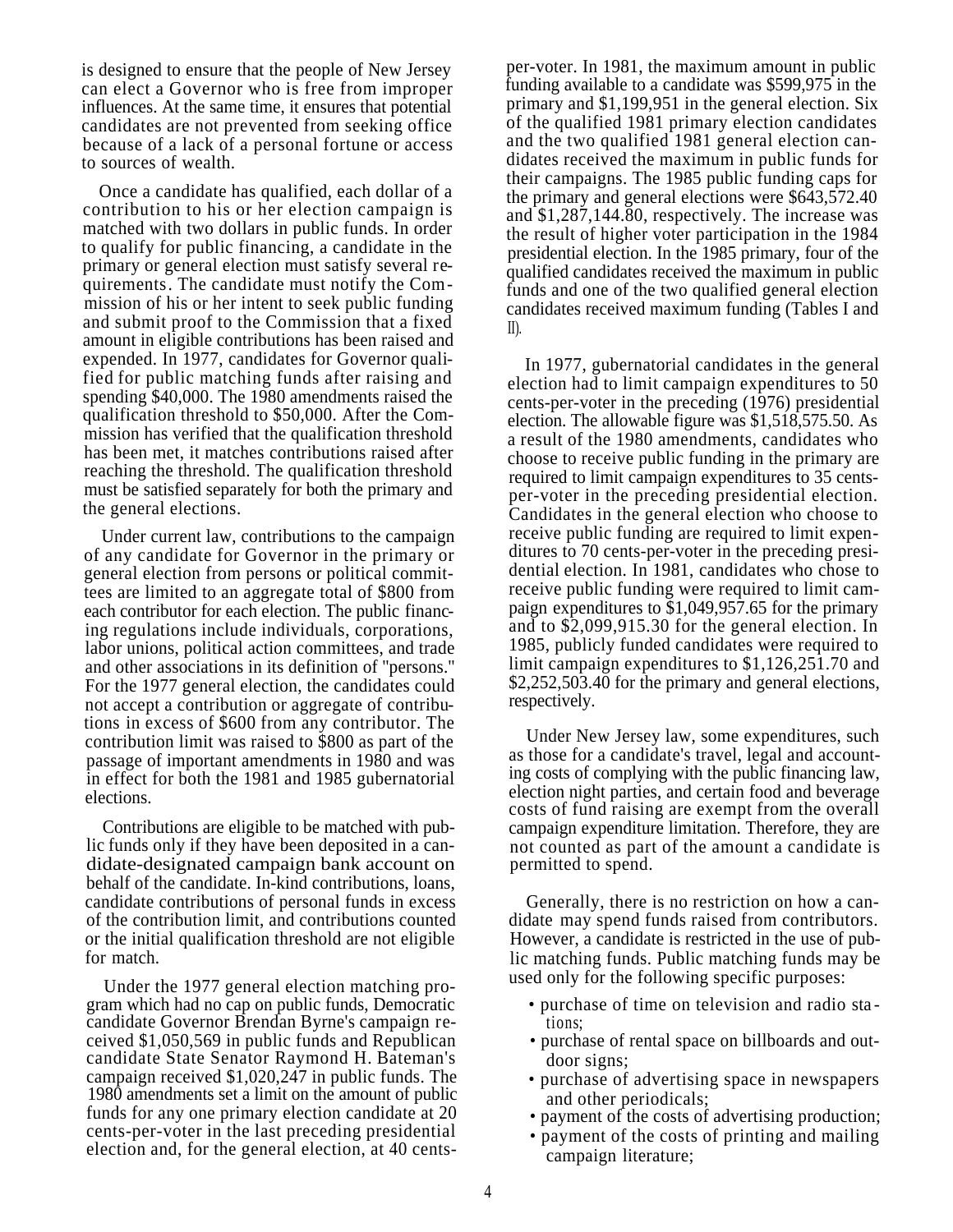- expenses incurred through compliance with the public financing law; and
- payment of the costs of telephone deposits,

The latter two purposes were added to the law in 1980.

Bank loans to a publicly funded campaign are permitted, but the maximum amount allowed to the campaign may not exceed \$50,000 at any one time. In 1977, all such loans were required to be repaid in full not later than 30 days prior to the election date. The repayment deadline was extended to 20 days prior to the election by the 1980 amendments.

A candidate participating in the Public Financing Program is limited to contributing \$25,000 of personal funds to his or her campaign. Only an amount equal to the contribution limit (i.e., \$800) of a candidate's personal funds is eligible for match. In 1977, there was no limit on the amount of a candidate's personal funds that could be contributed or loaned to the campaign.

The State committee of each political party may not make any contributions or expend any funds in aid of the candidacy of a gubernatorial candidate in a primary election. However, the State committee may assist the gubernatorial general election nominee it supports by raising funds in his or her behalf through a special gubernatorial account. Contributions raised by the State committee for the nominee may not exceed the contribution limit in the aggregate from any one contributor including any amount contributed directly to a candidate's campaign fund.

County and municipal committees of a political party may not make contributions to their primary election candidates or to their general election nominee. County and municipal committees may make expenditures on behalf of their nominee in the general election within the following limitations:

- the county and municipal committees of any one county may not collectively spend more
- entire State may not collectively spend more than \$100,000 on behalf of the nominee.

• payment of the costs of legal and accounting Such expenditures are counted toward the overall campaign expenditure limitation imposed on a candidate.

Installation charges, and monthly billings.<br>
Action their compaign costs ortically with given and and<br>
defeat their compaign costs ortically with given and defray their campaign costs entirely with private contributions. In such cases, a candidate is still subject to the contribution limit, but is not subject to the overall campaign expenditure limit, the limit on usage of a candidate's personal funds, or the limit on bank loans.

> The Public Financing Program is supported through the State income tax check-off provision. With a check-off rate of almost 40 percent (Table III), New Jersey has the best publicly supported program of any state in the nation and its check-off figure is much higher than the current 23 percent rate of the federal check-off program.

> Taxpayers elect to contribute to the ''Gubernatorial Elections Fund'' by checking off a box on their State income tax form. Checking the box does not increase a citizen's tax bill. For individual returns, one dollar goes to the fund and on joint returns spouses may contribute one dollar each.

> In 1985, approximately \$6.2 million in public funds were spent for both elections-\$3.6 million in the primary and \$2.6 million in the general. The gubernatorial election fund check-off generates about \$1.5 million a year and is aggregated over a four-year period with payouts only in the election year. If the fund proves inadequate to finance an election, the Legislature is directed by statute to use general treasury funds so that the program does not run out of money during a campaign. This provision was not necessary during the 1985 gubernatorial campaign.

All signs indicate that New Jersey's Public Financing Program has succeeded in allowing persons of limited means to run for Governor and in eliminating undue influence from gubernatorial campaigns. Any viable candidate can reach the current qualification threshold. Moreover, the \$800 contribution limit and the availability of public funds has reduced the impact of larger contributors. The check-off rate indicates that there is strong support for the program than \$10,000 on behalf of the nominee, and among New Jersey citizens. Finally, the Com- • the county and municipal committees in the mission's relatively low administrative costs- \$160,000 for the primary and \$100,000 for the general election-add to the program's appeal.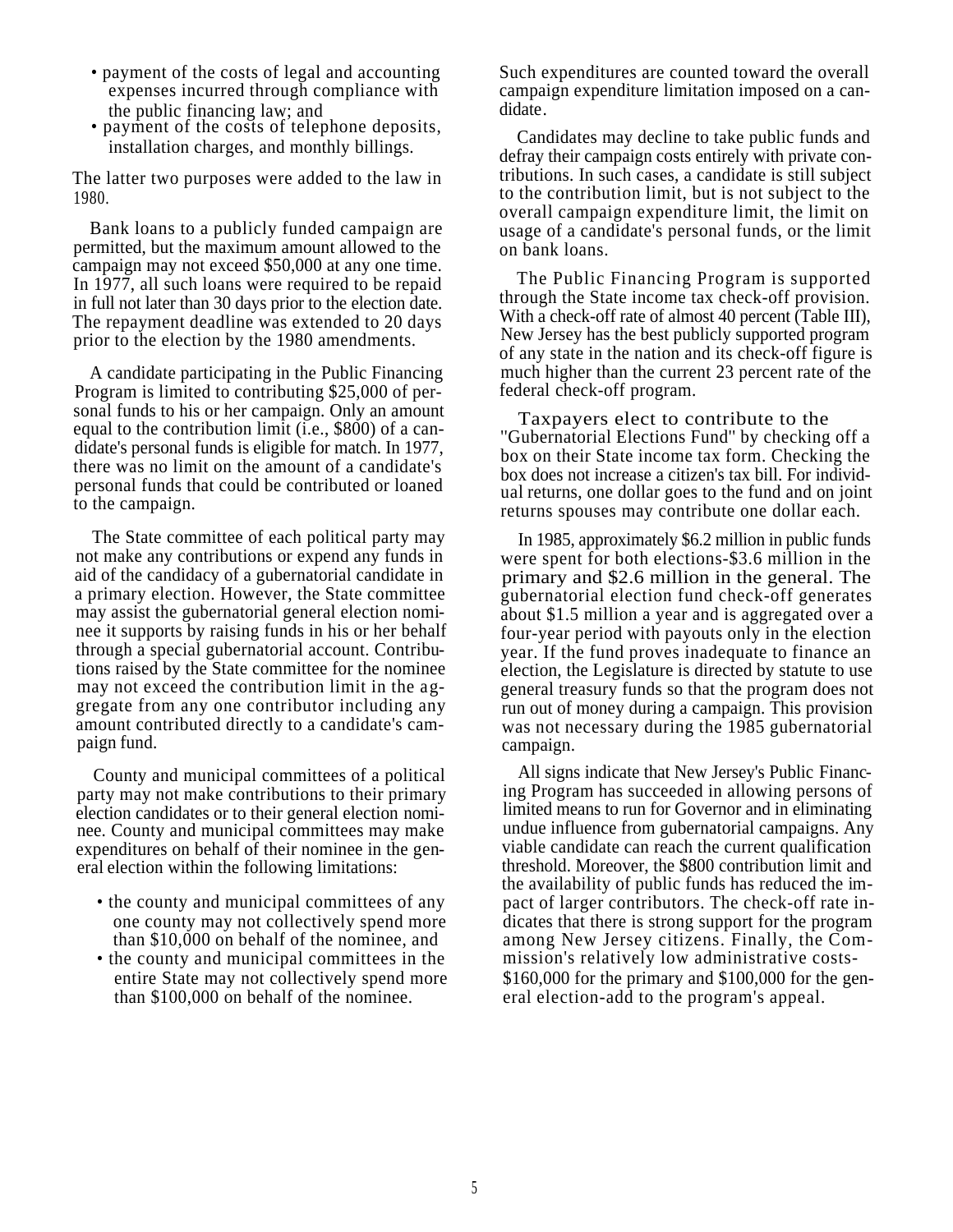### **OVERVIEW OF THE 1985 GUBERNATORIAL ELECTIONS**

The Gubernatorial Public Financing Program, first administered in 1977, proved highly successful again in 1985.

In the June primary, six Democrats and one Republican competed for the two party nominations. Of this field, six candidates qualified for public money by raising \$50,000 and received a combined total of \$3.62 million in matching funds (Table 1).

State Senator John F. Russo, Essex County Executive Peter Shapiro, and former State Senator Stephen B. Wiley, all Democrats, received the maximum in public funds (\$643,572.40) each, as did Governor Thomas H. Kean, a Republican. Newark Mayor Kenneth Gibson, a Democrat, qualified for the maximum in public dollars, but did so after the primary. The Commission did not certify his final submission because his campaign failed to demonstrate the need for additional funds. As for the other two Democratic candidates, former U. S. Attorney Robert J. Del Tufo received \$445,136.42 in public funds while Elliott Greenspan did not qualify to receive any money.

Total campaign spending in the 1985 gubernatorial primary amounted to \$6.22 million, 58.1 percent of which was public money. Four candidates, including the eventual nominees, spent more than a million dollars each on their respective campaigns. These figures, included in Table IV, compare favorably with the 1981 primary figures. In 1981,

gubernatorial candidates spent a total of \$14.7 million, 42.7 percent of which was in public funds.

As in the primary, the Public Financing Program played an important role in the general election. Both major candidates qualified for the maximum \$1.29 million in public matching funds. Governor Kean received those funds, while Essex County Executive Shapiro fell just short of receiving the maximum. Mr. Shapiro submitted enough private contributions to qualify for the maximum amount, but did not receive full funding due to technical reasons. During the general election, the Kean campaign's total expenditures outdistanced the Shapiro effort by \$275,000 with Kean spending \$2.25 million and Shapiro \$1.98 million (Table V). These figures compare with 1981 when Democratic candidate Congressman James J. Florio and Republican candidate Kean each spent \$2.37 million.

The 1985 general election continued a trend toward the use of broadcast media and direct mail and away from the use of print media and campaign workers. Governor Kean and County Executive Shapiro expended approximately 88.1 percent and 79.3 percent of their campaign budgets, respectively, on communications; Governor Kean outspent Mr. Shapiro by more than \$415,998.72 for this purpose, \$1.99 million to \$1.57 million. Of this amount, only \$800.19 and \$1,410.10 respectively was spent on newspaper advertising.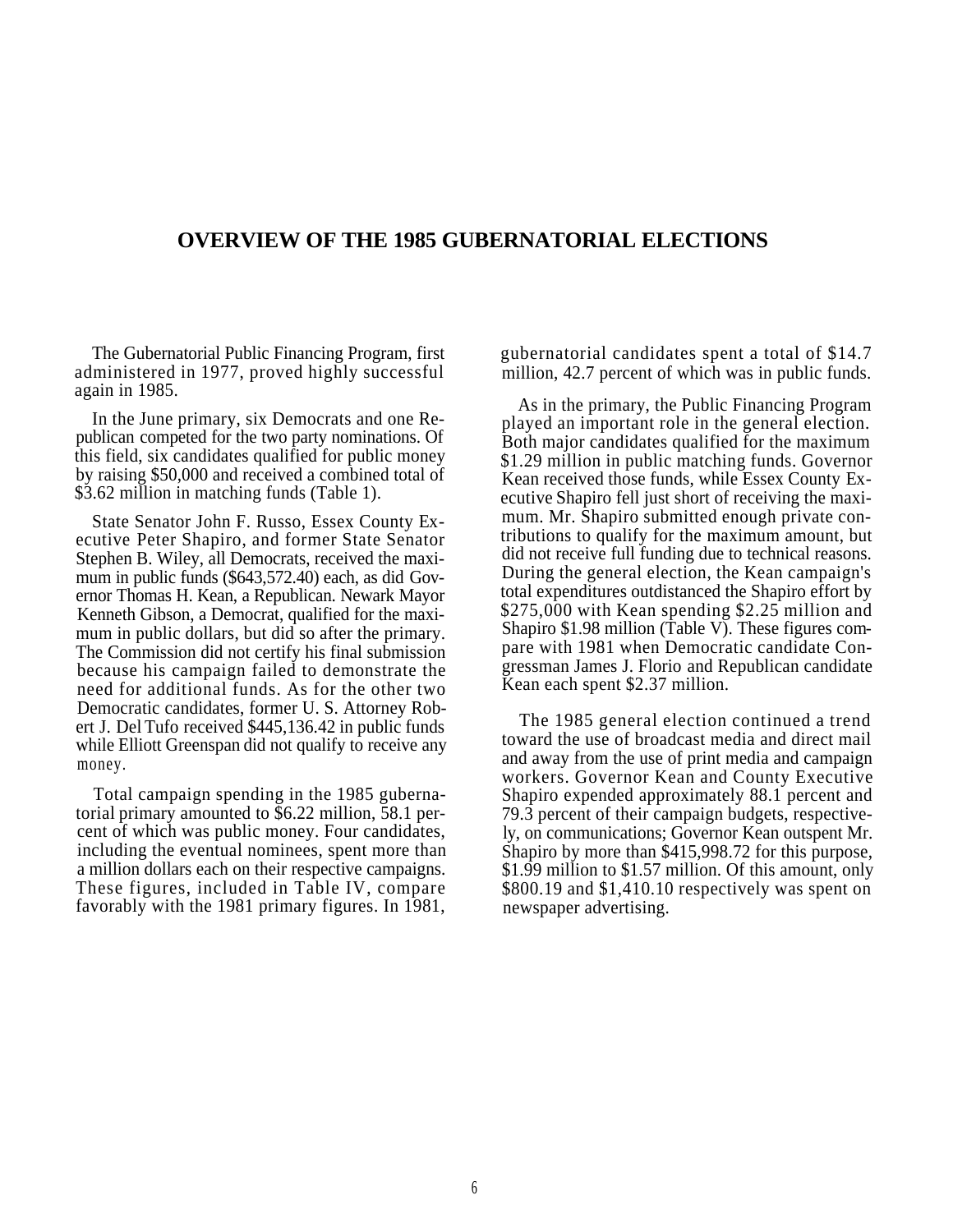#### **EXECUTIVE SUMMARY**

Following each gubernatorial contest since 1977, when the Public Financing Program first went into effect, the Election Law Enforcement Commission has issued a report outlining a series of recommendations designed to improve the program.

That tradition is continued in this document. Moreover, this third report concentrates fully on the three major goals of the program, with each recommendation formulated in a way which balances these important aims. These goals are: (1) to enable candidates of limited personal wealth to run for Governor; (2) to keep gubernatorial contests free from improper influence; and, (3) to preserve the fiscal integrity of the program. At the same time that the Commission is com-

Admittedly, the third objective, to preserve the fiscal integrity of the program, evolved as the program progressed. In 1974, for example, when the program was enacted, the stated goals of public financing were to assist persons of limited financial means to run for the State's highest office, and to do so free from undue influence. By limiting contributions and providing a significant portion of the campaign funds in public dollars, these objectives were achieved.

The 1981 gubernatorial elections, the first with public financing in the primary, caused observers to think seriously about another important concern: the responsible distribution of public funds. This concern arose when 16 of 22 candidates in the primary participated in the program, receiving approximately \$6.4 million in assistance, and 2 of 13 candidates in the general election participated, receiving \$2.4 million in public money. The total public funds disbursed in the 1981 elections were approximately \$8.8 million (Table VI, Column D). As a result, many responsible public officials, as well as many members of the public, still fear that the cost to the State of financing gubernatorial elections in the future could escalate despite the reduction in 1985 costs due to a smaller field of candidates. In 1985, fewer candidates may have run in the primary because of political considerations. Interestingly enough, a

larger field than in 1981 might have been expected if public funding were the only reason to run since the law had not changed and inflation made it easier to qualify for public dollars.

In a phrase, the Commission strongly endorses the Public Financing Program as a vital part of New Jersey's gubernatorial election process. Yet it is sensitive to the need not to squander public dollars on candidates who do not have a serious chance of being nominated or elected. The Commission's numerous recommendations are designed, in effect, to separate the ''serious candidates from the frivolous,'' and to provide a useful test of ''viability.''

mitted to the frugal administration of public funds, it is also dedicated to insuring that serious, viable candidates have access to enough money to enable them to conduct competitive campaigns. It is critically important that these candidates get their ''message to the voters. " Certainly adequate funding, including a significant portion of public money, is essential to this task. Therefore, in addition to recommending the elimination of the expenditure limits, the Commission is also recommending that the various thresholds, limits and caps be automatically adjusted by the Consumer Price Index (CPI) beginning with the 1989 elections. The recommended figures for 1985 (as found in the Commission's

1982 report) are used as a base. This recommendation is being put forward to enable the program to keep pace with changes in the economy. Further, the Commission believes that the CPI represents a more relevant standard than the cents-per-voter measure currently in effect for altering the public funds cap and the expenditure limits.

The following, then, summarizes the Commission's 1986 recommendations. These recommendations strike a balance between the goals of the program. In the Commission's view, they free the process from undue influence and enable candidates of modest personal means to mount serious campaigns for Governor. Simultaneously, they also safeguard public funds.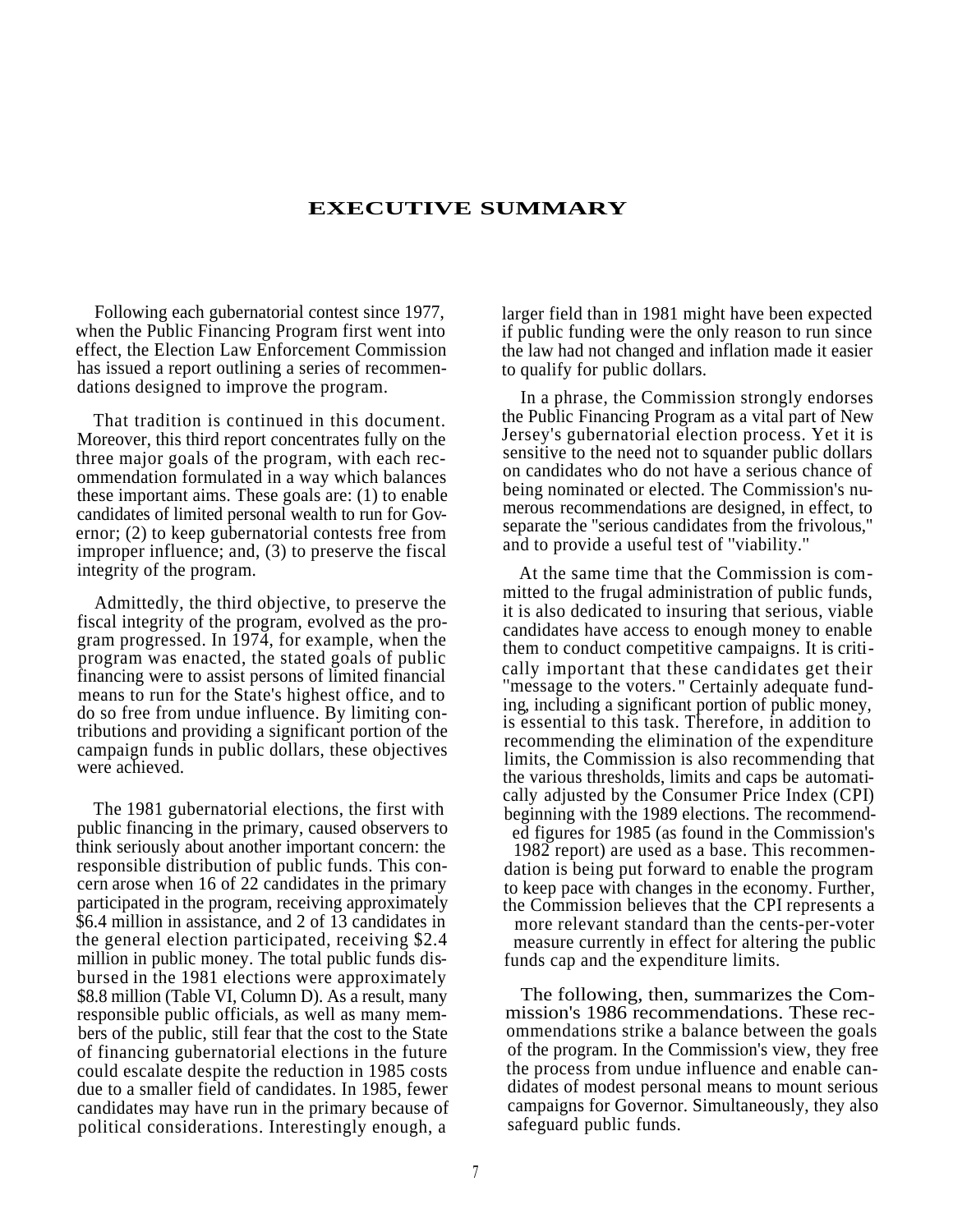- 1) to link thresholds in the Public Financing Pro- elections, and adjust this limit by the CPI; beginning in 1989; and adjust it by the CPI;<br>2) to abolish the expenditure limits; 9) to maintain the county a
- 
- 3) to raise the contribution limit to \$1,200, and adjust it by the CPI;
- 4) to reduce the public funds cap to \$500,000 in the primary and \$1 million in the general elec- mittee special gubernatorial account provision;
- 5) to lower the matching ratio from two for one to funds;
- 6) to raise the contribution and expenditure quali- dation, and adjust it by the CPI; and contributions in excess of \$50,000 once the qualification threshold is met, and to establish subsequent thresholds of \$25,000 after a candidate has received \$125,000 in public funds, and adjust all of these thresholds by the CPI;
- The recommendations are:  $\frac{7}{2}$  to maintain the limit on use of personal funds at \$25,000 in both the primary and general
	- gram to the CPI in all gubernatorial elections,  $\qquad \qquad$  8) to raise the inaugural contribution limit to \$500,
		- 9) to maintain the county and municipal party committee spending limits at \$10,000 countywide and \$100,000 Statewide, and adjust them by the CPI, and to repeal the State com-
	- tion, and adjust them by the CPI; 10) to maintain the restrictions on the use of public
	- one for one: 11) to maintain the \$50,000 bank loan recommen-
	- fication threshold to \$100,000, to match eligible 12) to extend the period of time that candidates are permitted to retain surplus funds from six months to nine months, and to amend the law to clearly set forth that all campaign funds, regardless of source, are to be refunded to the State.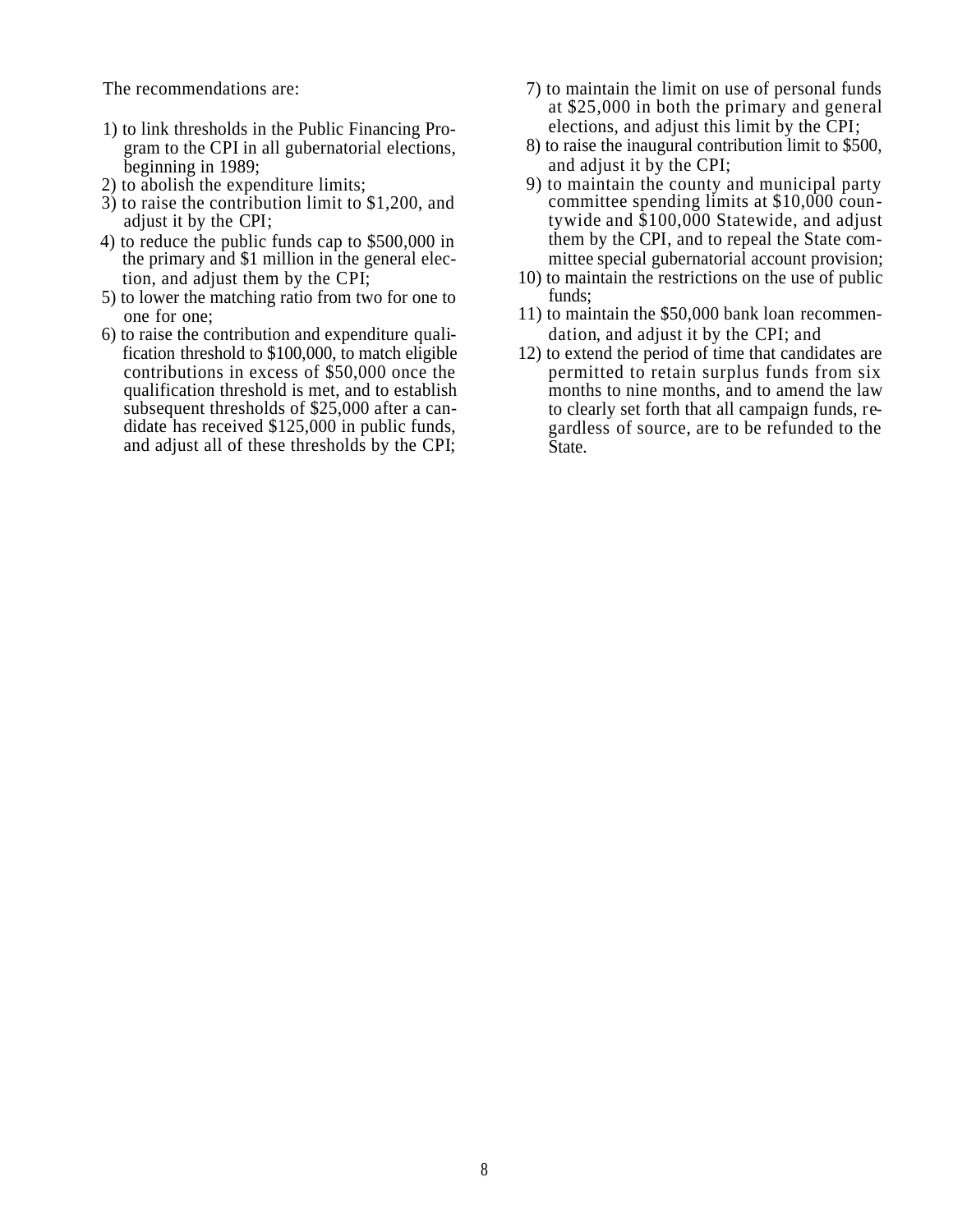#### **RECOMMENDATIONS**

# **Thresholds Linked To The Consumer Price Index (CPI)**

Six provisions of the Public Financing Program are inextricably related to the rates of inflation or deflation. These are:

- (a) the contribution limits,
- (b) the expenditure limits (if not repealed),
- (c) the qualifying threshold,
- (d) the limits on public funds to any candidate,
- (e) the candidate self-contribution limit, and
- (f) the inaugural contribution limit.

Four of these provisions, items (a) through (d), are at the core of the program. A change in any one of them affects the entire public financing formula. Two others, items (e) and (f), are less central to the program, but are nevertheless affected by inflation rates.

There are persuasive reasons to tie all six of these to automatic adjustments linked to the CPI. Certain aspects of the presidential public funding program are tied to changes in the CPI and these linkages have worked well. The Commission recommends that New Jersey emulate the example set in federal law by relating contribution limits, expenditure limits, public funding caps, and other thresholds to the CPI.

At the federal level, several provisions of the presidential public financing program are related to rises or falls in the Consumer Price Index. The expenditure limits were set by law in 1974 at different levels for the prenomination, convention, and general election phases of the presidential election process, plus the CPI. This index affects overall expenditure limits in the case of the prenomination campaigns, which in turn cap the matching grant public funding at 50 percent of the expenditure limit. Publicly funded candidates must also observe spending limits in the individual states in the prenomination period, equal to a set amount plus a CPI adjustment or according to the voting-age population of the state plus a CPI adjustment.

**1.** Automatic Adjustment of Public funding of the national nominating conventions is determined by a statutory amount plus an adjustment for the CPI, resulting in flat grants to the major parties.

> In the general election period, presidential candidates who qualify for public funding receive flat grants in the amount of the expenditure limit, which was set by statute in 1974, and adjusted subsequently for the 1976, 1980, and 1984 presidential elections by reference to the CPI.

> In all these phases, the system of automatic adjustments has worked exceptionally well. Federal law requires the Bureau of Labor Statistics of the Department of Labor to certify to the Federal Election Commission the percentage difference between the price index for the 12 months preceding the beginning of each calendar year and the price index for the base period (1974). The Commission then computes the changes in the expenditure or other limits, and disseminates this information widely. This procedure is realistic because the automatic triggering of changes keeps the law up-to-date and finetuned without action by the Congress. Of course, the Congress can revise the law at any time; in fact, it has twice changed the base for the convention public funding, by revising the base amount upward and retaining the CPI adjustment. These changes were made upon joint appeal by the two major parties. There may be an additional cost to the public funding program when the allocations are raised to coincide with changes in the CPI, but there is a clear need to keep levels of public financing realistic if the purposes of the law are to be maintained.

> A similar procedure can be applied to the New Jersey Public Funding Program. While the Commission has recommended repeal of the expenditure limits, if the Legislature and Governor do not concur and the expenditure limits remain in the law, then the separate limits and caps (items b and d above) would be adjusted automatically according to changes in the CPI. In the proposed system, the base year would be 1985, and the base amounts would be those the Commission recommended in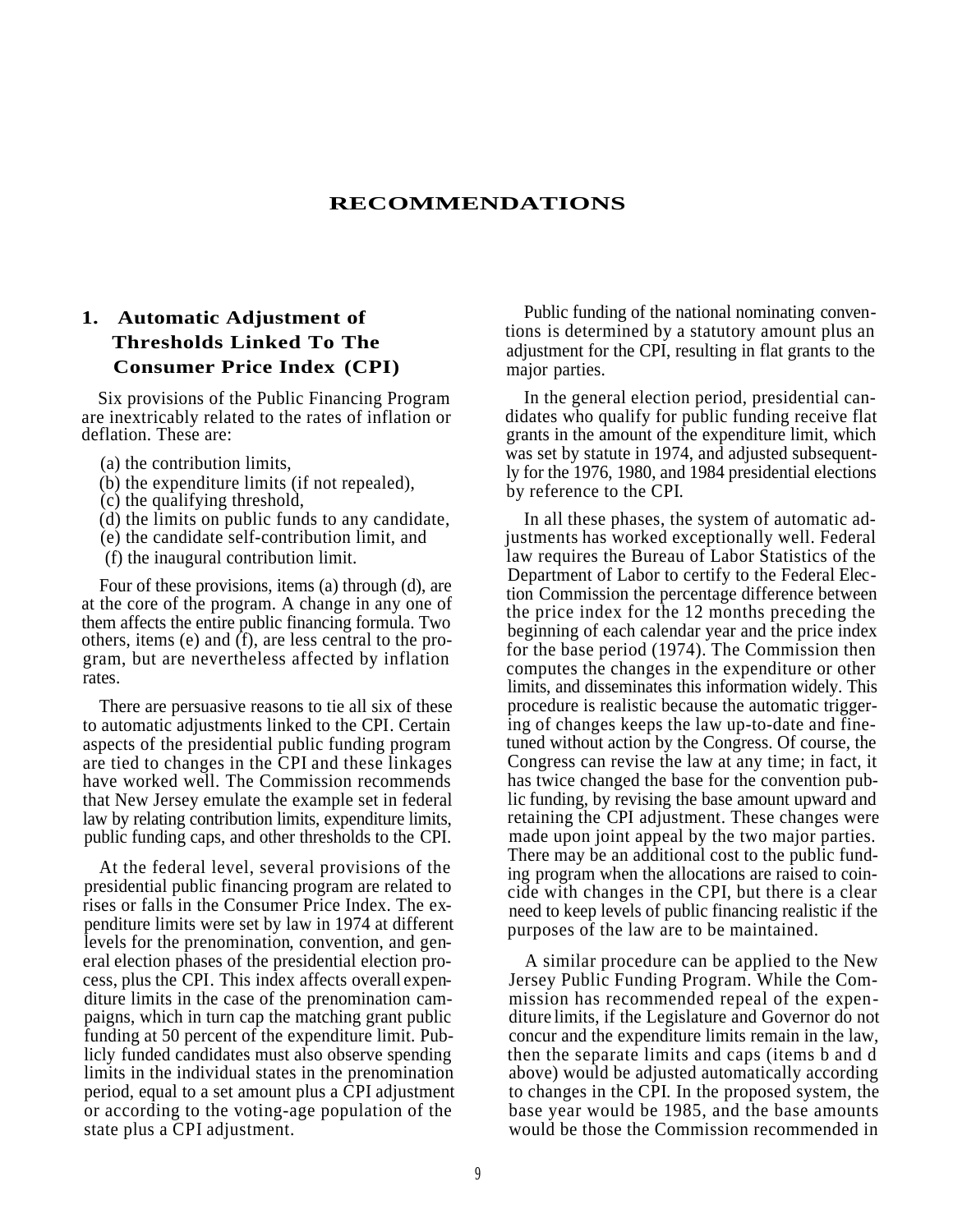1982 for the 1985 primary and general elections. The 1985 figures actually used in the election were based on the voting turnout in the presidential election of 1984; this voting turnout base would not be utilized in the 1989 gubernatorial election or thereafter, under the Commission's recommendation, because the limits would be derived from the 1985 Commission's standard modified by changes in the CPI as of January 1, 1989, and in subsequent gubernatorial election years.

The contribution limit can be subject to revision according to variation in the CPI, but needs to be considered from a slightly different perspective. There is no known example of CPI-affected contribution limits at the federal or state levels, from which experience can be gained. New Jersey would be pioneering in establishing this linkage. The Commission, recognizing the different attributes of a contribution limit, recommends that it be rounded to the nearest \$100 so as to avoid a limit with unusual or odd dollar and cent amounts. The need to educate campaigners and contributors and the public of changes in the contribution limits would be made easier with rounded amounts to the nearest \$100.

A relevant example taken from New Jersey experience demonstrates both the need for linkage and for rounding. As noted in the recommendation below to increase the contribution limit from \$800 to \$1,200, since the contribution limit was raised by statute in 1980 from \$600 to \$800, inflation has eroded virtually all the increase; in 1985, a \$800 contribution was worth \$613 if adjusted to a 1980 base. This change represents a 30.5 percent inflation rate from 1980 to 1985. Media costs have risen at a 40.4 percent rate, far exceeding the CPI while the value of a contribution has decreased. The candidates must spend more time and energy raising money first to qualify and then for matching funds. As to rounding, the rationale is clear that an amount such as \$1,213 would not be a desirable amount for a contribution limit.

The limit imposed on contributions to gubernatorial inaugural fund-raising events, currently \$250, was recommended by the Commission in 1982 to be increased by 1985 to \$500. The same rounding rule would be applied to the inaugural contribution limit.

The limit on candidates' personal funds, currently \$25,000, would be the base to which the CPI would be linked. The same rule, rounding to the nearest \$100, would be applied.

New Jersey law could require that automatic adjustments be implemented by the New Jersey Election Law Enforcement Commission. The law could direct the Office of Economic Policy of the Department of Commerce and Economic Development to provide the Commission with CPI certifications in

January of both the year before and the year of the gubernatorial election. Thus in January 1988, the Commission could calculate the CPI adjustment as of then so that candidates who might want to start earlier fundraising and set their fundraising and spending goals could be advised of the indicated trends. This third-year calculation after the previous election would help the candidate and the Commission in planning, and the final amounts would be set in early January of the election year. Thus candidates would be able to adjust their fundraising and spending strategies accordingly, with five months still remaining until the June primary. The Commission also believes that the adjustments for the CPI in an election year should only be made if there is inflation. Otherwise, no adjustment would be made in order to prevent the necessity and inconvenience of campaigns returning contributions in excess of the contribution limit.

In conclusion, it is important to remember with regard to the impact of these proposed linkages of the CPI with the contribution limits, expenditure limits, public funding caps, and other thresholds, that the Legislature, with the concurrence of the Governor, can always revise the amounts or bases in order to accelerate or decelerate the extent of change.

**The Commission recommends then that there be automatic adjustments of the various thresholds in the law to take into account changes in the economy.**

#### **2. Expenditure Limits**

The Commission strongly urges the elimination of the expenditure limits, a reaffirmation of a position the Commission has consistently taken since 1977.

The Commission believes that the expenditure limits are not needed to achieve the goals of public financing. The expenditure limits have no significant bearing upon the elimination of ''undue influence'' from special interests in gubernatorial campaigns. Rather, this goal is best achieved through the contribution limit. Because of the limitation on the use of a candidate's personal funds, the expenditure limits are not needed to eliminate any possible advantage to wealthy candidates.

Moreover, the Commission feels that there are disadvantages to such limits. The expenditure limits can work to the disadvantage of non-incumbents who must often spend more money to achieve name recognition with the voters and to overcome the built-in advantages of incumbency. Also, the expenditure limits unnecessarily restrict first amendment rights of free speech and deny a candidate the opportunity to demonstrate widespread support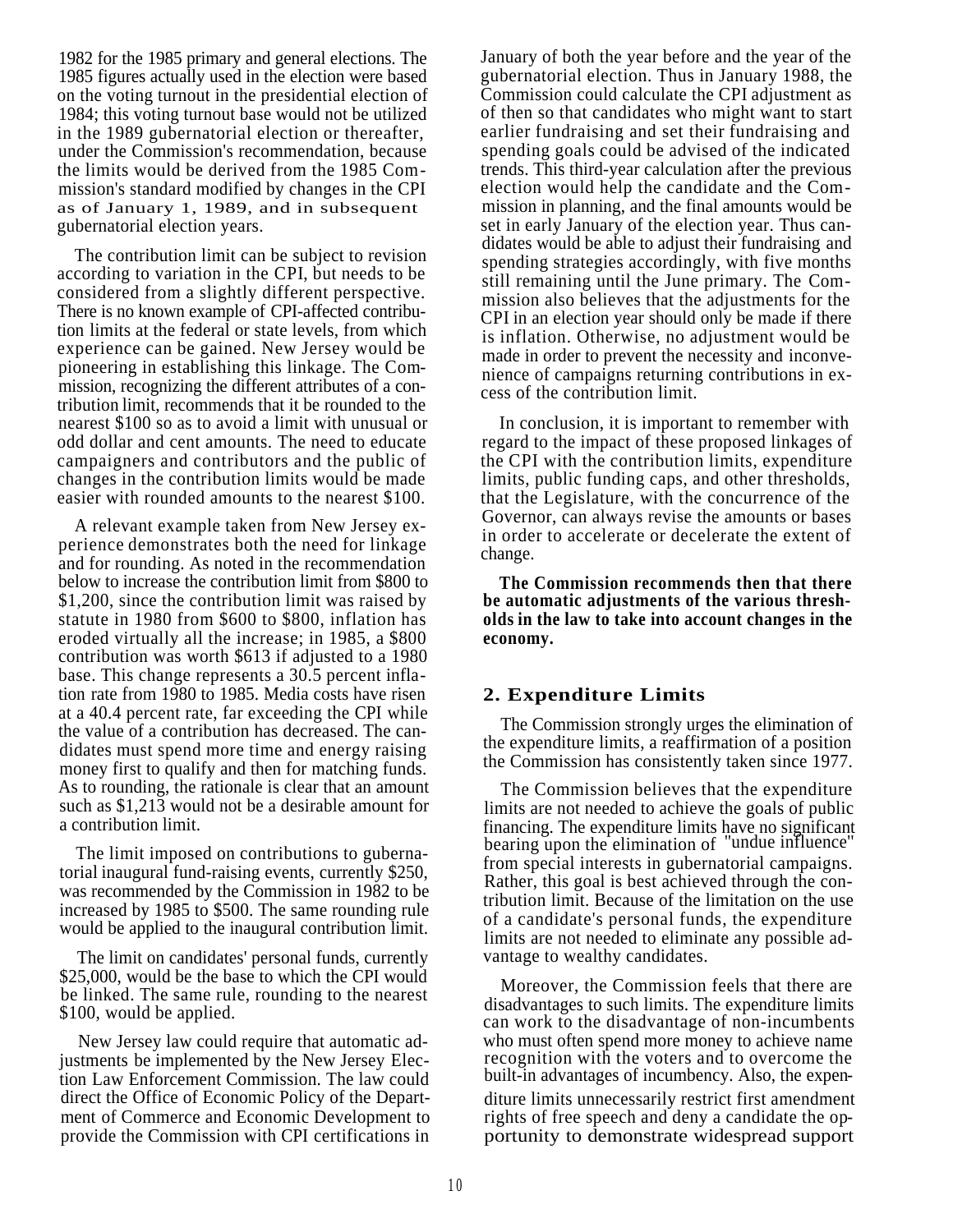among less wealthy voters by attracting as many in every gubernatorial election beginning in 1989. small contributors as possible. Finally, the expenditure limits can put a premium on independent expenditures, a trend which greatly concerns the Commission. Independent expenditures can undermine the goal of limiting contributions to gubernatorial campaigns. If unlimited expenditures can be made by entities not controlled by the candidates, this goal can be defeated.

Historically, the existence of expenditure limits has been responsible for the few controversial issues which the Commission has had to face vis-avis the Public Financing Program. At the same time, they have not contributed to the program in any essential manner. In 1985, the Commission, bound by expenditure limits not adjusted for inflation since the prior gubernatorial election, issued an advisory opinion which required allocation of funds against a gubernatorial candidate's expenditure limitation when money was spent by legislative and local candidates for campaign material benefitting the gubernatorial candidate as well as themselves. The advisory opinion was issued reluctantly, since it would have continued the expenditure limit's unfortunate effect of separating the gubernatorial candidate from the campaigns of other members of his or her own party. However, it was invalidated by the New Jersey Supreme Court, which has not yet issued its written opinion. The Commission believes that the effect of expenditure limits may be to encourage circumvention of the expenditure and contribution limits by independent expenditures.

**Thus, the Commission reaffirms its opposition to the expenditure limits.** It believes the contribution limit guards against undue influence by special interests and that it is desirable for a gubernatorial candidate to demonstrate support through widespread small contributions and to be able to campaign with affiliated candidates without concern about the effect of coordinated activities on the expenditure limits.

However, if it is decided that the expenditure limits be retained as good public policy, then the Commission suggests that its recommendation for 1985 of a \$1.6 million limit for the primary and a \$3.2 million limit for the general election be adjusted every four years for inflation.

#### **3. Contribution Limit**

The most important factor in eliminating undue influence in New Jersey gubernatorial elections is the limit on contributions. Throughout the history of the Public Financing Program, the Commission has consistently held this view and continues to do so today. Accordingly, it recommends that the contribution limit be raised to \$1,200 and adjusted by the CPI

In 1981 and again in 1985, the contribution limit was \$800 per contributor. The recommended increase in this limit represents a realistic modification of this provision based upon inflation. It will permit campaigns to absorb the inevitable increases in campaign costs that will be incurred by 1989. Moreover, this increase does not jeopardize the goal of removing undue influence from the gubernatorial election process. Certainly a \$1,200 contribution limit would not do violence to the purpose of the law. Many contributions in a gubernatorial campaign are not of the maximum amount, and so long as there is widespread participation financially, no single \$1,200 contribution, or series of them from similar sources, is likely to influence a candidate unduly.

While the Commission enthusiastically endorses the concept of a contribution limit, it nevertheless feels strongly that this limit should be high enough so as not to impede the ability of campaigns to raise adequate funds. Despite the fact that the six publicly funded candidates in the 1985 gubernatorial primary election and the two publicly funded nominees in the 1985 general election (Table VII), were generally able to raise adequate funds, the Commission believes that this situation would not be the case in 1989 without a reasonable increase in the contribution limit.

Considering the fact that in 1985 inflation caused an \$800 contribution to be worth only \$613 in 1980 dollars, it is believed that increases in the cost of living would result in an unacceptable erosion of the value of an \$800 contribution by 1989. Indeed, projecting inflation to 1989 using the Consumer Price Index, a contribution of \$800 would be worth approximately only \$440 in 1980 dollars, or a decrease in value of almost 50 percent over the eight-year period.

In addition, a contribution limit that is too low would require campaigns to spend an inordinate amount of time raising funds, a situation frowned upon by the Commission because it would detract from the ability of a candidate to campaign and communicate with the voters. Moreover, a low contribution limit would encourage independent expenditures because contributors with substantial resources might feel compelled to contribute further to a campaign by making expenditures independent of the gubernatorial candidate. The Commission firmly believes that a climate for independent expenditures should not be encouraged because they undermine the benefits to the voter of a well-coordinated campaign and often lead to negative advertising.

**The Commission supports an increase in the individual contribution limit to \$1,200, to be ad-**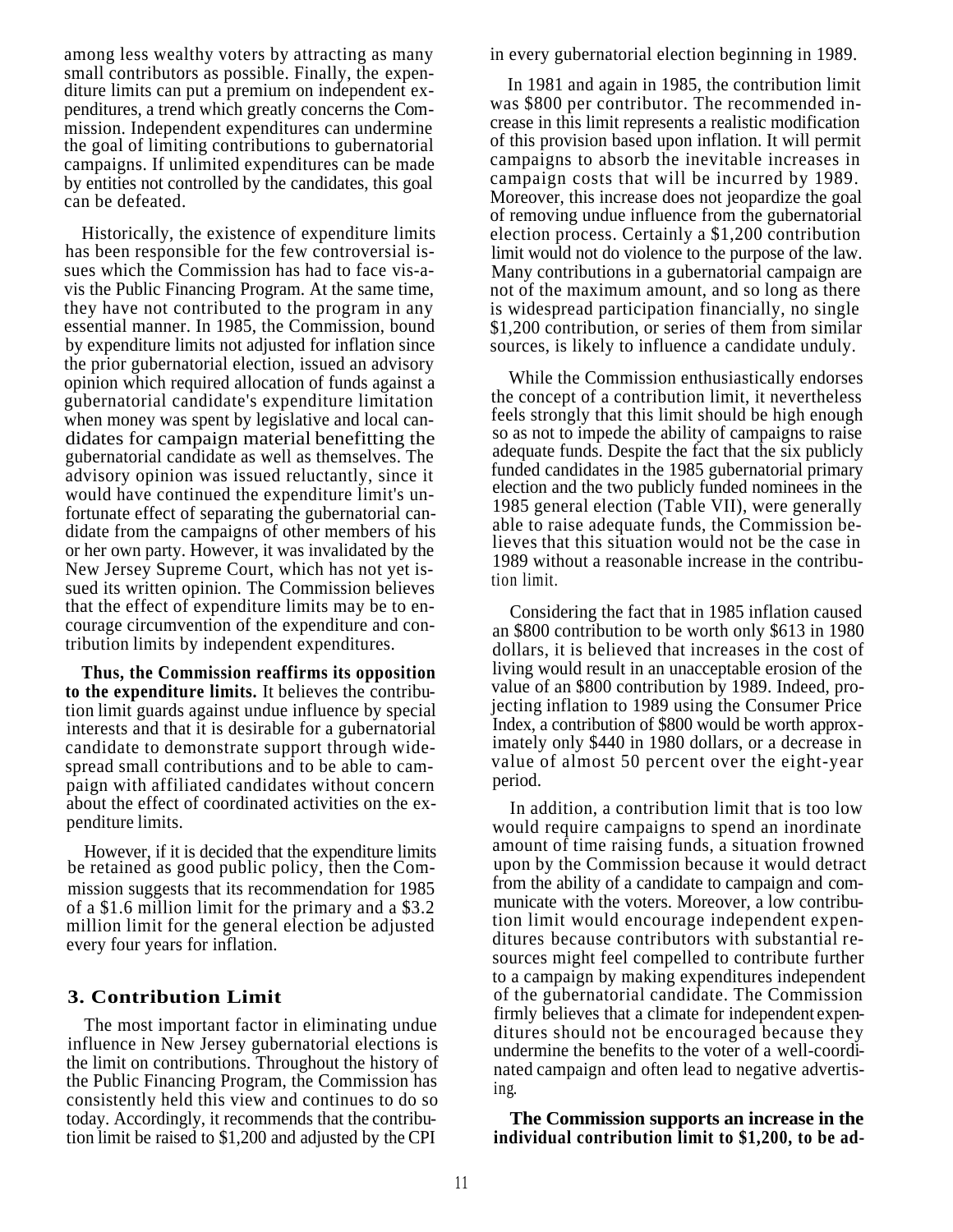**justed by the CPI, and rounded to the nearest \$100**. This upward adjustment will account for inflation, permit candidates to spend more time campaigning, discourage independent expenditures, and still keep the gubernatorial election process free from undue influence.

#### **4. Caps On Public Funds**

The Commission recommends that the cap on public funds in 1989 be \$500,000 for the gubernatorial primary election, and \$1 million for the general election, adjusted for any CPI increases prior to the election. This adjustment would be automatic in all gubernatorial elections after 1989 as well.

The Commission believes that capping public funds is consistent with its recommendations to raise the qualification threshold and to lower the matching ratio, which also work toward controlling the distribution of public funds. Moreover, the recommendation to cap public funds is critically important in light of the Commission's proposal to eliminate the expenditure limits. Without a ceiling on public funds, the lack of expenditure limits could lead to uncontrolled spending of public dollars, which could eventually bankrupt the public financing system.

The Commission also believes that linking the public funds cap to the CPI is a more logical approach than the current cents-per-voter formula which is based on presidential election turnout. The cents-per-voter formula is similar in purpose to the requirement that a candidate gather a certain number of signatures on a petition in order to prove viability to run, but it bears no relevance to the cost of campaigning. For instance, the trend in voter turnout in presidential elections is downward, whereas the trend in the cost of campaigning is upward. Continuing the link of the public funds caps to a centsper-voter formula could easily lead to inadequate public funding. This situation could result in candidates refusing public funds. In addition, inadequate public funding for those who cannot depend entirely on private contributions would defeat one of the main goals of the program: to permit candidates of limited means to run for Governor.

**Thus, the Commission, recommends a cap of \$500,000 in the primary, and a cap of \$1 million in the general election. It also recommends that these caps be adjusted by the CPI, and not by the existing cents-per-voter formula, in all guber-**

#### **5. Matching Ratio**

The Commission recommends that the matching ratio of public funds to private funds be reduced

from two for one to one for one. Since the start of the program in 1977, the public/private funds mix has been two public dollars for each private dollar raised over a threshold amount. Matching private dollars with public dollars begins after a qualification threshold in privately raised contributions is reached by the candidate.

The Commission recommends this change in the matching ratio for two fundamental reasons: it preserves the principle of providing adequate seed money to viable gubernatorial candidates in the primary, as well as to the nominees in the general election, and it takes into account the need to prudently distribute public money (Table VIII).

Although a basic goal of the Public Financing Program is to enable viable candidates of limited financial means to contend for the State's highest office, the Commission has nevertheless concluded that changing the matching ratio from two for one to one for one does not jeopardize this basic tenet of the program. Through its analysis of the 1985 gubernatorial elections, the Commission believes that reducing the public/private match to one for one, in combination with increasing the contribution limit, will preserve the desired objective of providing adequate seed money to the campaigns of serious candidates.

While it is important to maintain this goal of providing adequate seed money, the Commission also recognizes the importance of preserving public funds and economically administering the program. One of the principal criticisms of the Public Financing Program has been that the two for one match is too generous because it provides candidates with too high a percentage of public funds in relation to their total receipts (Table IX). This criticism, along with the general public demand for the frugal use of tax dollars, makes it imperative that the matching ratio be reduced (Table X). Other options, such as reducing the amount of a contribution eligible for match, as well as matching only contributions from individuals, were considered, but the Commission believes that its recommendation is the simplest and most effective means of preserving public funds. The other methods considered would add an administrative and enforcement burden which appears to be unwarranted, since the desired effect can be reached through the reduction of the ratio.

**natorial elections beginning in 1989. Thus, the Commission recommends that the matching ratio be changed to one for one.** It believes that this approach balances the twin goals of enabling candidates of limited means to run for Governor and frugally distributing public monies.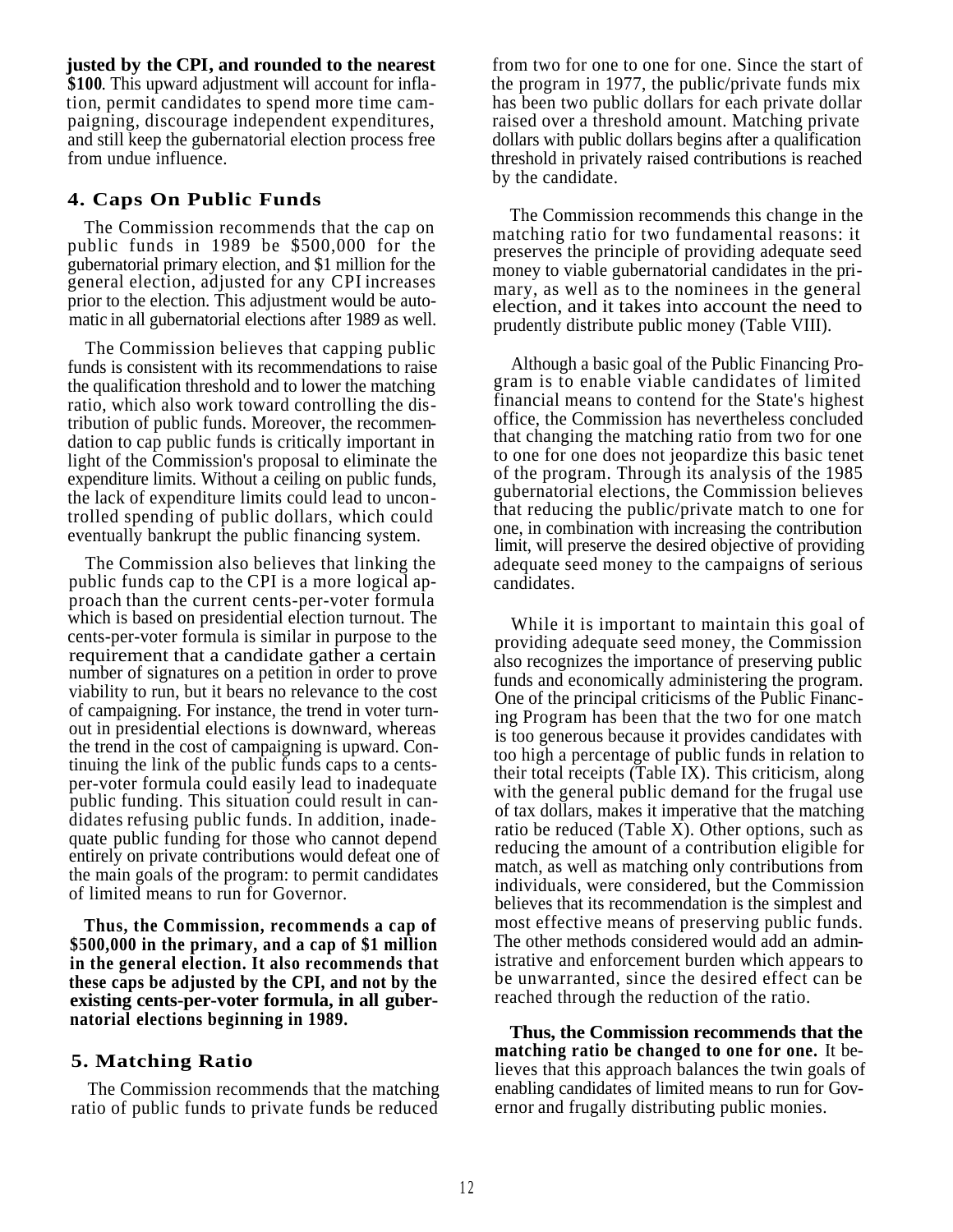### **6. Qualification Threshold; Matching Fund Threshold; and Incremental Thresholds**

The Commission recommends that the qualification threshold be increased to \$100,000. In addition, the Commission proposes that, once a candidate has reached the \$100,000 threshold and has qualified for the program, every eligible contribution in excess of the first \$50,000 should be matched. The Commission also recommends that once \$125,000 in public funds has been received, a candidate must thereafter reach additional private contribution thresholds in units of \$25,000 in order to receive more public funds. All of these thresholds would be adjusted for each gubernatorial election by the CPI.

In the Commission's view, these recommendations work to establish the test of viability for gubernatorial candidacies. While it is important to enable candidates of limited financial means to run for Governor, public money ought not be spent on candidates unless those candidates demonstrate that they are serious and viable. These thresholds constitute continuing tests of a candidate's ability to raise money, which, from the Commission's perspective , is the most quantifiable and objective means of determining candidate viability.

The Commission recommends an increase in the qualification threshold to \$100,000, adjusted by the CPI, because the existing \$50,000 threshold, established in 1981, will not constitute a valid measurement of viability in 1989 due to inflation which has already taken place and is likely to continue.

In addition, the Commission recommends that after a candidate qualifies for matching funds by raising \$100,000, he or she should receive public funds for every private dollar raised in excess of \$50,000, adjusted by the CPI. The Commission urges the adoption of this recommendation because while it recognizes the need to reward only serious candidates with public funds, it also recognizes its responsibility to provide enough public dollars to candidates in order to enable them to conduct competitive campaigns.

Finally, the Commission recommends subsequent threshold units of \$25,000 following the receipt of \$125,000 in public funds by gubernatorial candidates. Both of these figures would also be adjusted by the CPI. This recommendation sets up continued tests of viability, thereby allowing the prudent distribution of public funds, and considerably eases the administrative burden on the Commission.

**Thus, the Commission recommends the following thresholds, all to be adjusted by the CPI: a contribution and expenditure threshold of \$100,000; a matching fund threshold of \$50,000 on the condition that the candidate has qualified for the program; and subsequent unit thresholds of \$25,000 for the receipt of additional public funds after receipt of the first \$125,000.**

#### **7. Personal Funds Limit**

The Commission recommends that the limit on personal contributions by gubernatorial candidates to their own campaigns should remain at \$25,000 for both the primary and general elections, and be adjusted by the CPI, beginning in the 1989 elections.

The Commission continues to support limits on personal contributions because: (1) they are allowable under **Buckley v. Valeo** when candidates receive public funding; and (2) they help to balance the potential advantage wealthy candidates may have over non-wealthy candidates.

The Commission supports raising the limit on personal contributions by the CPI, however, for the same reasons it supports raising thresholds and limits in its other recommendations: the cost of campaigning continues to increase and a dollar in 1989 and after will not be worth as much as it was in 1985.

**Thus, the Commission recommends that candidates be allowed to contribute \$25,000 of their own money in both the primary and general elections with this figure being adjusted by the CPI beginning in 1989.**

#### **8. Inaugural Contribution Limit**

The Commission recommends that the contribution limit for inaugural fundraising activities be raised to \$500, and be adjusted by the CPI starting with the 1989 gubernatorial elections.

The justification for imposing a contribution limit on inaugural fundraising is to prevent circumvention of the contribution limit in the primary and general elections. It is important to note that the timing of inaugural activities is such that blatantly large contributions could be construed as influencing gubernatorial appointments. The Commission believes that it is in the public interest to prevent even the appearance of such undue influence.

**Thus, the Commission recommends that the inaugural contribution limit be raised to \$500 and adjusted by the CPI starting in 1989.**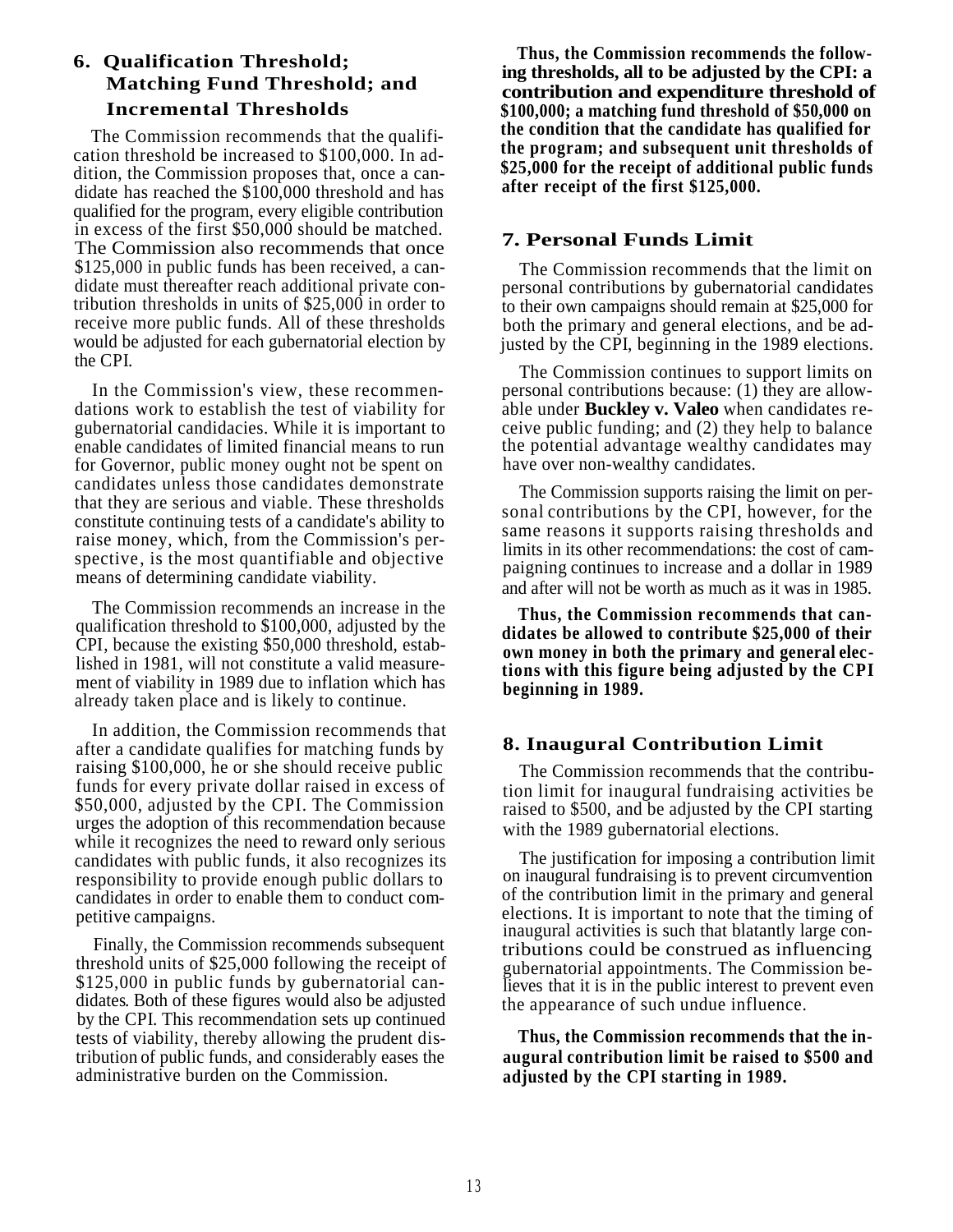# **Limits on the Amounts County ing; May Spend; Special (2) purchase of rental space on outdoor signs** Gubernatorial Account Provision or billboards;<br>
he Commission recommends that the seven (3) purchase of print advertising;

The Commission recommends that the countywide limit on spending in behalf of gubernatorial candidates by county and municipal committees be maintained at \$10,000. This figure would be adjusted by the CPI in the 1989 elections and in all gubernatorial elections to follow.

In addition, the Commission recommends that the **the public financing regulations; and** Statewide spending limit for these committees remain at \$100,000. This figure is also to be adjusted by the CPI.

Finally, the Commission recommends that the provision permitting the State Political Party Committees to set up special gubernatorial accounts be repealed. This provision permits a State Party Committee to accept a contribution of \$800 or less and to deposit it in a separate account designated for the party's gubernatorial candidate.

The contributions deposited in this account are reported to ELEC and used solely in behalf of said candidate. Funds derived from other State Party Committee accounts, or funds raised during a nongubernatorial year are prohibited from being used in aid of a gubernatorial candidate.

The Commission recommends the continuance of county and Statewide limits for local party committees to protect the integrity of the contribution limit. It recommends the repeal of the special gubernatorial accounts provision because it has proven impractical and too unwieldy to administer.

**Thus, the Commission recommends that the local party committee limits for countywide and Statewide spending be maintained at \$10,000 and \$100,000 respectively, and that the special State committee gubernatorial account provision be repealed. These base figures, of course, are to be adjusted automatically by the CPI.**

## **10. Restrictions on Use of Public Funds**

The Commission recommends that the restrictions on the use of public funds remain intact. These restrictions are fundamental to the program's acceptance by the public. The perception that taxpayers' money is being spent judiciously is critically important and an essential ingredient of the success of the program. Public funds should not be used for ''street money'' or payment of campaign salaries, for instance.

**9. Statewide and Countywide** Thus, it is the Commission's belief that use of<br> **T** in the contract of the American County County of the United Sections of the American County of the United Sections of the United Sections o

- and Municipal Party Committees (1) purchase of radio and television advertis-<br>
ing:
	-
	-
	- **(4) payment of the costs of producing advertisements;**
	- **(5) payment of the costs of printing and mailing campaign literature;**
	- **(6) payment of the costs of legal and accounting expenses incurred in complying with**
	- **(7) payment of the costs of telephone deposits, installation charges, and monthly billings in excess of deposits.**

#### **11. Bank Loans**

The Commission recommends that the bank loan provision be retained, and that the \$50,000 loan threshold be adjusted by the CPI, beginning with the 1989 elections. The Commission further recommends that the limit on individual loan guarantees be raised to \$1,200, also to be adjusted by the CPI.

No gubernatorial candidate in either the primary or general elections in 1985 chose to utilize the section of the public financing statutes permitting gubernatorial candidates to borrow up to \$50,000 from any national or State bank. Under current law, a candidate, his or her campaign treasurer, his or her deputy campaign treasurer, or the State committee of a political party (in a general election only), may take out a bank loan up to \$50,000 provided that it is repaid in full from campaign contributions received pursuant to the \$800 contribution limit 20 days prior to the date of the primary or general election for which the loan was made.

The legislative intent of this section was to enhance the ability of candidates to obtain ''start up'' or ''bridge money'' to defray early campaign expenses incurred before the candidate has established the campaign machinery to raise campaign contributions. Although none of the 1985 candidates chose to exercise this option, three of the 1981 publicly funded primary election candidates did take out ''bridge loans'' and paid them by the date of the 20 day deadline. The Commission took the position in 1981 that no publicly funded candidate could personally endorse any bank loan in an amount in excess of \$25,000, the amount of their ''own funds'' that candidates are permitted to contribute to their own campaigns. The 1981 ''bridge loans'' were taken out by the campaign committees themselves, rather than being loans personally endorsed by the candidates.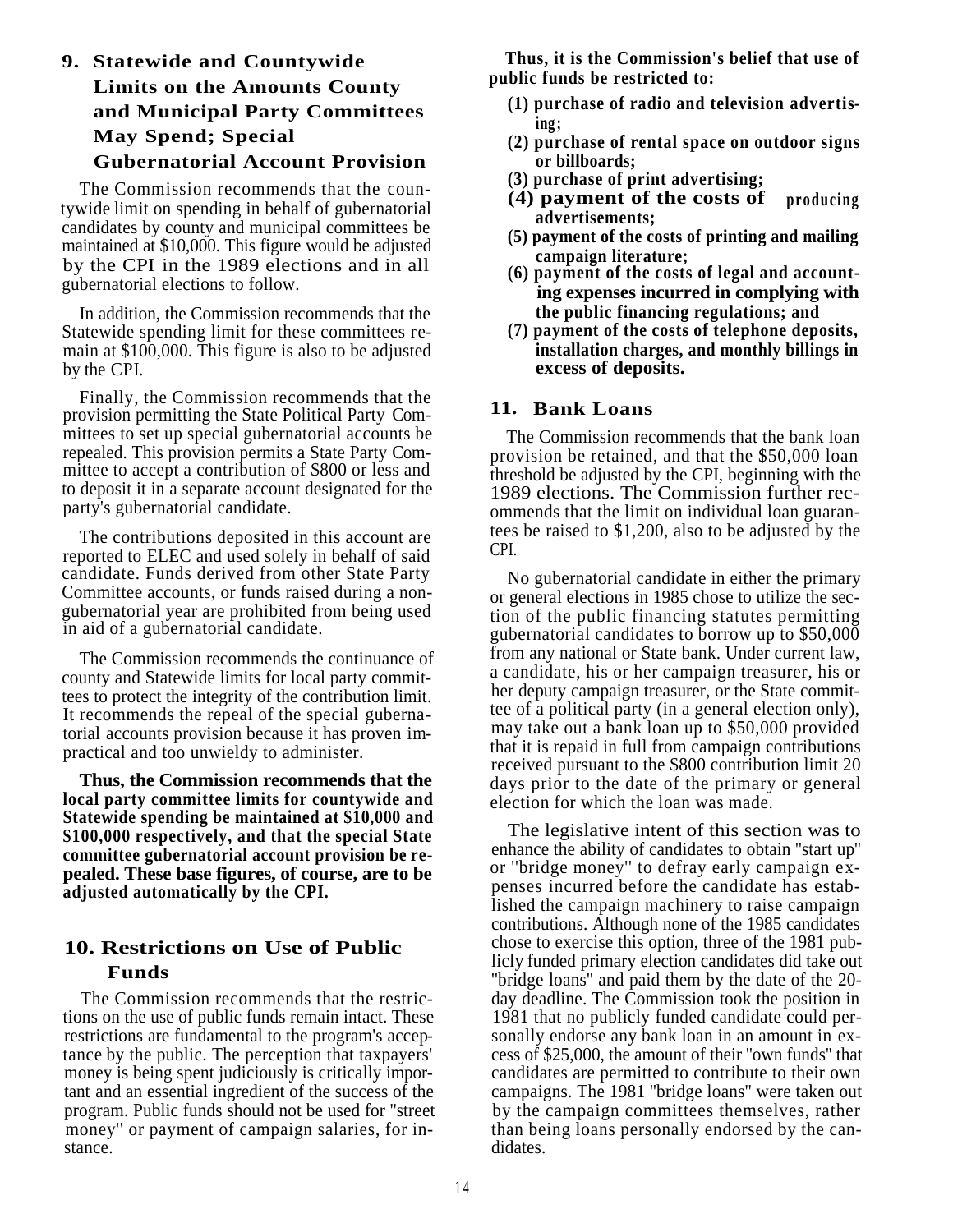Although bank loans were not used in either the 1985 primary or general elections, they serve a useful purpose in providing cash flow assistance in the opening days of a campaign until public funds are deposited and available. The Commission's report on the 1981 gubernatorial election noted that in two primary election campaigns the ''bridge loans'' may have served a crucial role because of the early difficulties those campaigns experienced in raising funds. **The Commission, therefore, recommends that the bank loan provision be retained, and the \$800 limit on individual loan guarantees or endorsements be raised to \$1,200, both to be adjusted by the CPl.**

### 12. **Retaining Public Funds; Repayment of Public Funds**

The Commission recommends that the period of time in which candidates are permitted to retain surplus funds be extended from six months to nine months. The Commission further recommends that the statute be amended to clearly set forth that all campaign funds, regardless of source, be refunded to the State.

Experience has shown that the six-month period for refunding surplus funds to the State is impractical. Campaigns have been unable to close out their accounts because checks were not cashed, special insurance audits were incomplete, or federal tax liabilities were unresolved. Because of these and other problems, the Commission believes that a nine-month period for refunding surplus funds is more practical and realistic.

With respect to the question of the refund of leftover campaign funds to the State, the Commission adopted regulations that require all leftover funds, whether public or private, to be refunded to the State. The Commission feels strongly that the Legislature intended that all available leftover funds be returned, thereby ensuring that public money is not used to pay expenses which could be paid out of private contributions. The Commission believes that this provision should be clearly set forth in the statute.

**Thus, the Commission recommends extending the six-month retention period to nine months and clearly specifying in the law that all surplus funds, regardless of source, should be returned to the State.**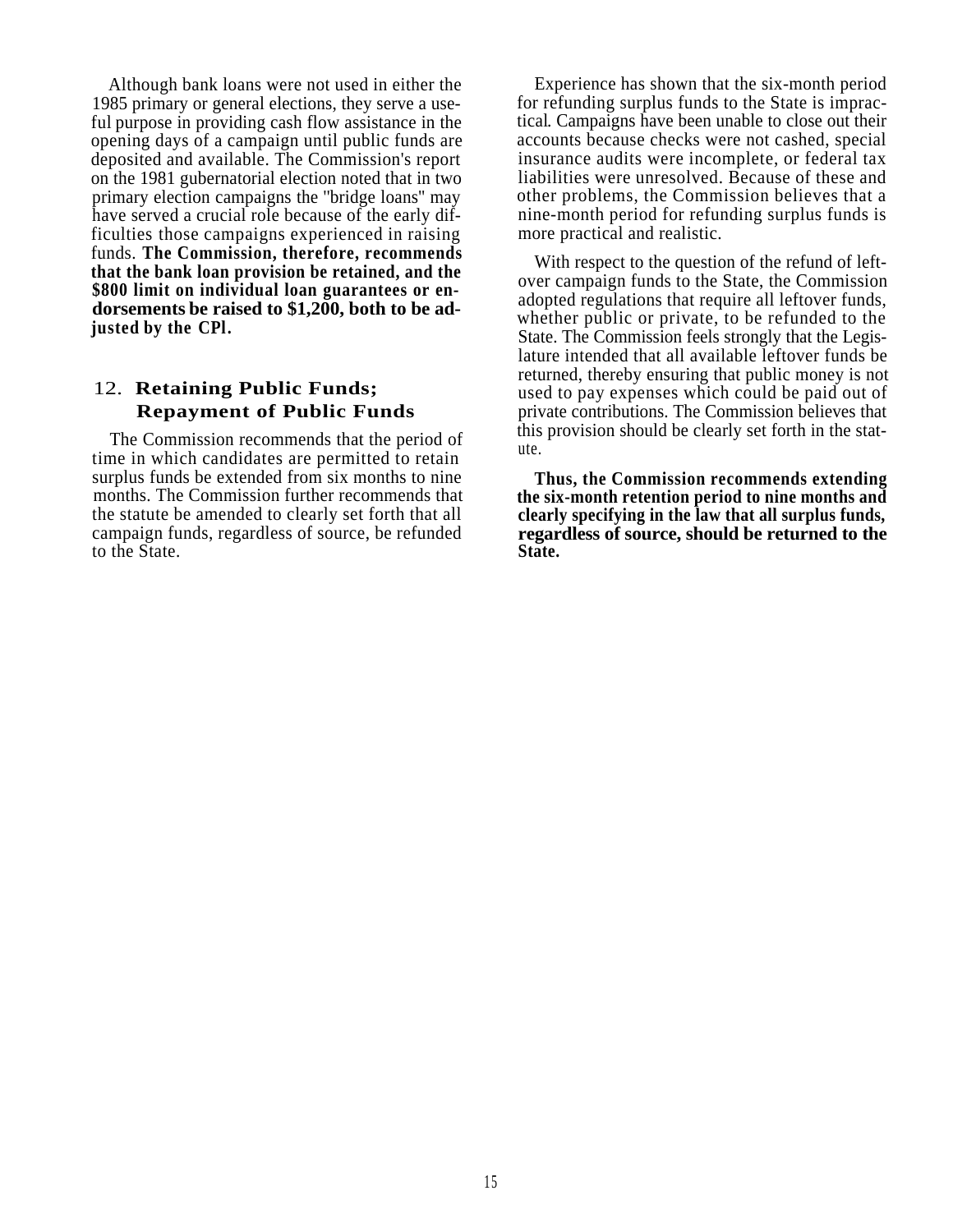#### **FISCAL IMPACT OF RECOMMENDATIONS**

impact are: The Commission's recommendations, if applied to the experience of those 1985 candidates who applied for and received public funds, would result in a program costing approximately \$2.7 million in the primary election and \$1.9 million in the general election. These figures represent a reduction of approximately \$940,759 in the primary and \$702,622 in the general election, for an overall reduction in public funds of \$1.6 million or approximately 27 percent in comparison with the 1985 actual experience (Table XII). It is estimated, however, that the total funds available to the candidates, from both public and private funding, would not decrease as much, because of the recommended increase in the contribution limit to \$1,200, and because candidates' fundraising goals would be greater (Table XIII).

It is estimated that the percentage of the candidates' total receipts represented by public funds would be approximately 45 percent under the proposals (Table XIV), as compared with 57.5 percent in 1985, 58.9 percent in 1981, and 63 percent in 1977.

These estimates were developed by applying the **Basis for Estimates** Commission's recommendations to the 1985 ex- The 1985 gubernatorial primary and general elecperience, under a set of assumptions described below. Changing any of the recommendations or assumptions would change the estimates of costs and estimates of impact on individual candidacies. Furthermore, it is impossible to predict the number of candidates who will apply for public funds in 1989 and how much they will raise in private funds to be matched with public funds.

These estimates do not take into account inflation used for estimating. rates. It would be presumptuous for the Commission to seek to make predictions when conditions four years from now are so uncertain. Estimated amounts would increase to the extent of inflation.

Of the Commission's recommendations concerning the Public Financing Program, six have an impact on total program costs and on candidates' cam-

**Introduction and Summary** paign receipts, Those recommendations with a fiscal

- 1. raising the contribution limit to \$1,200,
- 2. raising the contribution and expenditure qualification threshold to \$100,000,
- 3. starting the matching of contributions at \$50,000,
- 4. adopting a continuing threshold requiring candidates to make additional submissions for public funds only in units of \$25,000 once the candidates have received \$125,000 in public funds,
- 5. changing the matching ratio from two for one to one for one, and
- 6. reducing the cap on public funds to \$500,000 per candidate for the primary election and \$1 million per candidate for the general election.

The other Commission recommendations would have very limited, if any, impact on program expenditures.

tions were used as models for the estimates of the effects on public funds and on candidates' total receipts.

In the 1985 primary election, there were six candidates who accepted public funds. In addition, there was one candidate who did not qualify for public funds. It is these six candidates who constitute the basis for the 1985 primary election model

In the 1985 general election, there were seven candidates of whom two, County Executive Peter Shapiro (D) and Governor Thomas H. Kean (R), were eligible for and accepted public matching funds. It is these two candidates who constitute the basis for the 1985 general election model used for estimating program costs**.**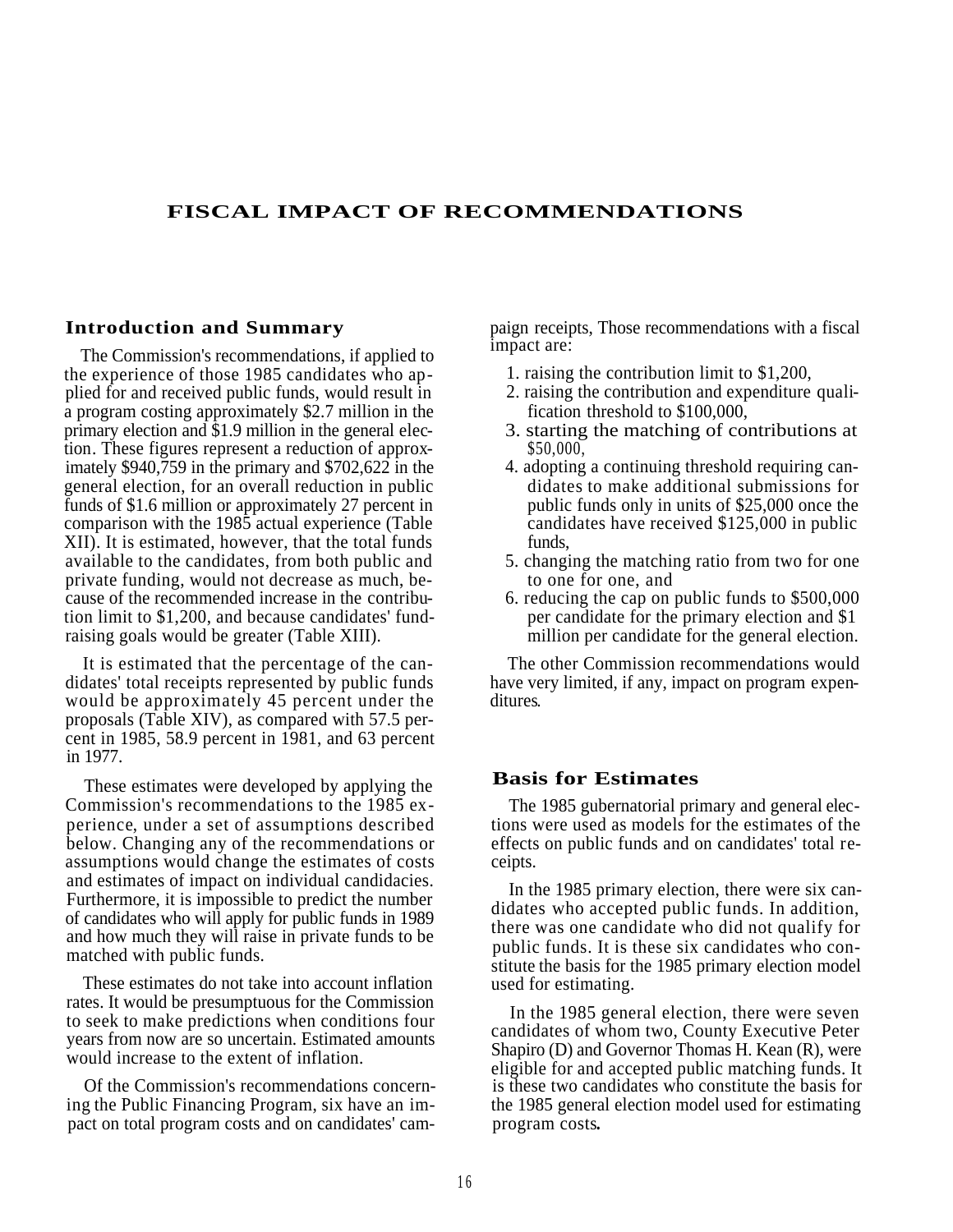# **Assumptions Assumption #3**

Many variables are operative which affect the number and amount of contributions to the gubernatorial candidates' campaigns and in turn affect the amount of public funds any one candidate receives and the total public funds allocated. These variables interact with each other with the result that reaching an estimate of costs is difficult. Therefore, before setting forth the conclusions about the impact of the Commission's recommendations on public funds and on total receipts for gubernatorial candidates, it is desirable to present clearly the assumptions underlying the estimates.

#### **Assumption #1**

It is assumed that only the variables affected by the Commission's recommendations would change. It is assumed that all other variables would remain constant. For example, it is assumed that candidates' decisions to apply or not apply for public funds would be the same. Thus, of the 7 candidates in the 1985 primary, it is assumed that the same 6 who took public funds would have done so under a program altered by the Commission's recommendations. Of the 7 candidates in the general election, it is assumed that the same two who took public funds would have done so under the provisions of the program as recommended by the Commission. None of the other 5 candidates in the general election were eligible for public funds.

It is assumed that candidates' decisions to stay in the contest and not drop out would be the same. Holding this variable constant probably tends to inflate the estimate of public spending because some of the candidates may not have been able to stay in the contest or may have decided to drop out because of the higher threshold. Of the six candidates in the 1985 primary election who raised more than \$100,000, two received less than the maximum in public funds; one of these later qualified but did not show sufficient need to receive additional money and the Commission did not reopen its matching program,

Possibly, if the Commission's recommendations had been in effect, one or more of these candidates might have withdrawn from the June 4th primary because of cash flow problems. On the other hand, if the Commission's recommendations were in effect these candidates might have started fund-raising earlier, thus overcoming the cash flow problem.

If it were to be assumed that one or more of these candidates would have withdrawn or never entered the contest, then the estimate of public matching funds costs would decrease.

It is assumed that no campaign would have continued to raise contributions in order to reach the maximum in public funds. This assumption is necessary because the Commission's recommendations make it more difficult to receive public money.

#### **Assumption #4**

It is assumed that all \$800 contributions would have been \$1,200 with the increase in the contribution limit. The number of such contributions by candidate is listed in Table XI.

This assumption may overstate the public funds received because there is no conclusive evidence that those who contributed \$800 would necessarily have contributed \$1,200. However, this overstatement of public funds collected could be modified by contributors of less than \$800 increasing the amount of their contributions. In the case of Governor Kean, for example, more than 478 contributions of \$800 were received, but the additional ones were refunded because the candidate's limit on private funds already had been reached.

#### **Assumption #5**

It is assumed that candidates would raise the same amount in matchable contributions. This assumption tends to understate the public funds received because the Commission's recommen dations would provide an incentive, greater than in Assumption #2<br>1985, for candidates to raise more money privately.

#### **Assumption #6**

It is assumed, for this estimate, that the continuing threshold of units of \$25,000 in contributions for matching would have little impact. This assumption is made solely because the impact of the continuing threshold recommendations cannot be estimated with certainty. While there were delays of varying length in receiving public funding for three primary candidates, the impact can be considered to have been minimal. If the continuing threshold had been in effect in 1985, these are the candidates who might have been precluded from applying for public funds. The extent to which they might have ceased applying for public funds, which cannot be estimated, is the extent to which this assumption tends to overstate public funds.

#### **Assumption #7**

It is assumed that the amount of ''other receipts'' would not change. ''Other receipts'' include: in-kind contributions; candidates' own funds in excess of \$1,200; interest earned on invested contributions; public solicitations of contributions of \$100 or less;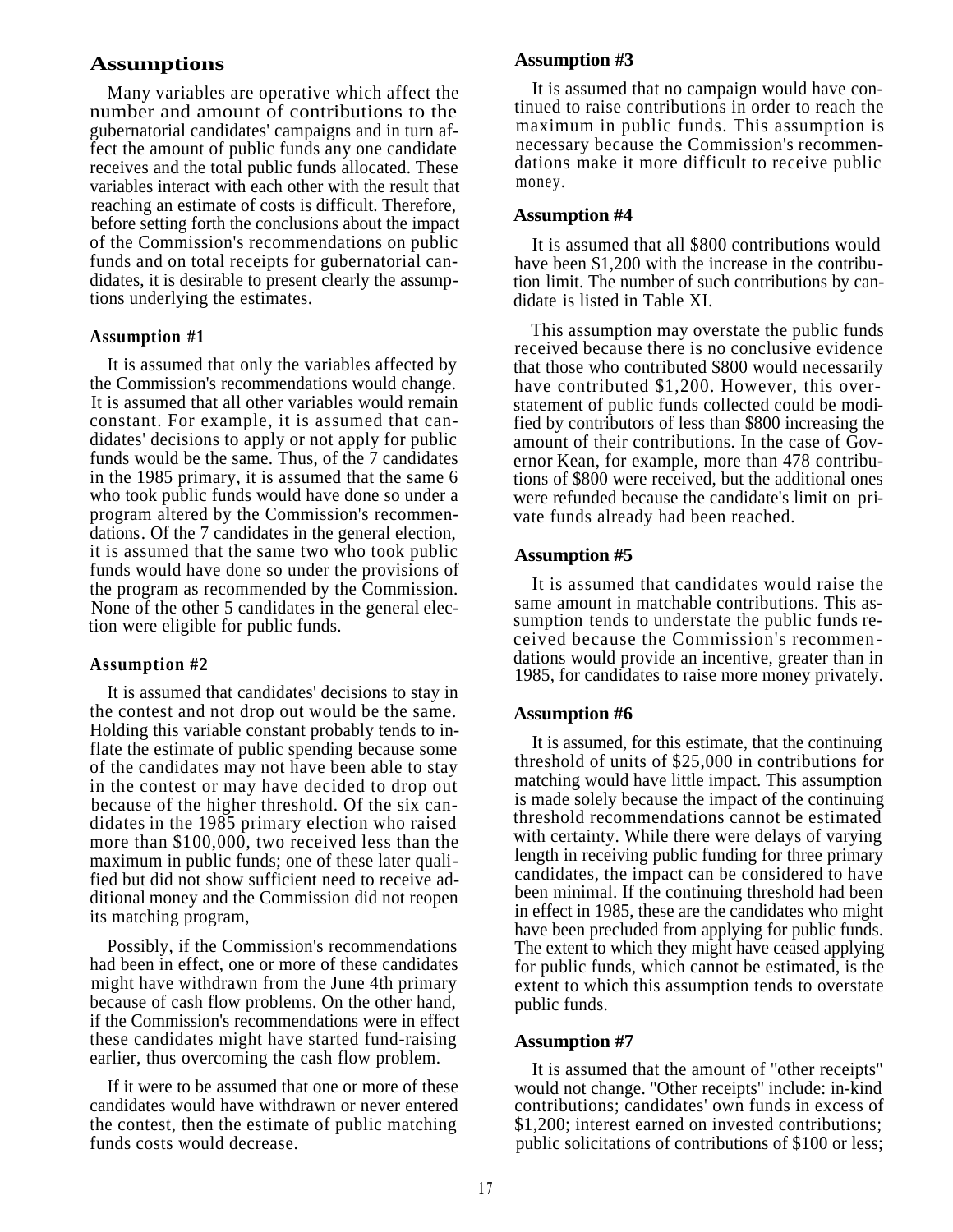and, for general election candidates, in-kind contributions from county and municipal political party committees. This assumption tends to understate total receipts because the Commission's recommendations would give candidates an incentive, greater than in 1985, to contribute to their own campaigns and to invest any idle receipts, thereby earning interest income.

#### **Conclusion**

Using the 1985 experience as a model, it is estimated that the cost of publicly financing the gubernatorial primary election with the Commission's recommendations would be approximately \$2.7 million or approximately \$941,000 less than the expenditures for the 1985 gubernatorial primary election.

It is estimated that the cost of publicly financing the gubernatorial general election under the Commission's recommendations would be \$1.9 million or \$703,000 less than the expenditures for the 1985 gubernatorial general election.

The estimated overall reduction in public funds for the gubernatorial primary, using the 1985 experience as a model, would be 26 percent and for the general election would be 27 percent. However, the impact on individual candidacies of the reduction in public funds would vary, depending upon amounts actually raised in each case. These estimates are exclusive of inflation rates, which could increase them accordingly.

**In sum, the net result of the Commission's recommendations related to program costs should be a reduction in the amount of public money spent in future gubernatorial elections.**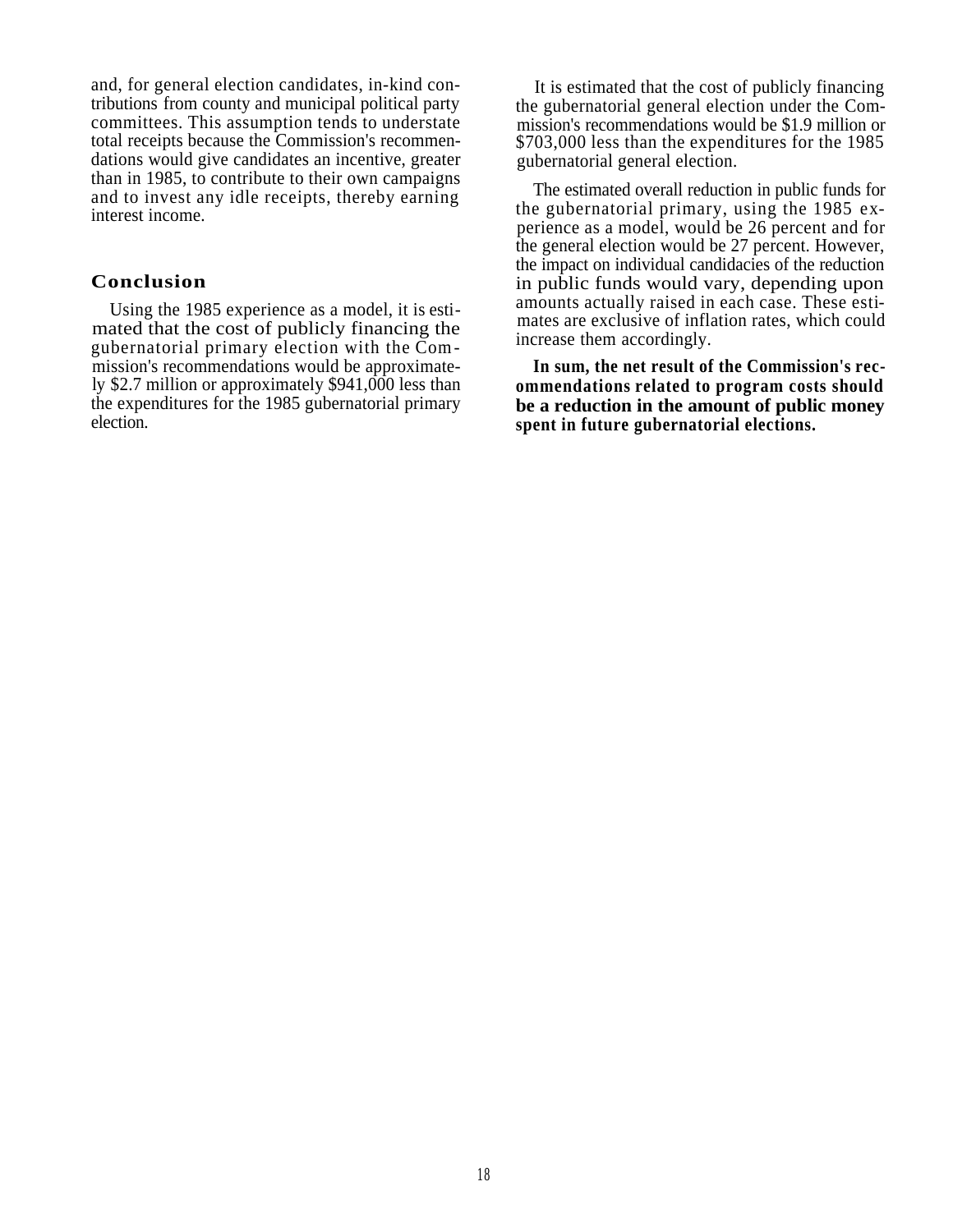#### **RELEVANT ADVISORY OPINIONS**

The Commission issued 13 advisory opinions concerning the Public Financing Program during the 1985 primary and general gubernatorial election period. The first request for an advisory opinion was received in January, 1983, more than two years in advance of the June 4, 1985 gubernatorial primary election. The requests can be divided into five major categories:

- four requests concerned "testing the waters" activity;
- three requests concerned television advertising costs which featured the incumbent Governor but were not intended to promote the Governor's candidacy;
- three requests were received on behalf of legislative candidates inquiring whether costs for advertising, which included a reference to a gubernatorial candidate as well as their own candidacies, had to be partially allocated to the gubernatorial candidate;
- one request asked whether a private club made a ''contribution'' to a gubernatorial candidate by requiring its prospective members to make In Advisory Opinion 14-1984, an associate in Mr. campaign contributions to the candidate; and
- two requests concerned payment of outstanding campaign obligations and return to the State of surplus balances.

#### **''Testing the Waters''**

''Testing the waters'' activity refers to funds raised and spent on behalf of a person who is exploring the feasibility of a candidacy.

On January 26, 1983, the Commission received a request for an advisory opinion from the ''Friends of Peter Shapiro,'' a political committee intending to explore the feasibility of a gubernatorial primary election candidacy by the Essex County Executive (Advisory Opinion 03-1983). The Committee was advised that it would incur reporting obligations in regard to fund-raising and spending activity, if Mr. Shapiro became a primary election ''candidate.'' This expenditure activity included the cost of conducting polls and paying travel expenses.

The Commission received two advisory opinion requests concerning the ''testing the waters'' activities of the ''Friends of Steve Wiley'' (Advisory Opinions 10-1984 and 14-1984). Mr. Wiley subsequently became a candidate for the Democratic Party nomination in the 1985 gubernatorial primary election. In Advisory Opinion 10-1984, the Commission addressed several questions concerning the value of goods and services contributed to the Committee for the purposes of conducting a fund-raising auction. The valuation questions were of particular importance because of the necessity of observing the \$800 contribution limit. The Committee was advised that donated items such as the use of a vacation home, clothing, and similar items must be valued at their ''fair market value.'' The Committee was also advised that the purchase price received by the Committee from the auction was to be considered as a campaign contribution eligible for matching funds only to the extent that the purchase price exceeded the ''fair market value'' of the purchased items.

Wiley's law firm inquired whether his volunteer services as counsel to Mr. Wiley's ''testing the waters'' committee might constitute a campaign contribution. The Commission found that an employed attorney, not receiving compensation for services to the political committee, may be viewed as providing those services on a voluntary basis where neither the law firm nor the attorney perceive those duties as part of the attorney's normal job responsibilities. However, services of other employees, such as clerical personnel, that are not volunteered would be subject to reporting as contributions by the partners of the law firm.

''Friends of John Russo, Inc.," a ''testing the waters'' committee exploring the possibility of a gubernatorial primary election candidacy by Senator John F. Russo, asked the Commission to provide guidelines to help it distinguish between expenditures made for ''testing'' for a possible candidacy and expenditures made by Mr. Russo in his capacity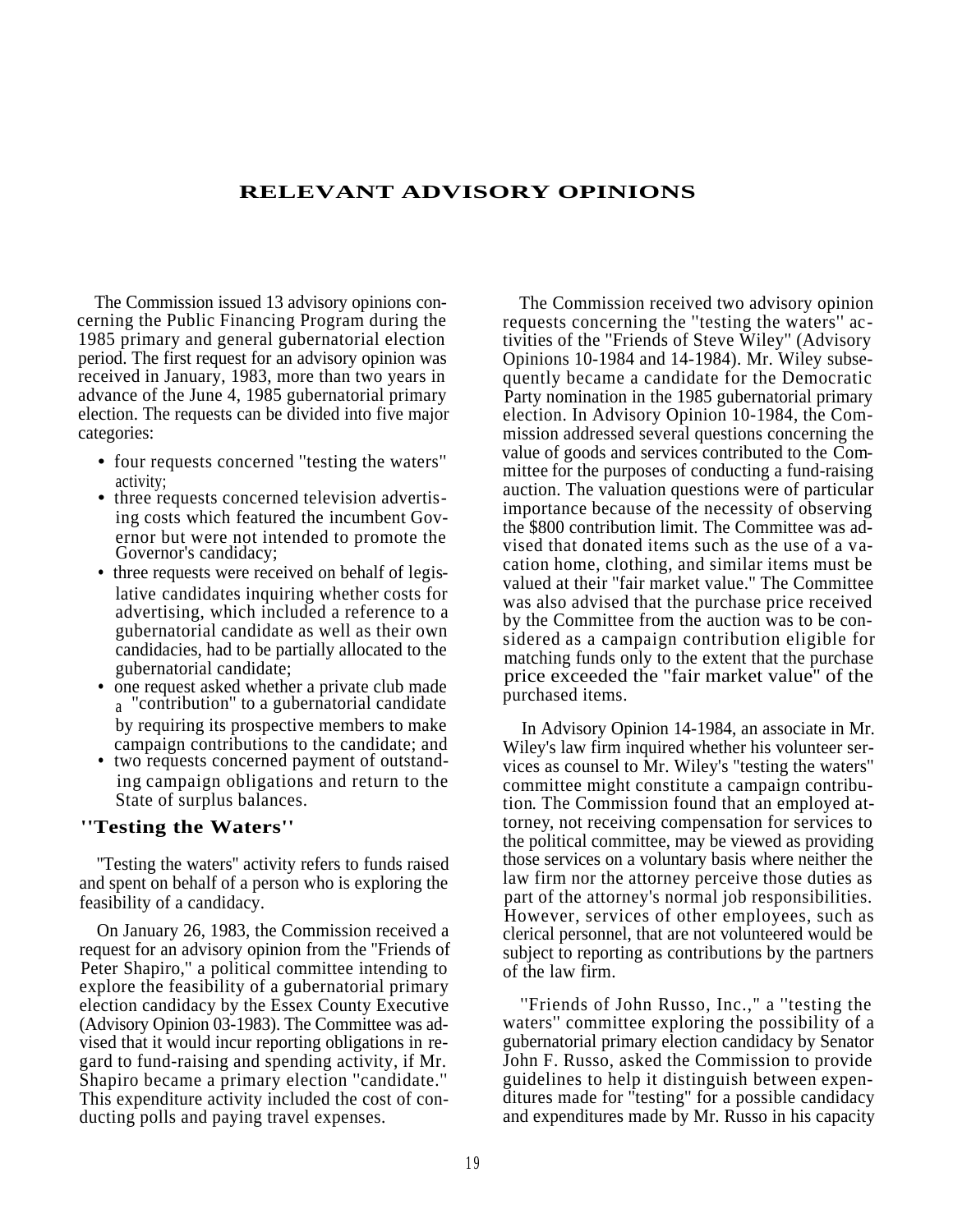as Senate Majority Leader and as a member of the State Senate (Advisory Opinion 18-1984). The Commission articulated several criteria for determining whether or not spending could be subject to ''testing" requirements.

These criteria included whether the costs were paid for by persons anticipating a possible political candidacy, by a political party committee, or by a bipartisan group that was conducting an informational function in which several different political viewpoints were represented. Also, the Commission stated that the timing of the expenditure could be a significant factor in determining whether or not it was related to ''testing'' activities. The Commission suggested that if Mr. Russo believed that a specific activity was related exclusively or predominately to his role as Senator, and the costs associated with the activity were not to be paid for out of campaign contributions, that he submit the factual particulars to the Commission.

# **Advertising Costs Not Intended for Political Purposes**

On three separate occasions, the Commission was asked to consider whether the costs of advertising featuring Governor Kean would be attributed to his re-election campaign.

In Advisory Opinion 12-1983, requested by the Republican State Committee, the Commission was asked to determine whether television or other media advertising paid for by the State Committee for use during the 1983 legislative election campaigns and featuring the Governor would be subject to the gubernatorial contribution limit in the event that the Governor chose to stand for re-election in the 1985 campaign. The Commission ruled that none of the costs of advertising described in the request would be allocable to a future candidacy of the Governor for re-election. The advertisements were intended to promote Republican legislative candidates in the context of a biennial legislative campaign, two years prior to the general election for which the office of Governor was contested. Moreover, the Commission concluded that the Governor's participation in those advertisements could properly be described as furtherance of his responsibilities as a leader of the Republican Party in the State.

In Advisory Opinion 15-1984, a citizen organization which was being formed for the purpose of achieving excellence in public schools of this State stated that it contemplated using the Governor in radio and television advertising. The anticipated commercials did not contain any reference to a possible gubernatorial candidacy in 1985, nor were they explicitly or implicitly intended to endorse a possible candidacy for his re-election. However, while the

advertising did not endorse the Governor as an individual, the citizen group represented they would endorse his educational policies. The Commission found that the contemplated advertisements could not be construed as being made in furtherance of a possible 1985 gubernatorial primary election candidacy of the Governor because of the timing of the advertisements eight months prior to the primary election and because of the non-political purpose for which they were being aired.

In Advisory Opinion 11-1985, requested by a citizen group of minority business persons, who planned to finance a documentary film which assessed the civil rights record of the Kean administration, the Commission was asked whether its costs constituted a campaign contribution to the Governor. The project was to be undertaken without any cooperation or consultation with the Governor, members of his campaign staff, or the Republican State Committee. Rather than extend a definitive response, the Commission observed that non-partisan efforts aimed at educating the public with respect to candidates are not regarded as activities on behalf of a candidate. In determining whether the costs of the advertising might be construed as a reportable ''contribution,'' the Commission emphasized that the result would turn on the independence of the group from the political campaign of the Governor.

## **Legislative Candidate Advertising which Includes Reference to a Gubernatorial Candidate**

The Commission received three advisory opinion requests on behalf of Republican Party legislative candidates who proposed to promote their campaigns, and that of the Governor, by including a reference to Governor Kean in their promotional materials (Advisory Opinions 05-1985, 07-1985 and 10-1985). The Commission took the position that any joint advertising cost would constitute a minimum 15 percent contribution by a legislative candidate to the incumbent Governor, even in the absence of any indication that the Governor or his campaign staff had consented to such advertising, and would be allocated or added to the Governor's total campaign spending, which was subject to an expenditure limit. This position was consistent with that taken by the Commission in the 1981 gubernatorial elections, except that the minimum percentage was 25 percent at that time (Advisory Opinion 33-1981).

The ''Friends of Governor Tom Kean'' Committee and two Republican legislative candidates appealed to the Appellate Division of the Superior Court, which reversed the Commission, holding that expenses for such advertising were independent of,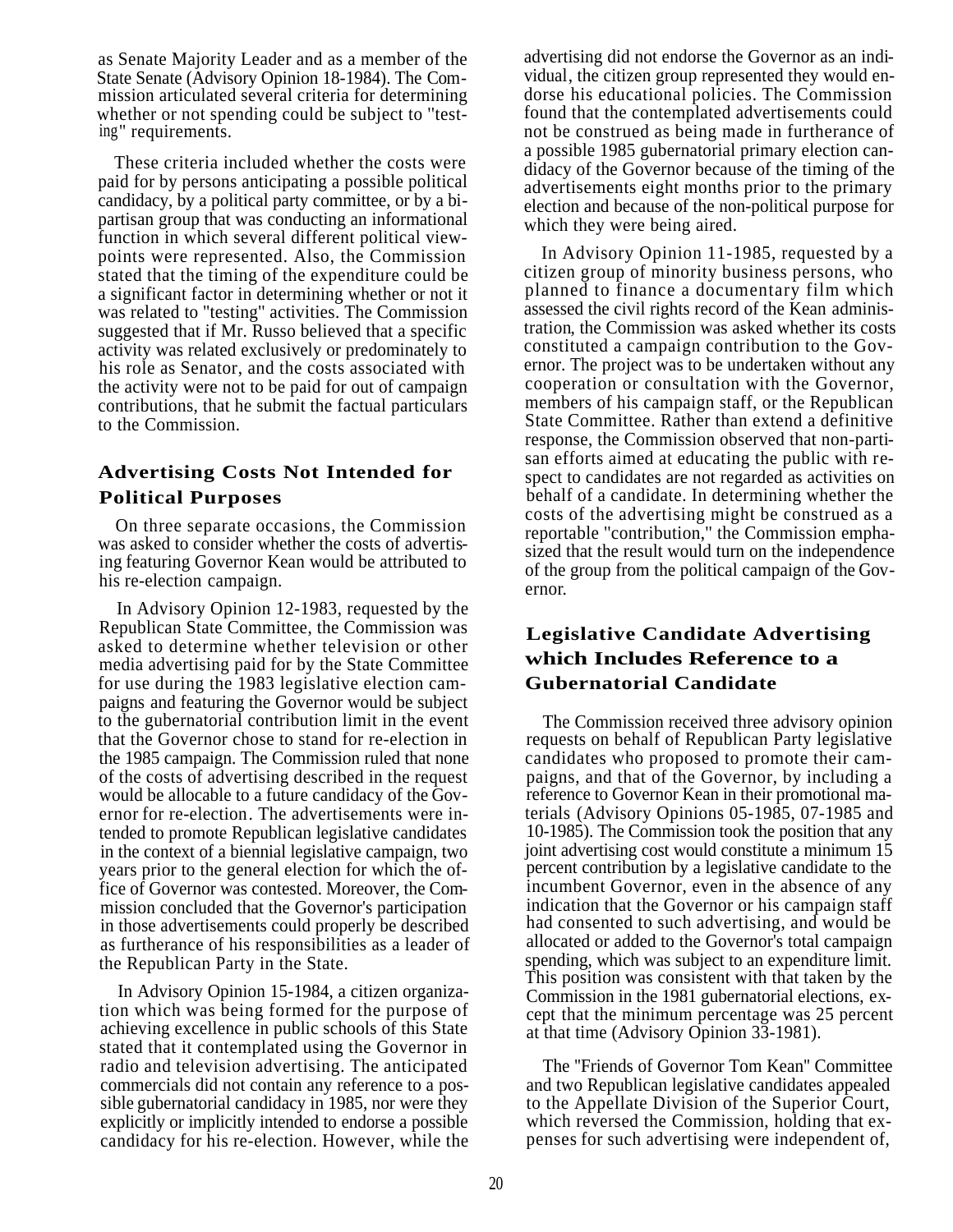and could not be allocated to a gubernatorial candidate , in the absence of some consent from that candidate or his campaign. The State Supreme Court affirmed this result in an order handed down on September 27, 1985, but as yet has not issued its written opinion expressing its reasoning.

#### **Club Contribution**

In Advisory Opinion 02-1985, the ''Friends of Governor Tom Kean'' asked the Commission to consider whether or not a private club was making a contribution to the Governor's re-election candidacy by requiring perspective members to make contributions to the Governor's re-election campaign. This organization, ''The Governor's Club,'' was incorporated as a not-for-profit New Jersey corporation and did not intend to make any direct cash or in-kind contributions to the Governor. However, the Club proposed reducing its membership dues for 1985 only and as a condition for membership, requiring a maximum \$800 contribution to the Governor's campaign. The Club contended that any tangible benefits that its members would be receiving by virtue of their membership would be covered by their dues, even at a reduced figure, and therefore it was not making any contribution to Governor Kean's candidacy. The Commission responded that it was unable to agree that the proposed solicitation would not constitute a contribution by the Club to the Governor's campaign committee in excess of \$800, particularly in light of the fact that the dues structure was reduced only for 1985, the year of the gubernatorial election.

#### **Return of State Funds**

Candidates who receive partial public financing of their gubernatorial candidacies are required to pay all of their outstanding obligations and to return to the State any unspent surplus campaign funds no later than six months after the date of the election.

In Advisory Opinion 03-1986, the treasurer of the ''Russo for Governor Campaign of 1985'' indicated that several contributors, who had given in excess of \$800, had not negotiated checks delivered to them by the Committee for the purpose of paying back the excess contributions. Further, some vendors holding outstanding obligations of the Committee had not negotiated checks delivered by the Committee as payment for their services. The Committee proposed using its account balance, which resulted from these non-negotiated checks, to pay an outstanding debt owed to a consulting firm. The Commission advised the Committee that in regard to contributions received in excess of \$800, the Committee could not use those proceeds for payment of any outstanding obligation. Rather, the Committee was obligated to make further efforts to return the excess contributions to the contributors, or if that proved impossible, ultimately to deliver the excess contributions to the State. In regard to the vendors, the Commission advised that if those vendors intended to make an ''in-kind'' contribution to the candidacy of Senator Russo by foregoing payments of amounts owed to them, they could do so provided that any payment forgiven did not exceed the \$800 contribution limit when added together with any prior contribution made by that vendor.

In Advisory Opinion 05-1986, the Commission was asked to provide instructions to the ''Shapiro '85 General Election Committee, Inc.'' in regard to keeping public monies after the expiration of the sixmonth statutory deadline in order to pay outstanding obligations that had still not been satisfied and to meet anticipated accounting and legal expenses. The Commission permitted the Committee to retain funds for the payment of specific outstanding obligations provided they were satisfied within thirty days. In regard to accounting expenses, the Commission permitted the Committee to retain a sum to meet the reasonable accounting expenses that might be required in order to conclude a Commission audit. Finally, in regard to the anticipated legal expense, the Commission permitted the Committee to retain a sum that appeared reasonably adequate for maintaining legal representation in an on-going suit against the Committee. The Committee was directed to turn over all other remaining funds to the Commission for deposit in an escrow account.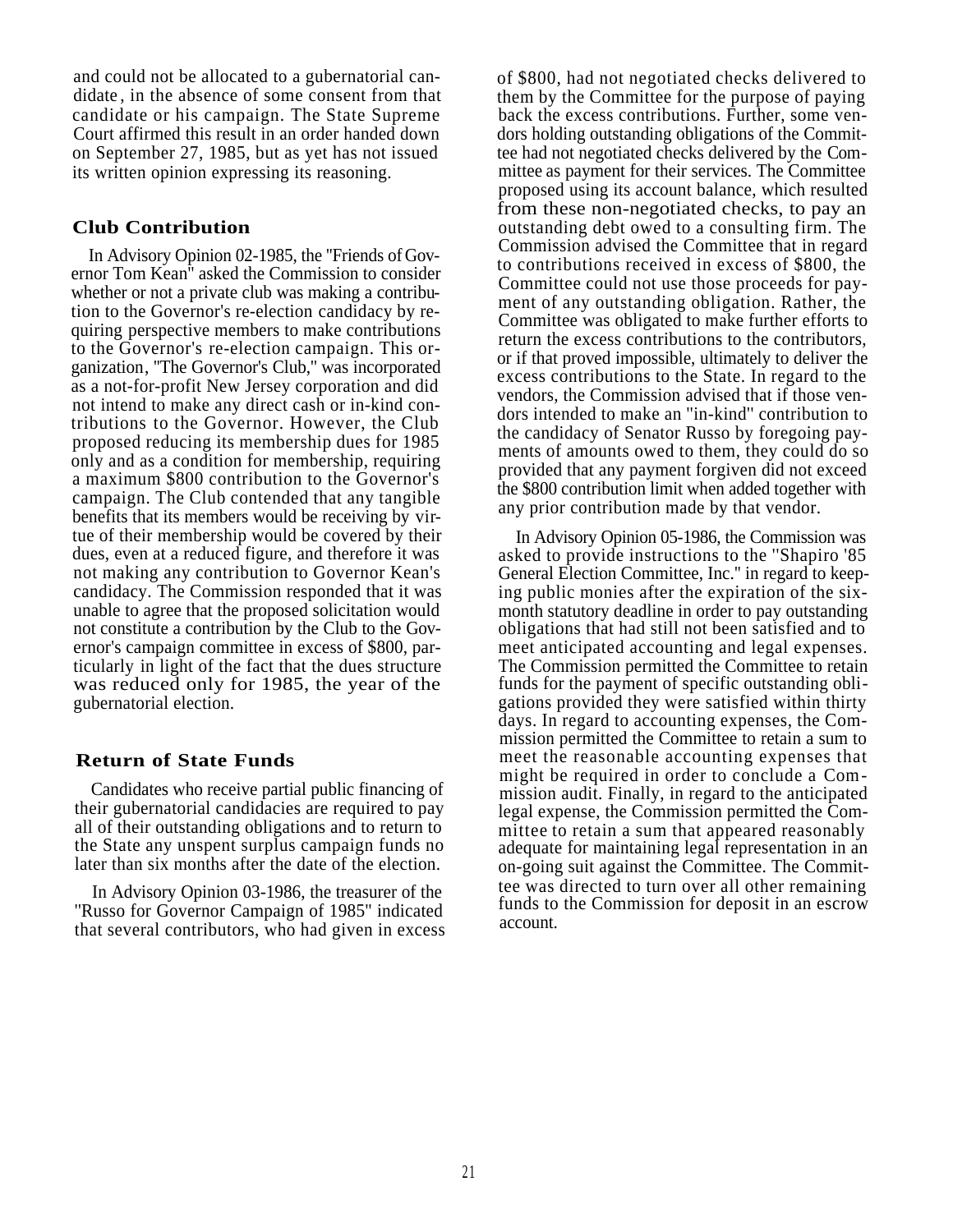#### **CONCLUSION**

In a substantial way, the 1986 report builds upon the previous Commission recommendations of 1978 and 1982. It contains a strong endorsement of the existing program, which has been hailed as a national model, but at the same time recognizes that the program needs to be periodically fine-tuned.

In this report, the Election Law Enforcement Commission proposes that the difficult and often politically-charged process of modifying the various Public Financing Program thresholds through legislation be discontinued. Instead, the Commission recommends that, beginning in the 1989 gubernatorial election, the many thresholds, limits and caps be changed in accordance with the Consumer Price Index. This process would be automatic and would not require action by the Governor and the Legislature, thereby removing the issue from the realm of partisan politics. To be sure, these elected officials would retain the authority to change the concept of the program, to change the thresholds themselves, and even to rescind this ''automatic inflation adjuster mechanism,'' but in the absence of such action, this mechanism would assure that the program's thresholds would keep pace with the cost of conducting elections. It is the Commission's view that the adoption of this recommendation is in the public interest.

As has been the case since 1978, the Commission again calls for the elimination of the expenditure limits. It believes that these restrictions on overall

spending are unnecessary, and even antithetical to the democratic process of elections, which demands that candidates be able to reach out to the voters with their views in an uninhibited manner. The Commission believes that this stricture has nothing to do with eliminating undue influence from gubernatorial elections, but instead hampers the candidate's First Amendment rights and the voters' right to receive as much information as possible from their prospective State leaders. The Commission, in effect, believes that the contribution limit is the key factor in controlling improper influence, and with it in existence, expenditure limits are not needed.

The Public Financing Program greatly contributes to the gubernatorial election process in New Jersey. Since 1977, when it was in effect only for the general election, through 1981, when the program expanded to include the gubernatorial primary election, and again in 1985, the program has enabled candidates to conduct competitive campaigns while keeping those campaigns free from the corrupting influence of big money. The program is truly a New Jersey institution and its basic concept should be kept intact. It needs only to have its thresholds, limits, and caps adjusted to account for inflation and the increased cost of campaigning. In this report, the Commission has offered recommendations that balance the goals of the Public Financing Program in a way that will strengthen the program and set it on a steady course toward the 21st century.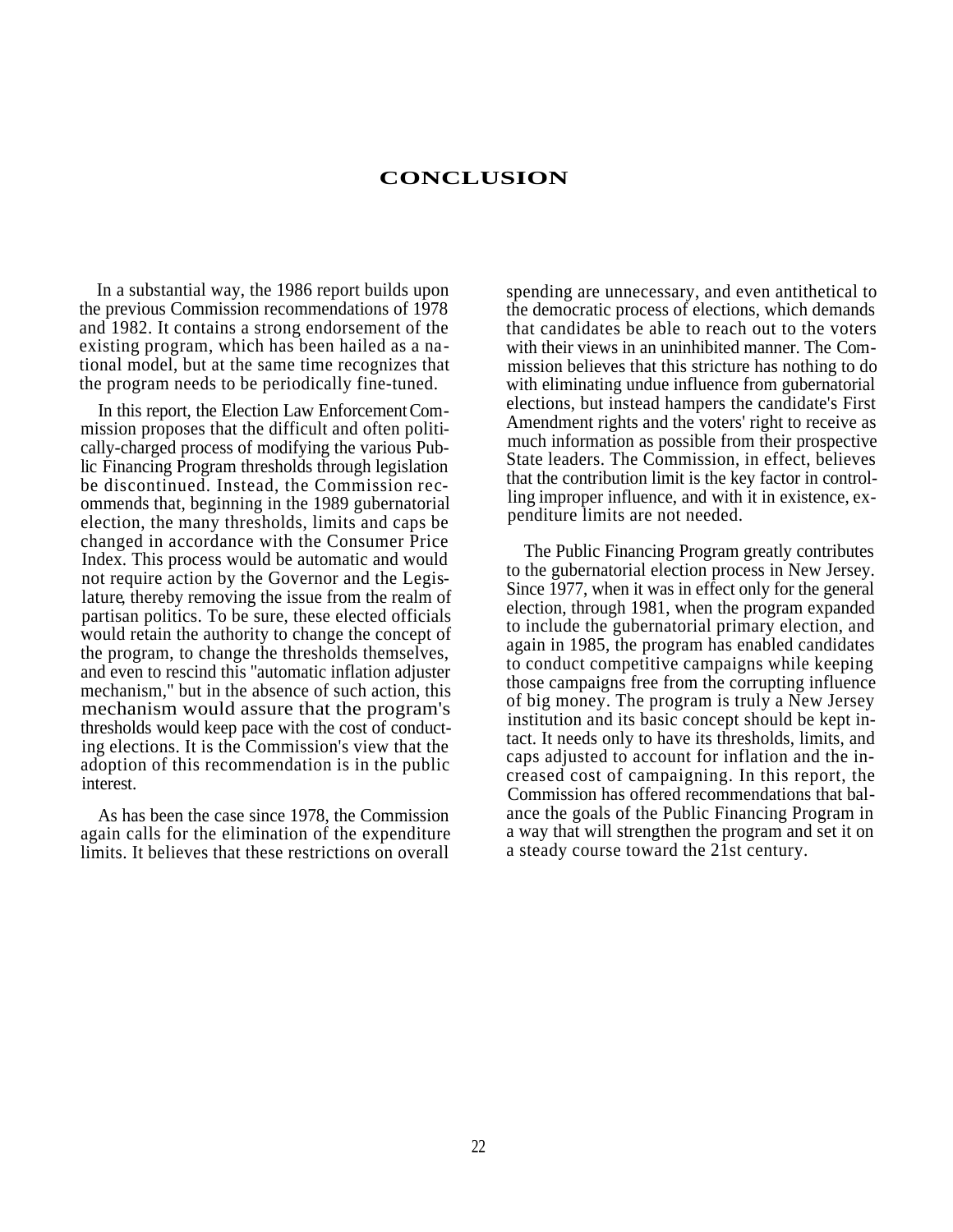### **TABLES REFERENCED IN TEXT**

The following tables are specifically referred to in the text. The first twelve tables contain summary information on the 1985 and 1981 gubernatorial primary and general elections. The last three tables contain information concerning the impact on the candidates when the Commission's recommendations for change are applied.

All information in these tables is compiled from candidate submissions for public funds and the campaign financial disclosure reports that are required to be filed under the Reporting Act and from other relevant sources as noted.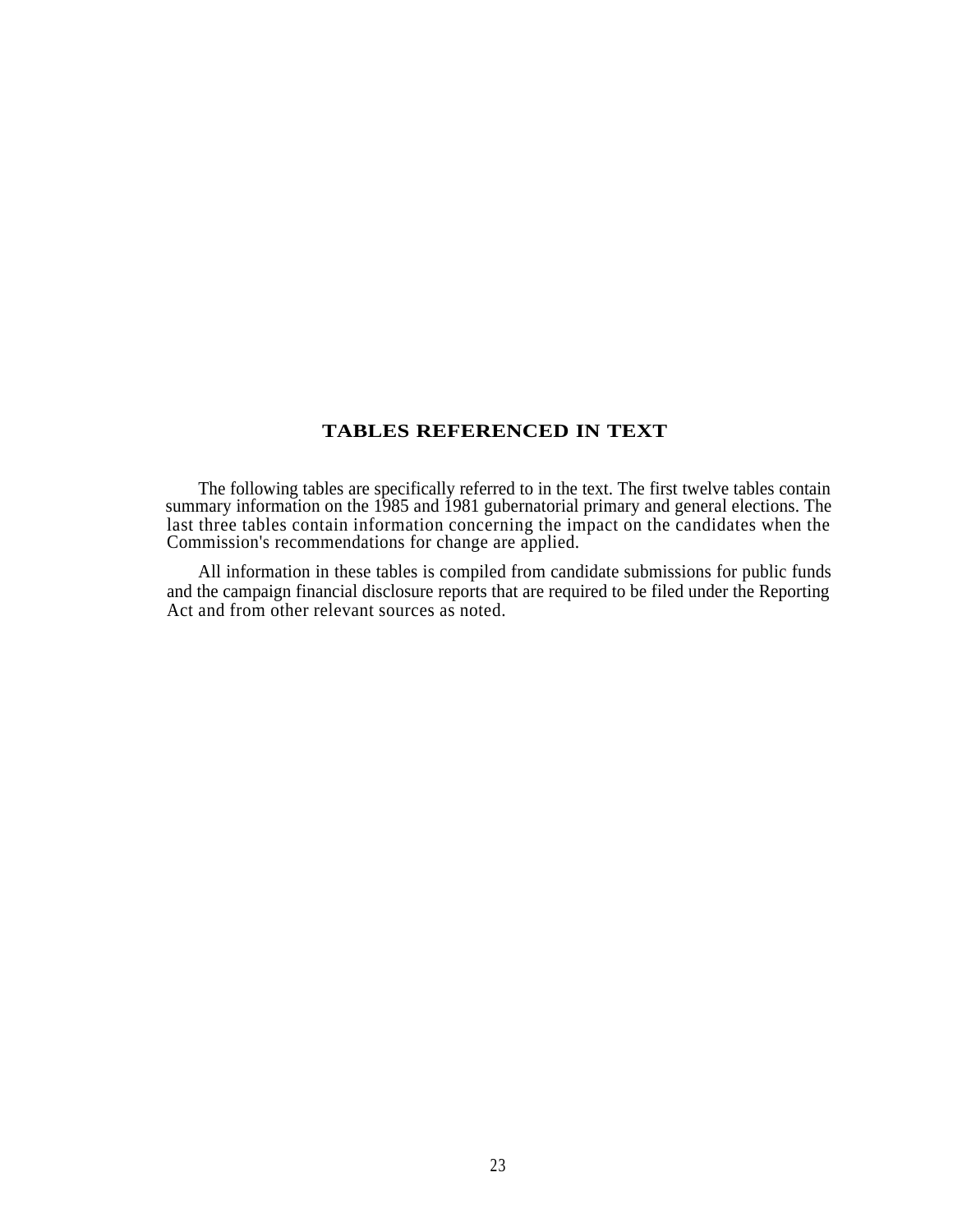| <b>TABLE I</b><br><b>Public Funds Received by</b><br><b>1985 Gubernatorial Primary</b><br><b>Election Candidates</b>                                       |                                                                                                                                          |  |  |  |  |
|------------------------------------------------------------------------------------------------------------------------------------------------------------|------------------------------------------------------------------------------------------------------------------------------------------|--|--|--|--|
| Candidate                                                                                                                                                  | <b>Public Funds Received</b><br>(Gross)                                                                                                  |  |  |  |  |
| Del Tufo (D)<br>Gibson (D)<br>Greenspan (D)<br>Kean $(R)$<br>Russo (D<br>Shapiro (D)<br>Wiley $(D)$<br>Democratic Subtotal<br>Republican Subtotal<br>TOTAL | \$445,136.42<br>601,409.66<br>643,572.40*<br>643,572.40*<br>643,572.40*<br>643,572.40*<br>\$2,977,263.28<br>643,572.40<br>\$3,620,835.68 |  |  |  |  |
| * Received maximum in public funds<br>SOURCE: Cumulative Campaign Contribution List-N.J. E.L.E.C.<br>Public Financing computer prepared report (5/27/86)   |                                                                                                                                          |  |  |  |  |

| <b>TABLE II</b><br><b>Public Funds Received by</b><br><b>1985 Gubernatorial General</b><br><b>Election Candidates</b>                     |                                                                                                           | <b>TABLE III</b><br><b>New Jersey Gubernatorial Elections Fun</b><br><b>Tax Check-Off</b>                                                                                       |                                                                                                                                                    |                                                                                    |  |
|-------------------------------------------------------------------------------------------------------------------------------------------|-----------------------------------------------------------------------------------------------------------|---------------------------------------------------------------------------------------------------------------------------------------------------------------------------------|----------------------------------------------------------------------------------------------------------------------------------------------------|------------------------------------------------------------------------------------|--|
| Candidate                                                                                                                                 | <b>Public Funds Received</b><br>(Gross)                                                                   | Tax Year                                                                                                                                                                        | <b>Total Amount Participation F</b><br>Checked<br>For Fund                                                                                         | of Eligible<br>Taxpayers                                                           |  |
| Kean $(R)$<br>Shapiro $(D)$<br>TOTAL<br>* Received maximum in public funds<br>SOURCE: Cumulative Campaign Contribution List-N.J. E.L.E.C. | $$1,287,144.80*$<br>1,281,083.18<br>\$2,568,227.98<br>Public Financing computer prepared report (5/27/86) | 1976<br>1977<br>1978<br>1979<br>1980<br>1981<br>1982<br>1983<br>1984<br>TOTAL<br>Average per year<br>$(1976-1984)$<br>SOURCE: N.J. Department of the Treasury, Division of Taxa | \$1,172,286<br>1,438,983<br>1,482,819<br>1,538,400<br>1,585,773<br>1,543,879<br>1,508,831<br>1,516,784<br>1,569,606<br>\$13,357,361<br>\$1,484,151 | 38.1%<br>41.3<br>$40.8$<br>$41.1$<br>41.7<br>39.5<br>38.2<br>37.0<br>38.0<br>39.5% |  |

| <b>TABLE II</b><br><b>Public Funds Received by</b><br><b>1985 Gubernatorial General</b><br><b>Election Candidates</b>                                                                            | <b>TABLE III</b><br><b>New Jersey Gubernatorial Elections Fund</b><br><b>Tax Check-Off</b>                                                                                          |                                                                                                                                                    |                                                                                                               |  |  |
|--------------------------------------------------------------------------------------------------------------------------------------------------------------------------------------------------|-------------------------------------------------------------------------------------------------------------------------------------------------------------------------------------|----------------------------------------------------------------------------------------------------------------------------------------------------|---------------------------------------------------------------------------------------------------------------|--|--|
| <b>Public Funds Received</b><br>(Gross)                                                                                                                                                          | Tax Year                                                                                                                                                                            | Checked<br>For Fund                                                                                                                                | <b>Total Amount Participation Rate</b><br>of Eligible<br>Taxpayers                                            |  |  |
| $$1,287,144.80*$<br>1,281,083.18<br>D)<br>\$2,568,227.98<br>maximum in public funds<br>umulative Campaign Contribution List-N.J. E.L.E.C.<br>Public Financing computer prepared report (5/27/86) | 1976<br>1977<br>1978<br>1979<br>1980<br>1981<br>1982<br>1983<br>1984<br>TOTAL<br>Average per year<br>$(1976-1984)$<br>SOURCE: N.J. Department of the Treasury, Division of Taxation | \$1,172,286<br>1,438,983<br>1,482,819<br>1,538,400<br>1,585,773<br>1,543,879<br>1,508,831<br>1,516,784<br>1,569,606<br>\$13,357,361<br>\$1,484,151 | 38.1%<br>41.3<br>$\begin{array}{c} 40.8 \\ 41.1 \end{array}$<br>41.7<br>39.5<br>38.2<br>37.0<br>38.0<br>39.5% |  |  |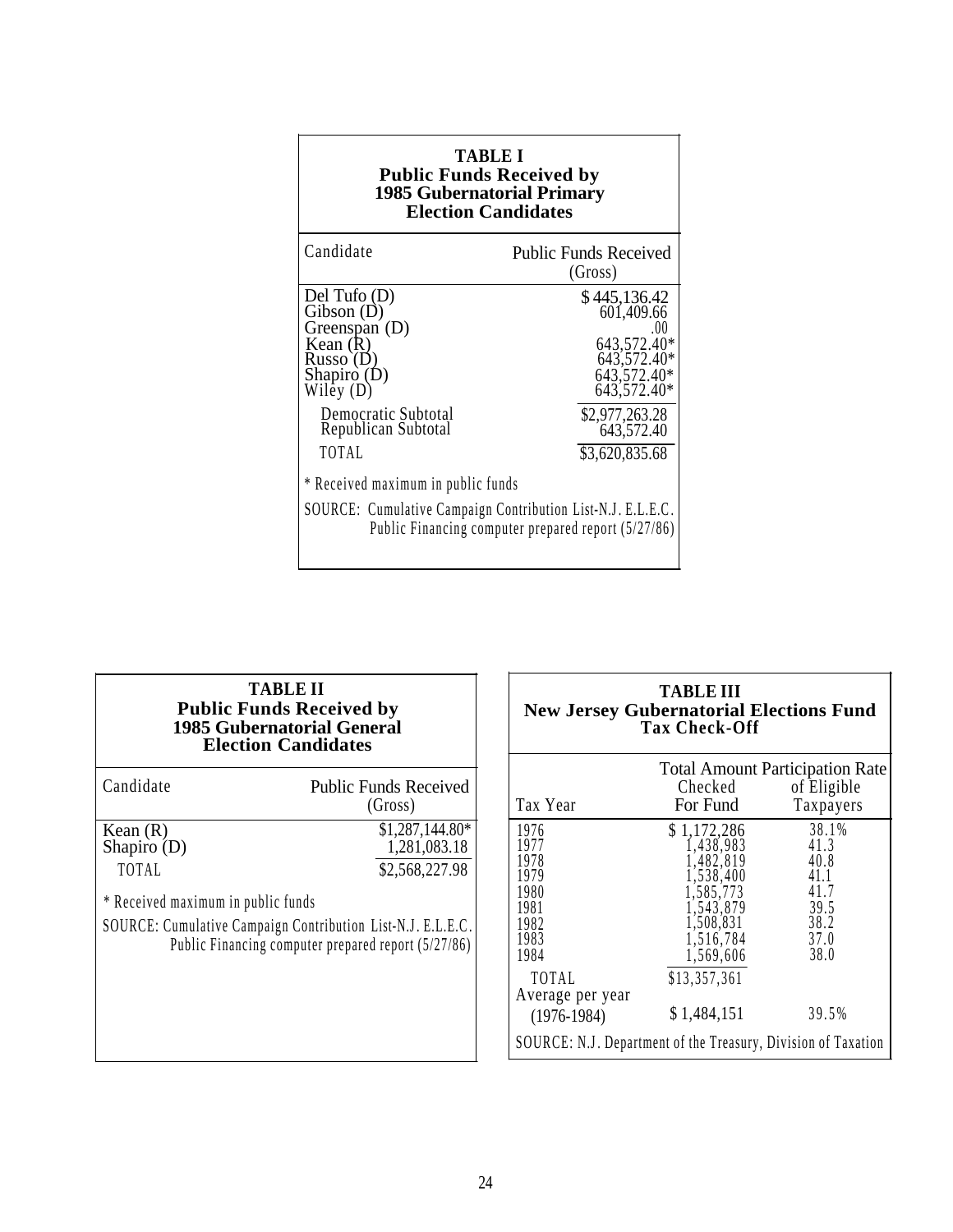#### **TABLE IV Expenditures by 1985 Gubernatorial Primary Election Candidates**

| Candidate                                                                                                      | Amount Within                                                                                       | Amount Outside                                                                       | <b>Total Net</b>                                                                                     |
|----------------------------------------------------------------------------------------------------------------|-----------------------------------------------------------------------------------------------------|--------------------------------------------------------------------------------------|------------------------------------------------------------------------------------------------------|
|                                                                                                                | The Limit*                                                                                          | The Limit**                                                                          | Expenditures                                                                                         |
| Del Tufo $(D)$<br>Gibson $(D)$<br>Greenspan $(D)$<br>Kean $(R)$<br>Russo $(D)$<br>Shapiro $(D)$<br>Wiley $(D)$ | \$713,011.25<br>901,965.64<br>600.00<br>1,097,300.48<br>,082,935.04<br>1,101,804.17<br>1,002,258.78 | \$24,083.15<br>85,869.30<br>0.00<br>46,943.97<br>51,569.36<br>59,356.49<br>56,591.88 | \$737,094.40<br>987,834.94<br>600.00<br>1,144,244.45<br>1,134,504.40<br>1,161,160.66<br>1,058,850.66 |
| Democratic Subtotal                                                                                            | \$4,802,574.88                                                                                      | \$277,470.18                                                                         | \$5,080,045.06                                                                                       |
| Republican Subtotal                                                                                            | 1,097,300.48                                                                                        | 46,943.97                                                                            | (144, 244.45)                                                                                        |
| TOTAL                                                                                                          | \$5,899,875.36                                                                                      | \$324,414.15                                                                         | \$6,224,289.51                                                                                       |

• The expenditure limit was \$1,126,251.70

\*\*The following categories of expenditures are allowable outside the expenditure limit: candidate travel costs, N.J. E.L.E.C . compliance costs, election night activity, and food and beverage costs for fund-raising events

SOURCE: Public Finance Expenditures- N.J. E.L.E.C . Public Financing computer prepared report (5/27/86)

| <b>TABLE V</b><br><b>Expenditures by 1985</b><br><b>Gubernatorial General Election Candidates</b> |                                                  |                                           |                                                  |  |  |  |
|---------------------------------------------------------------------------------------------------|--------------------------------------------------|-------------------------------------------|--------------------------------------------------|--|--|--|
| Candidate                                                                                         | Amount<br>Within<br>The Limit*                   | Amount<br>Outside<br>The Limit**          | <b>Total Net</b><br>Expenditures                 |  |  |  |
| Kean (R)<br>Shapiro (D)<br>TOTAL                                                                  | \$2,181,792.58<br>1,871,300.35<br>\$4,053,092.93 | \$73,178.29<br>108,913.04<br>\$182,091.33 | \$2,254,970.87<br>1,980,213.39<br>\$4,235,184.26 |  |  |  |
| * The expenditure limit was $$2,252,503.40$                                                       |                                                  |                                           |                                                  |  |  |  |

\*\*The following categories of expenditures are allowable outside the expenditure limit: candidate travel costs, N.J. E.L.E.C . compliance costs, election night activity, and food and beverage costs for fund-raising events

SOURCE: Public Finance Expenditures - N.J. E.L.E.C . Public Financing computer prepared report (5/27/86)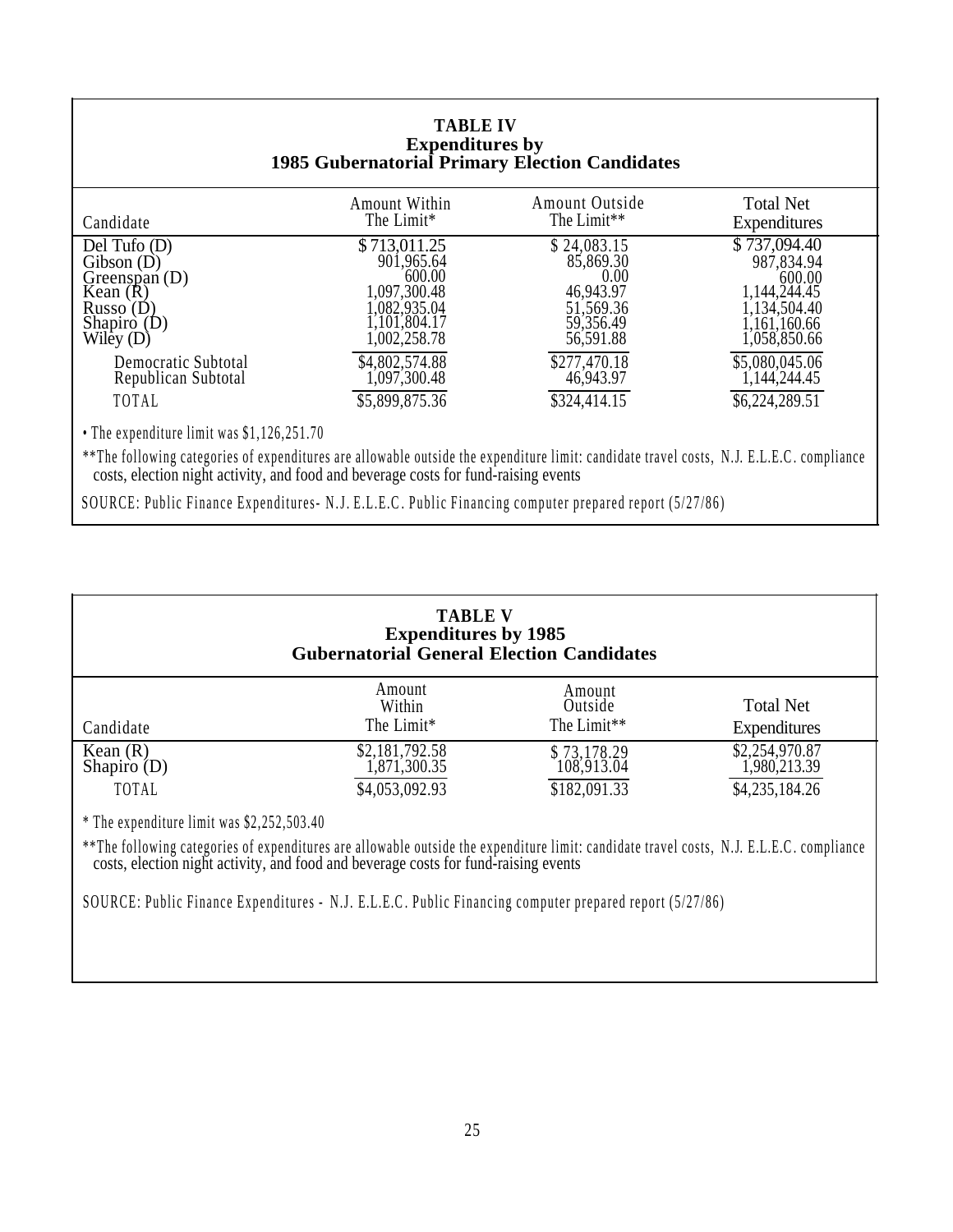#### **TABLE VI 1985 and 1981 Gubernatorial Candidates' Percentage of Votes Cast, Public Funds Received and Cost-Per-Vote in Public Funds (Sorted by Party)**

| Column A                                                                                                                                                    | Column B                                                                                                 | Column <sub>C</sub>                                                                         | Column D                                                                                                                                        | Column E                                                                             |
|-------------------------------------------------------------------------------------------------------------------------------------------------------------|----------------------------------------------------------------------------------------------------------|---------------------------------------------------------------------------------------------|-------------------------------------------------------------------------------------------------------------------------------------------------|--------------------------------------------------------------------------------------|
|                                                                                                                                                             | Votes                                                                                                    | Percentage of<br><b>Total Votes (For Each</b>                                               | <b>Public Funds</b><br>Received                                                                                                                 | Cost-per-<br>Vote in                                                                 |
| Candidate                                                                                                                                                   | Received                                                                                                 | Party in Primary)                                                                           | (Gross)                                                                                                                                         | Public Funds                                                                         |
| Primary 1985                                                                                                                                                |                                                                                                          |                                                                                             |                                                                                                                                                 |                                                                                      |
| Del Tufo $(D)$<br>Gibson(D)<br>Russo $(D)$<br>Shapiro $(D)$<br>Wiley $(D)$                                                                                  | 19,742<br>$\frac{85,293}{86,827}$<br>101,243<br>27,914                                                   | 6.0<br>26.1<br>26.6<br>31.0<br>8.6                                                          | \$445,136.42<br>601,409.66<br>643,572.40<br>643,572.40<br>643,572.40                                                                            | \$22.55<br>7.05<br>7.41<br>6.36<br>23.06                                             |
| Democratic Subtotal<br>Kean $(R)$                                                                                                                           | 326,403 (votes cast)<br>151,259                                                                          | 100.0                                                                                       | \$2,977,263.28<br>\$643,572.40                                                                                                                  | \$4.25                                                                               |
| Republican Subtotal                                                                                                                                         | 151,259 (votes cast)                                                                                     |                                                                                             | \$643,572.40                                                                                                                                    |                                                                                      |
| PRIMARY TOTAL                                                                                                                                               |                                                                                                          |                                                                                             | \$3,620,835.68                                                                                                                                  |                                                                                      |
| General 1985                                                                                                                                                |                                                                                                          |                                                                                             |                                                                                                                                                 |                                                                                      |
| Kean $(R)$<br>Shapiro (D)<br>GENÈRAL TOTAL<br>1985 TOTAL                                                                                                    | 1,372,631<br>578,402<br>2,005,330 (votes cast)                                                           | 68.4<br>28.8                                                                                | \$1,287,144.80<br>1,281,083.18<br>\$2,568,227.98<br>\$6,189,063.66                                                                              | \$0.94<br>2.21                                                                       |
| Primary 1981                                                                                                                                                |                                                                                                          |                                                                                             |                                                                                                                                                 |                                                                                      |
| Degnan $(D)$<br>$Dodd$ (D)<br>Florio $(D)$<br>Gibson (D)<br>Hamilton $(D)$<br>Klein $(D)$<br>Lan(D)<br>McConnell (D)<br>Merlino $(D)$<br>Smith $(D)$        | 65,844<br>23,866<br>164,179<br>95,212<br>17,395<br>14,884<br>$\star$<br>16,123<br>70,910<br>57,479       | 10.4<br>3.8<br>25.9<br>15.0<br>2.7<br>2.4<br>$\overline{\phantom{m}}$<br>2.5<br>11.2<br>9.1 | \$599,975.80<br>327,543.77<br>599,975.80<br>393,879.00<br>309,678.76<br>52,763.74<br>249,919.69<br>95,916.72<br>599,975.80<br>599,949.80        | \$9.11<br>13.72<br>3.65<br>4.14<br>17.80<br>3.54<br>$\star$<br>5.95<br>8.46<br>10.44 |
| Democratic Subtotal<br>Kean $(R)$<br>Kramer $(R)$<br>McGlynn(R)<br>Parker $(R)$<br>Rafferty $(R)$<br>Wallwork $(R)$<br>Republican Subtotal<br>PRIMARY TOTAL | 633,322 (votes cast)<br>122,512<br>83,565<br>5,486<br>26,040<br>12,837<br>61,826<br>398,369 (votes cast) | $^{30.8}_{21.0}$<br>1.4<br>6.5<br>$\frac{3.2}{15.5}$                                        | \$3,829,578.88<br>$\frac{$599,975.80}{$599,975.80}$<br>233,916.74<br>306,042.00<br>246,575.22<br>557,594.74<br>\$2,544,080.30<br>\$6,373,659.18 | \$4.90<br>7.18<br>42.64<br>11.75<br>19.21<br>9.02                                    |
| General 1981                                                                                                                                                |                                                                                                          |                                                                                             |                                                                                                                                                 |                                                                                      |
| Florio $(D)$<br>Kean $(R)$<br><b>GENERAL TOTAL</b><br>1981 TOTAL                                                                                            | 1,144,202<br>1,145,999<br>2,367,808 (votes cast)                                                         | 48.3<br>48.4                                                                                | \$1,199,951.60<br>1,199,951.60<br>\$2,399,903.20<br>\$8,773,562.38                                                                              | \$1.05<br>1.05                                                                       |
| * Withdrew from the race before election                                                                                                                    |                                                                                                          |                                                                                             |                                                                                                                                                 |                                                                                      |
| SOURCE: Results of Primary, General Election for the Office of the Governor and the Members of the General Assembly,<br>of State, Division of Elections     |                                                                                                          |                                                                                             |                                                                                                                                                 | N.J. Department                                                                      |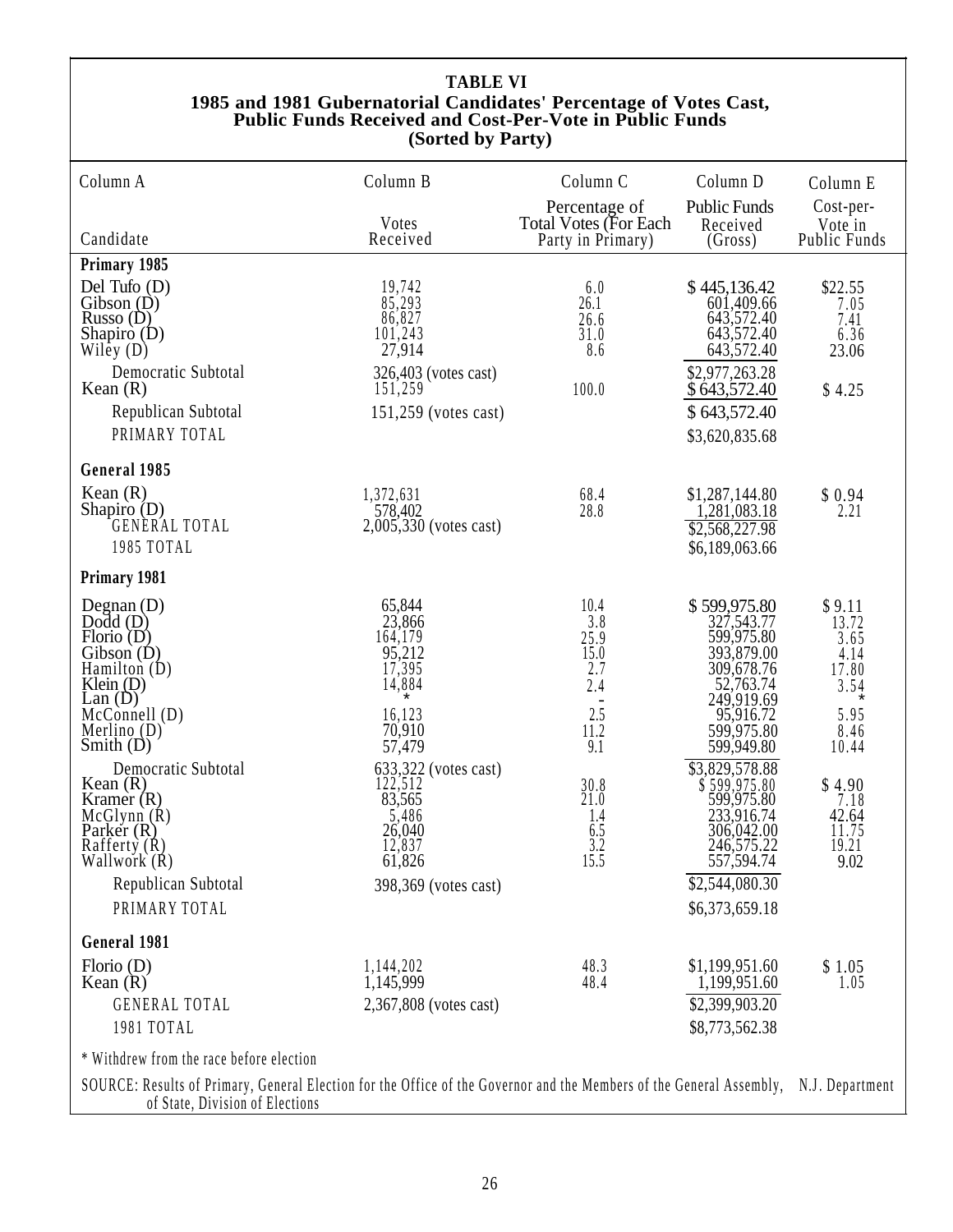| <b>TABLE VII</b><br><b>Amount of Contributions (Net) Submitted for Match</b><br>by Date of Submission-1985 Gubernatorial Elections                                                                     |                         |                            |                                      |  |                          |                        |              |
|--------------------------------------------------------------------------------------------------------------------------------------------------------------------------------------------------------|-------------------------|----------------------------|--------------------------------------|--|--------------------------|------------------------|--------------|
| Date                                                                                                                                                                                                   | WILEY (D)               | Del Tufo (D)               | Candidate<br>Gibson <sup>1</sup> (D) |  |                          | RUSSO (D) SHAPIRO (D)  | KEAN(R)      |
| Primary                                                                                                                                                                                                |                         |                            |                                      |  |                          |                        |              |
| 1/07/85<br>1/28/85<br>2/11/85                                                                                                                                                                          | \$136,510.00            | \$                         |                                      |  | \$                       | \$                     | \$           |
| 2/25/85                                                                                                                                                                                                | C40,340.00              | 88,790.00                  |                                      |  |                          |                        |              |
| 3/11/85<br>3/25/85                                                                                                                                                                                     | 7,458.00<br>D 19,267.00 | A 17,915.00<br>12,890.00   | A 110,241.00                         |  |                          |                        |              |
| 4/01/85                                                                                                                                                                                                |                         | B 10,475.19                | D 102,724.99<br>45,510.00            |  | D 214,155.00             | D 200,000.00           |              |
| 4/08/85<br>4/15/85                                                                                                                                                                                     | 10,000.00<br>12,210.00  | 12,193.02                  | 11,900.00                            |  | 17,375.00                |                        |              |
| 4/22/85<br>4/29/85                                                                                                                                                                                     | 11,950.00<br>12,364.00  | $C$ 14,780.00<br>17,445.00 | 7,925.00<br>10,750.00                |  | 16,690.00<br>56,490.00   | 42,850.00              | D 421,108.00 |
| 5/06/85                                                                                                                                                                                                | 12,265.00               | 10,595.00                  |                                      |  | 59,030.00                | 51,150.00              |              |
| 5/13/85<br>5/20/85                                                                                                                                                                                     | 48,633.47<br>32,547.00  | 10,400.00<br>D 35,760.00   | 22,722.01<br>20,607.16               |  | 46,999.00<br>(700.00)    | 60,062.00<br>31,476.00 | (500.00)     |
| 5/28/85<br>6/03/85                                                                                                                                                                                     | 25,126.33<br>14,373.00  | 32,450.00<br>12,395.00     | 22,486.00<br>11,589.88               |  | (5,800.00)<br>(2.550.00) |                        |              |
| 6/10/85                                                                                                                                                                                                |                         | 2,700.00                   | 20,245.00                            |  | (120.00)                 |                        |              |
| 6/24/85                                                                                                                                                                                                | \$383,043.80            | 2,120.00<br>\$280,908.21   | 3,020.00<br>\$389,721.04             |  | \$401,569.00             | \$385,538.00           | \$420,608.00 |
|                                                                                                                                                                                                        | Shapiro $(D)$           | KEAN(R)                    |                                      |  |                          |                        |              |
| General                                                                                                                                                                                                |                         |                            |                                      |  |                          |                        |              |
| 6/10/85                                                                                                                                                                                                | \$                      | \$                         |                                      |  |                          |                        |              |
| 6/24/85<br>7/08/85                                                                                                                                                                                     |                         |                            |                                      |  |                          |                        |              |
| 7/22/85<br>8/05/85                                                                                                                                                                                     |                         | D 741,667.05               |                                      |  |                          |                        |              |
| 8/19/85                                                                                                                                                                                                |                         |                            |                                      |  |                          |                        |              |
| 9/03/85<br>9/09/85                                                                                                                                                                                     | D 300,000.00            |                            |                                      |  |                          |                        |              |
| 9/16/85<br>9/23/85                                                                                                                                                                                     | 100,000.00              |                            |                                      |  |                          |                        |              |
| 9/30/85                                                                                                                                                                                                |                         |                            |                                      |  |                          |                        |              |
| 10/07/85<br>10/15/85                                                                                                                                                                                   | 112,600.00<br>49,970.00 |                            |                                      |  |                          |                        |              |
| 10/21/85                                                                                                                                                                                               | 45,629.59               |                            |                                      |  |                          |                        |              |
| 10/28/85<br>11/04/85                                                                                                                                                                                   | 57,580.00<br>36,717.00  |                            |                                      |  |                          |                        |              |
|                                                                                                                                                                                                        | \$702,496.59            | $$741,667.\overline{05}$   |                                      |  |                          |                        |              |
| THRESHOLD GUIDE:<br>\$100,000 Contributions<br>\$125,000 Contributions<br>\$150,000 Contributions<br>\$200,000 Contributions<br>D                                                                      |                         |                            |                                      |  |                          |                        |              |
| Candidates in CAPS are those who received the maximum public funding (Primary-\$643,572.40, General-\$1,287,144.80)<br><sup>1</sup> Candidate qualified for the maximum after the date of the election |                         |                            |                                      |  |                          |                        |              |

 Candidate submitted enough to qualify for the maximum, but due to technical deficiencies in documentation, did not receive the maximum public funding 2

SOURCE: Submissions for public matching funds as filed with N.J. E.L.E.C.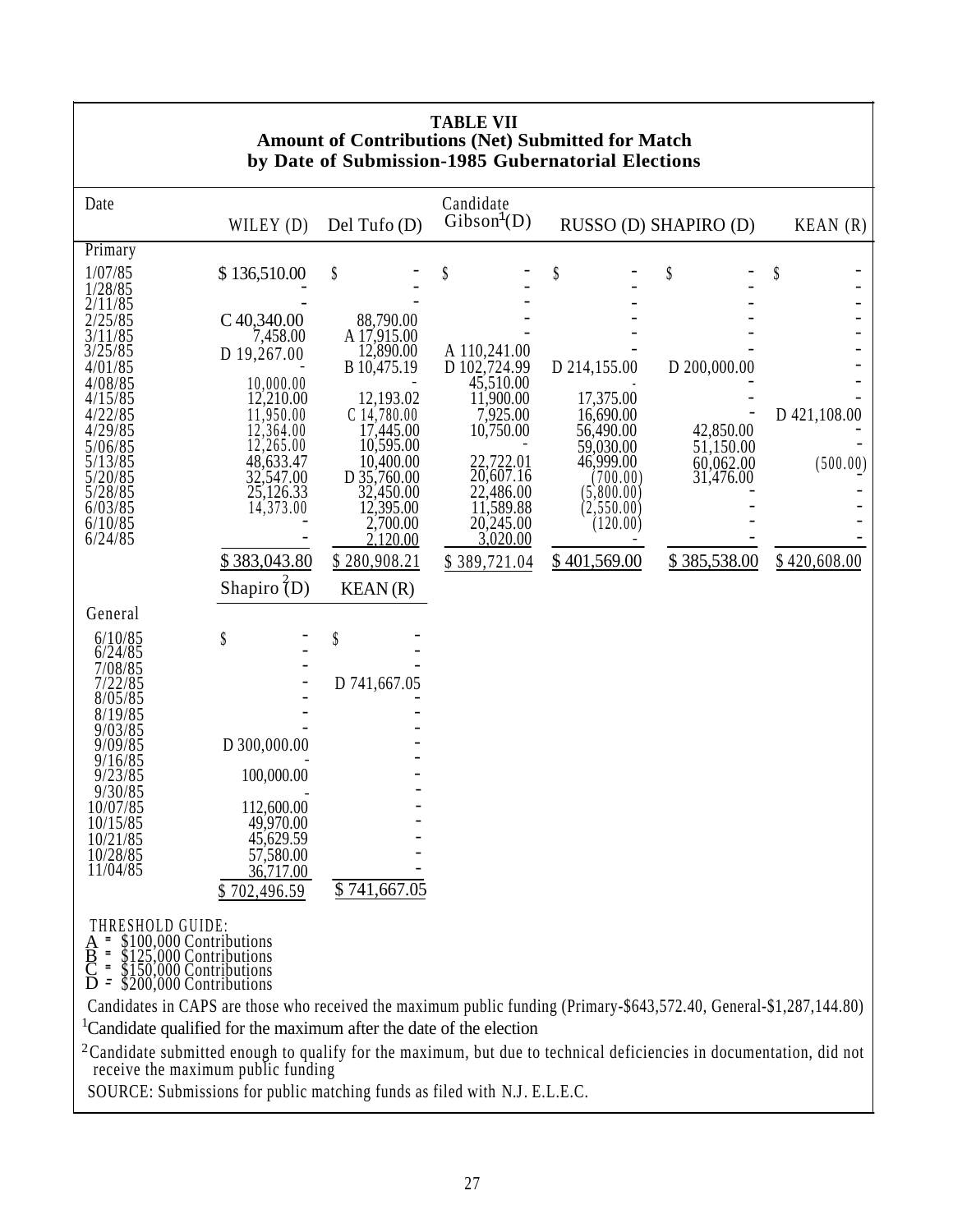#### **TABLE VIII Estimated Decrease\* in Public Funds Resulting From Reducing the Matching Ratio to 1 for 1 from 2 for 1-1985 Gubernatorial Candidates (Sorted by Party)**

|                      | Candidate   | Contributions $(A)$        | \$2.00 for \$1.00          | \$1.00 for \$1.00 | <b>Decrease</b>  |
|----------------------|-------------|----------------------------|----------------------------|-------------------|------------------|
| Primary 1985         |             |                            |                            |                   |                  |
| Democrats:           | Del Tufo    | 281,823.21                 | 563,646.42<br>S            | 281,823.21<br>S   | S.<br>281,823.21 |
|                      | Gibson      | 387,521.04                 | 643,572.40                 | 387,521.04        | 256,051.36       |
|                      | Russo       | 490,017.61                 | 643,572.40                 | 490,017.61        | 153,554.79       |
|                      | Shapiro     | 519,259.00                 | 643,572.40                 | 519,259.00        | 124,313.40       |
|                      | Wiley       | 390, 331.49                | 643,572.40                 | 390, 331.49       | 253,240.91       |
| Democratic Subtotal  |             | \$2,068,952.35             | $\overline{33,137,936.02}$ | \$2,068,952.35    | \$1,068,983.67   |
|                      |             |                            |                            |                   |                  |
| Republicans:         | Kean        | 508,173.25<br>$\mathbb{S}$ | 643,572.40<br>S            | \$508,173.25      | 135,399.15<br>S  |
| Republican Subtotal  |             | 508,173.25                 | \$643,572.40               | \$508,173.25      | 135,399.15<br>\$ |
| PRIMARY TOTAL        |             | \$2,577,125.60             | \$3,781,508.42             | \$2,577,125.60    | \$1,204,382.82   |
|                      |             |                            |                            |                   |                  |
| General 1985         |             |                            |                            |                   |                  |
|                      | Kean $(R)$  | \$968,565.74(B)            | \$1,287,144.80             | S<br>968,565.74   | 318,579.06<br>S. |
|                      | Shapiro (D) | 706,806.59(C)              | 1,287,144.80               | 706,806.59        | 580,338.21       |
| <b>GENERAL TOTAL</b> |             | \$1,675,372.33             | \$2,574,289.60             | \$1,675,372.33    | \$898,917.27     |
| 1985 TOTAL           |             | \$4,252,497.93             | \$6,355,798.02             | \$4,252,497.93    | \$2,103,300.09   |
|                      |             |                            |                            |                   |                  |

\* Assumes caps on public funds remain at 1985 levels

(A) Does not include candidates' personal funds in excess of \$800, loans, interest, and public solicitations

(B) Does not include items that are in the process of being refunded

(C) Does not include large in-kind contributions by party organizations

SOURCE: Cumulative Campaign Contribution List-N.J. E.L.E.C. Public Financing computer prepared report (5/27/86)

| <b>TABLE IX</b><br><b>Public Funds as a Percentage of Total Campaign Receipts-</b><br><b>1985 Gubernatorial Candidates</b><br>(Sorted by Party)      |                                                                                                                                        |                                                                                                                                                     |                                                                                                                                                                   |                                                                                   |  |
|------------------------------------------------------------------------------------------------------------------------------------------------------|----------------------------------------------------------------------------------------------------------------------------------------|-----------------------------------------------------------------------------------------------------------------------------------------------------|-------------------------------------------------------------------------------------------------------------------------------------------------------------------|-----------------------------------------------------------------------------------|--|
| Candidate                                                                                                                                            | <b>Non-Public</b><br>Funds<br>$(Net)*$                                                                                                 | <b>Public</b><br><b>Matching Funds</b><br>$(Net)*$                                                                                                  | Total<br>Receipts                                                                                                                                                 | <b>Public Funds</b><br>As a Percentage<br>of Total                                |  |
| Primary 1985                                                                                                                                         |                                                                                                                                        |                                                                                                                                                     |                                                                                                                                                                   |                                                                                   |  |
| $Del$ Tufo $(D)$<br>Gibson(D)<br>Russo(D)<br>Shapiro $(D)$<br>Wiley (D)<br>Democratic Subtotal<br>Kean $(R)$<br>Republican Subtotal<br>PRIMARY TOTAL | \$294,578.03<br>387,521.04<br>490,017.61<br>521,382.05<br>415,333.45<br>\$2,108,832.18<br>508,173.25<br>\$508,173.25<br>\$2,617,005.43 | \$442,776.52<br>599,630.66<br>643,572.40**<br>643,572.40**<br>$643.517.21$ **<br>\$2,973,069.19<br>$643,059.14**$<br>\$643,059.14<br>\$3,616,128.33 | S<br>737,354.55<br>987,151.70<br>1,133,590.01<br>1,164,954.45<br>1,058,850.66<br>\$5,081,901.37<br>\$1,151,232.39<br>$\overline{$}1,151,232.39$<br>\$6,233,133.76 | 60.0<br>60.7<br>56.8<br>55.2<br>60.8<br>58.5<br>55.9<br>$\overline{55.9}$<br>58.0 |  |
| General 1985<br>Kean $(R)$<br>Shapiro $(D)$<br><b>GENERAL TOTAL</b><br>1985 TOTAL                                                                    | \$970,965.74<br>720,691.26<br>\$1,691,657.00<br>\$4,308,662.43                                                                         | $$1,287,144.80**$<br>1,281,083.18<br>\$2,568,227.98<br>\$6,184,356.31                                                                               | \$2,258,110.54<br>2,001,774.44<br>\$4,259,884.98<br>\$10,493,018.74                                                                                               | 57.0<br>64.0<br>60.3<br>58.9                                                      |  |

\* Net means less refunds and/or check not cashed because of insufficient funds

\*\*Denotes candidate that received maximum in public matching funds

SOURCE: Cumulative Campaign Contribution List-N.J . E.L.E.C . Public Financing computer prepared report (5/27/86)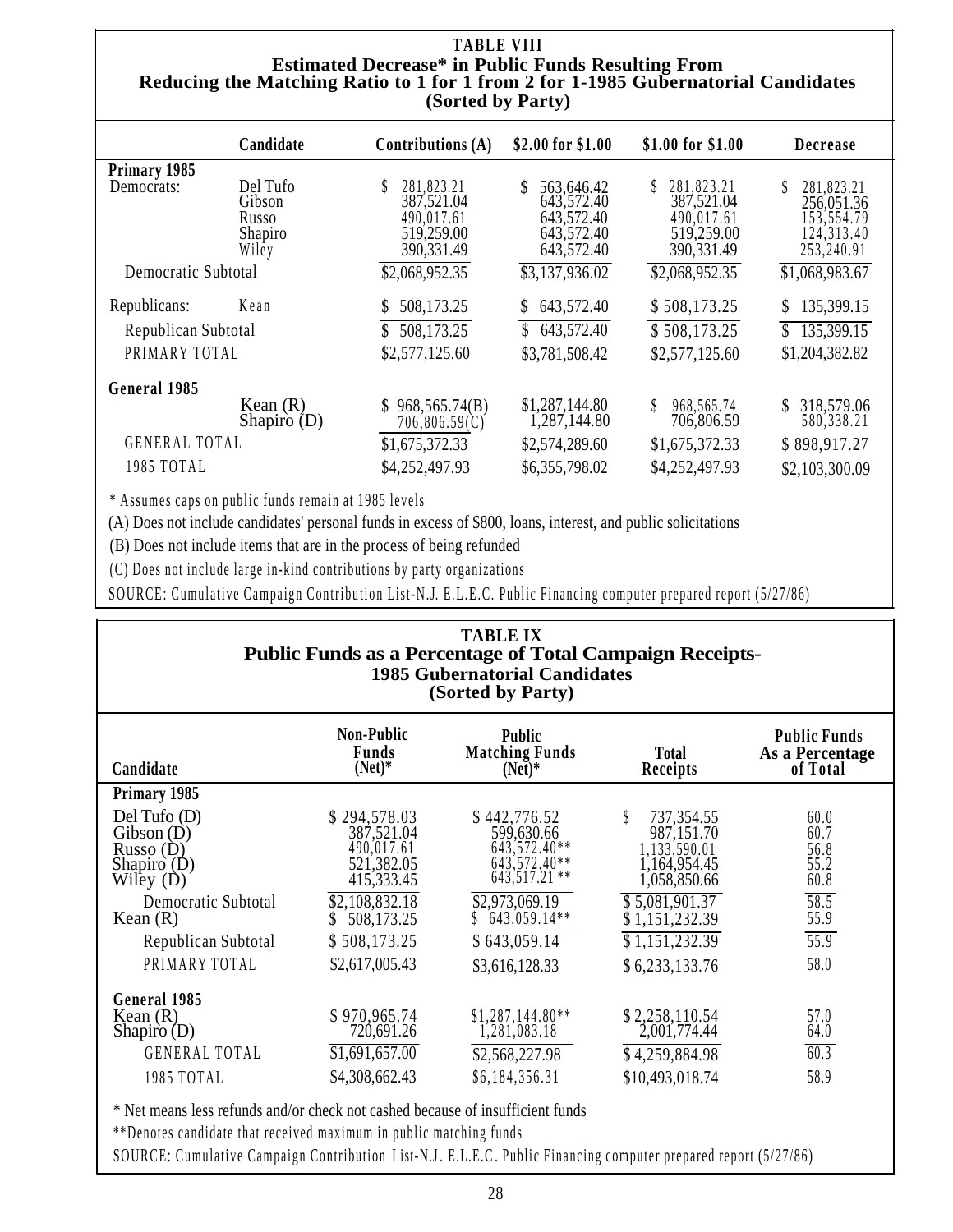#### **TABLE X Estimated Increase/Decrease in Public Funds for 1985 Gubernatorial Primary and General Election Candidates Resulting From Reducing Matching Ratio and Increasing the Contribution Limit to \$1,200\* (Sorted by Party, 2 for 1 and 1 for 1 Matching Ratios)**

| Candidate                                                              | Column 1<br>Number of \$800<br><b>Contributions</b> | Limit:\$1,200<br>$2$ for 1 Matching Ratio<br>-Increase-**                | Limit: \$1,200<br>$(Col. 1 x $400) (B)$<br>1 for 1 Matching Ratio<br>-Decrease- |
|------------------------------------------------------------------------|-----------------------------------------------------|--------------------------------------------------------------------------|---------------------------------------------------------------------------------|
| Primary 1985                                                           |                                                     |                                                                          |                                                                                 |
| Del Tufo $(D)$<br>Gibson (D)<br>Russo(D)<br>Shapiro $(D)$<br>Wiley (D) | 162<br>271<br>389<br>358<br>243                     | S.<br>129,600.00<br>216,800.00<br>311,200.00<br>286,400.00<br>194,400.00 | 64,800.00<br>108,400.00<br>155,600.00<br>143,200.00<br>97,200.00                |
| Democratic Subtotal<br>Kean $(R)$                                      | 1,423<br>478                                        | \$1,138,400.00<br>382,400.00                                             | \$569,200.00<br>191,200.00                                                      |
| Republican Subtotal                                                    | 478                                                 | 382,400.00                                                               | \$191,200.00                                                                    |
| PRIMARY TOTAL                                                          | 1,901                                               | \$1,520,800.00                                                           | \$760,400.00                                                                    |
| <b>General 1985</b>                                                    |                                                     |                                                                          |                                                                                 |
| Kean $(R)$<br>Shapiro (D)                                              | 836<br>507                                          | 668,800.00<br>405,600.00                                                 | 334,400.00<br>202,800.00                                                        |
| <b>GENERAL TOTAL</b>                                                   | 1,343                                               | \$1,074,400.00                                                           | 537,200.00                                                                      |
| 1985 TOTAL                                                             | 3,244                                               | \$2,595,200.00                                                           | \$1,297,600.00                                                                  |

\*Assumes that contributors of \$800 would contribute \$1,200, others at increased levels

\*\*Estimate of increase in public funds does not take into account cap on public funds (\$643,572.40 for Primary and \$1,287,144.80 for General election in 1985)

(A) \$800 contribution when matched 2 for 1 provides \$1,600 in public funds \$1,200 contribution matched 2 for 1 provides \$2,400. Therefore, the increase equals \$800 for each contribution.

(B) \$800 contribution when matched 2 for 1 provides \$1,600 in public funds; \$1,200 contribution matched 1 for 1 provides \$1,200 in public funds. Therefore, decrease equals \$400 for each contribution.

SOURCE: Cumulative Campaign Contribution List - N.J. E.L.E.C , Public Financing computer prepared report (5/27/86)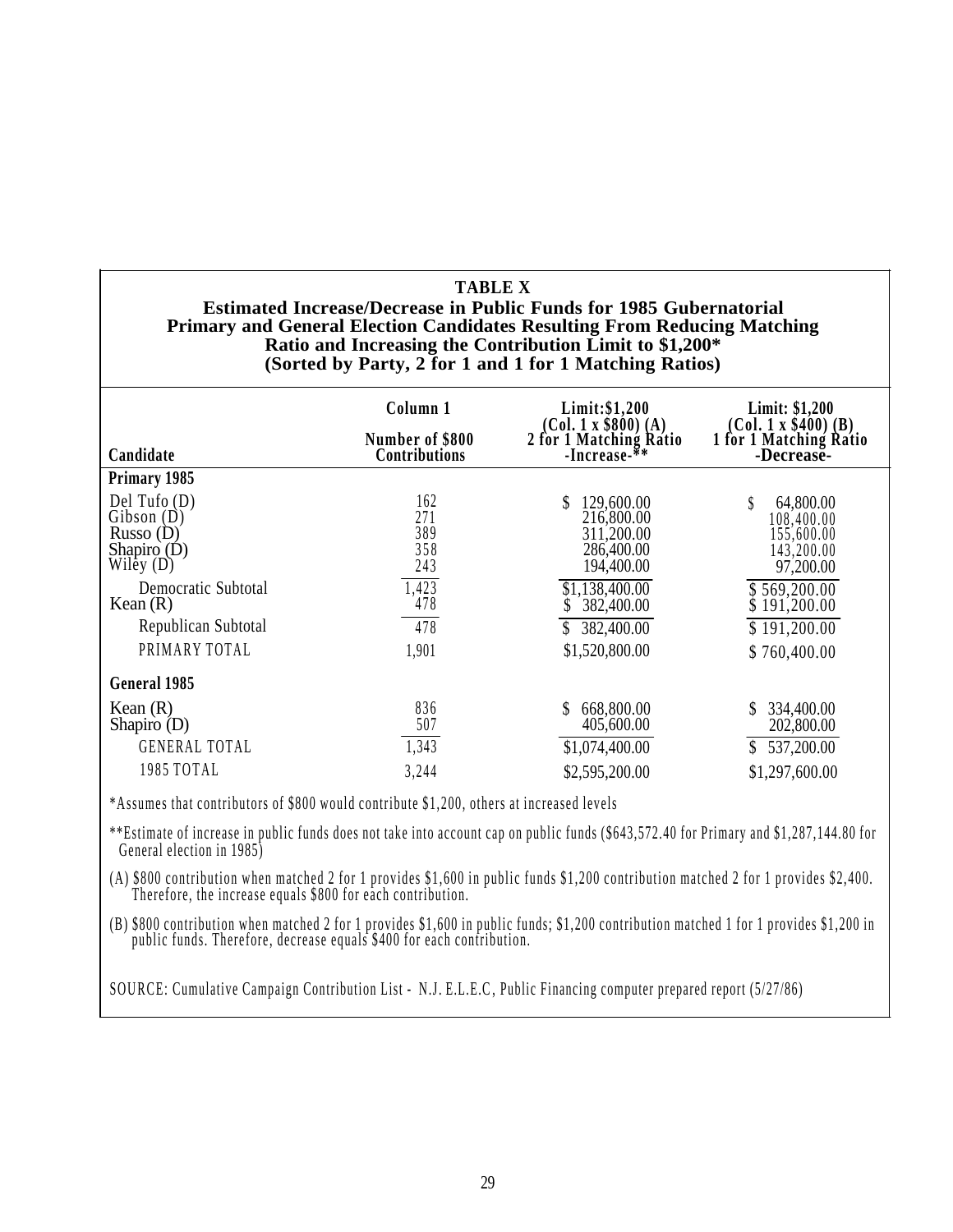| <b>TABLE XI</b><br><b>Number of \$800 Contributions for 1985</b><br><b>Primary and General</b><br><b>Gubernatorial Candidates</b><br>(Sorted by Party) |                                                                                                                               |  |  |  |
|--------------------------------------------------------------------------------------------------------------------------------------------------------|-------------------------------------------------------------------------------------------------------------------------------|--|--|--|
| Candidate                                                                                                                                              | <b>Number of \$800 Contributions</b>                                                                                          |  |  |  |
| Primary 1985                                                                                                                                           |                                                                                                                               |  |  |  |
| Del Tufo $(D)$<br>Gibson(D)                                                                                                                            | 162<br>271                                                                                                                    |  |  |  |
| Russo $(D)$                                                                                                                                            | 389                                                                                                                           |  |  |  |
| Shapiro $(D)$<br>Wiley (D)                                                                                                                             | 358<br>243                                                                                                                    |  |  |  |
| Democratic Subtotal<br>Kean $(R)$                                                                                                                      | 1,423<br>478                                                                                                                  |  |  |  |
| Republican Subtotal                                                                                                                                    | 478                                                                                                                           |  |  |  |
| PRIMARY TOTAL                                                                                                                                          | 1,901                                                                                                                         |  |  |  |
| General 1985                                                                                                                                           |                                                                                                                               |  |  |  |
| Kean $(R)$<br>Shapiro (D)                                                                                                                              | 836<br>507                                                                                                                    |  |  |  |
| <b>GENERAL TOTAL</b>                                                                                                                                   | 1,343                                                                                                                         |  |  |  |
| 1985 TOTAL                                                                                                                                             | 3,244                                                                                                                         |  |  |  |
|                                                                                                                                                        | SOURCE: Cumulative Campaign Contribution List by Amount-<br>N.J. E.L.E.C. Public Financing computer prepared report (5/27/86) |  |  |  |

#### **Estimated Effect on Public Funds, Total and by Candidate, Resulting from Applying Recommended Changes in Public Financing Formula (Sorted by Party)**

|                                                                            |                                                       | 1985                                                  | Decrease In                                           |                                      |  |
|----------------------------------------------------------------------------|-------------------------------------------------------|-------------------------------------------------------|-------------------------------------------------------|--------------------------------------|--|
| Candidate                                                                  | <b>Estimated</b><br>Public Funds (1)                  | <b>Public Funds</b><br>(Gross)                        | <b>Public Funds</b><br>Amount                         | Percent                              |  |
| Primary 1985                                                               |                                                       |                                                       |                                                       |                                      |  |
| Del Tufo $(D)$<br>Gibson(D)<br>Russo $(D)$<br>Shapiro $(D)$<br>Wiley $(D)$ | \$296,623<br>445,921<br>500,000<br>500,000<br>437,531 | \$445,136<br>601,410<br>643,572<br>643,572<br>643,572 | \$148,513<br>155,489<br>143,572<br>143,572<br>206,041 | 33.4<br>25.9<br>22.3<br>22.3<br>32.0 |  |
| Democratic Subtotal<br>Kean $(R)$                                          | \$2,180,075<br>\$500,000                              | \$2,977,262<br>\$643,572                              | \$797,187<br>\$143,572                                | 26.8<br>22.3                         |  |
| Republican Subtotal                                                        | \$500,000                                             | \$643,572                                             | \$143,572                                             | 22.3                                 |  |
| PRIMARY TOTAL                                                              | \$2,680,075                                           | \$3,620,834                                           | \$940,759                                             | 26.0                                 |  |
| General 1985                                                               |                                                       |                                                       |                                                       |                                      |  |
| Kean $(R)$<br>Shapiro $(D)$<br><b>GENERAL TOTAL</b><br>1985 TOTAL          | 1,000,000<br>\$859,606<br>\$1,859,606<br>\$4,539,681  | .281,145<br>\$1,281,083<br>\$2,562,228<br>\$6,183,062 | 281,145<br>\$421,477<br>\$702,622<br>\$1,643,381      | 21.9<br>32.9<br>27.4<br>26.6         |  |
|                                                                            |                                                       |                                                       |                                                       |                                      |  |

(1) The estimate of public funds is based on the following calculation: (a) 1985 matchable contributions consisting of cash or check contributions submitted for match, rejected for match, not submitted for match and in-kind contributions from individuals and businesses as reported through May 27, 1986, plus (b) an amount representing \$400 times the number of contributions of \$800 to account for the \$1,200 contribution limit, minus (c) a net \$50,000 threshold (\$100,000 threshold, matching begins at \$50,000), multiplied (d) by one up to a maximum of \$500,000, the cap on public funds for the primary, or \$1 million, the cap for the general election.

SOURCE: For ''matchable contributions,'' Cumulative Campaign Contribution List-N.J. E.L.E.C . Public Financing computer prepared report (5/27/86)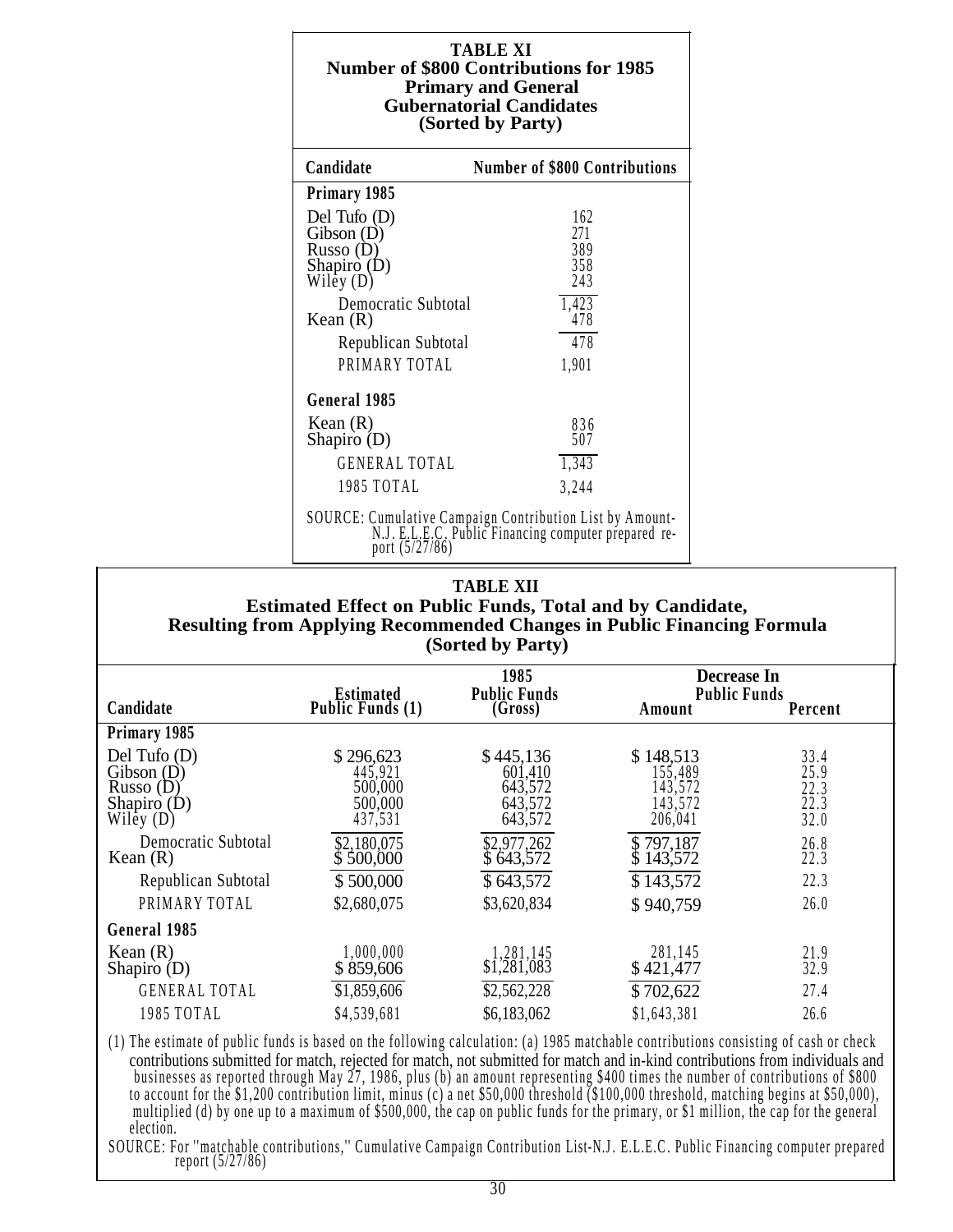|                             | <b>TABLE XIII</b>                                                              |                              |                               |                                 |  |  |  |
|-----------------------------|--------------------------------------------------------------------------------|------------------------------|-------------------------------|---------------------------------|--|--|--|
|                             | <b>Estimated Effect on Candidate's Total Receipts</b>                          |                              |                               |                                 |  |  |  |
|                             | <b>Resulting From Applying Recommended Changes in Public Financing Formula</b> |                              |                               |                                 |  |  |  |
|                             |                                                                                | (Sorted by Party)            |                               |                                 |  |  |  |
|                             | <b>Estimated</b>                                                               |                              | Change                        |                                 |  |  |  |
| Candidate                   | <b>Total</b><br>Receipts $(1)$                                                 | 1985 Total<br>Receipts $(2)$ | Amount                        | Percent                         |  |  |  |
| Primary 1985                |                                                                                |                              |                               |                                 |  |  |  |
|                             |                                                                                |                              |                               |                                 |  |  |  |
| Del Tufo $(D)$              | 656,001.30                                                                     | 737,354.55<br>\$             | 81,353.25<br>$S-$             | $-11.0$                         |  |  |  |
| Gibson $(D)$<br>Russo $(D)$ | 941,842.04<br>1,145,617.61                                                     | 987,151.70<br>1,133,590.01   | 45,309.66<br>12,027.60<br>$+$ | $-4.6$<br>$+ 1.1$               |  |  |  |
| Shapiro $(D)$               | 1,164,582.05                                                                   | 1,164,954.45                 | 372.40                        | 0.0<br>$\overline{\phantom{a}}$ |  |  |  |
| Wiley $(D)$                 | 950,064.45                                                                     | 1,058,850.66                 | $-108,786.21$                 | $-10.3$                         |  |  |  |
| Democratic Subtotal         | \$4,858,107.45                                                                 | \$5,081,901.37               | $$-223,793.92$                | $+4.4$                          |  |  |  |
| Kean $(R)$                  | \$1,199,373.25                                                                 | \$1,151,232.39               | $$+48,140.86$                 | $+4.2$                          |  |  |  |
| Republican Subtotal         | \$1,199,373.25                                                                 | \$1,151,232.39               | $$+48,140.86$                 | $+4.2$                          |  |  |  |
| PRIMARY TOTAL               | \$6,057,480.70                                                                 | \$6,233,133.76               | $$-175,653.06$                | $-2.8$                          |  |  |  |
| General 1985                |                                                                                |                              |                               |                                 |  |  |  |
| Kean $(R)$                  | 2,305,365.74                                                                   | 2,258,110.54                 | $+47,255.20$                  | $+2.1$                          |  |  |  |
| Shapiro $(D)$               | \$1,783,097.26                                                                 | \$2,001,774.44               | $$-218,677.18$                | $-10.9$                         |  |  |  |
| <b>GENERAL TOTAL</b>        | \$4,088,463.00                                                                 | \$4,259,884.98               | $$-171,421.98$                | $-4.0$                          |  |  |  |
| 1985 TOTAL                  | \$10,145,943.70                                                                | \$10,493,018.74              | $$-347,075.04$                | $-3.3$                          |  |  |  |
|                             |                                                                                |                              |                               |                                 |  |  |  |

(1) Estimated total receipts were calculated as follows: (a) total matchable contributions (see footnote for Table XII) plus (b) total other receipts composed of in-kind contributions, interest income, candidates' funds in excess of \$800, and public solicitations per N.J.S.A. 19:44A-19(a), plus (c) the estimated public funds from Table XII

(2) Total receipts are composed of the following: (a) net private receipts plus (b) gross public receipts (Table IX)

SOURCE: For 1985 Total receipts: Cumulative Campaign Contribution List-N.J . E.L.E.C. Public Financing computer prepared report (5/27/86)

| <b>TABLE XIV</b><br><b>Estimated Effect on Percent of Total Funds</b><br><b>Represented by Public Funds</b><br><b>From Applying Recommended Changes in</b><br><b>Public Financing Formula</b><br>(Sorted by Party) |                                                                      |                                                                      |  |  |  |  |
|--------------------------------------------------------------------------------------------------------------------------------------------------------------------------------------------------------------------|----------------------------------------------------------------------|----------------------------------------------------------------------|--|--|--|--|
| 1985<br><b>Estimated</b><br><b>Actual</b><br>Candidate<br><b>Percent</b><br>Percent                                                                                                                                |                                                                      |                                                                      |  |  |  |  |
| Primary 1985                                                                                                                                                                                                       |                                                                      |                                                                      |  |  |  |  |
| Del Tufo $(D)$<br>Gibson(D)<br>Russo (D)<br>Shapiro (D)<br>Wiley $(D)$<br>Democratic Subtotal<br>Kean (R)<br>Republican Subtotal<br>PRIMARY TOTAL                                                                  | 60.0<br>60.7<br>56.8<br>55.2<br>60.8<br>58.5<br>55.9<br>55.9<br>58.0 | 45.2<br>47.3<br>43.6<br>42.9<br>46.0<br>44.9<br>41.7<br>41.7<br>44.2 |  |  |  |  |
| General 1985                                                                                                                                                                                                       |                                                                      |                                                                      |  |  |  |  |
| Kean $(R)$<br>Shapiro $(D)$<br><b>GENERAL TOTAL</b><br>1985 TOTAL                                                                                                                                                  | 57.0<br>64.0<br>60.3<br>58.9                                         | 43.4<br>48.2<br>45.5<br>44.7                                         |  |  |  |  |
| SOURCE: Tables IX, XII, XIII                                                                                                                                                                                       |                                                                      |                                                                      |  |  |  |  |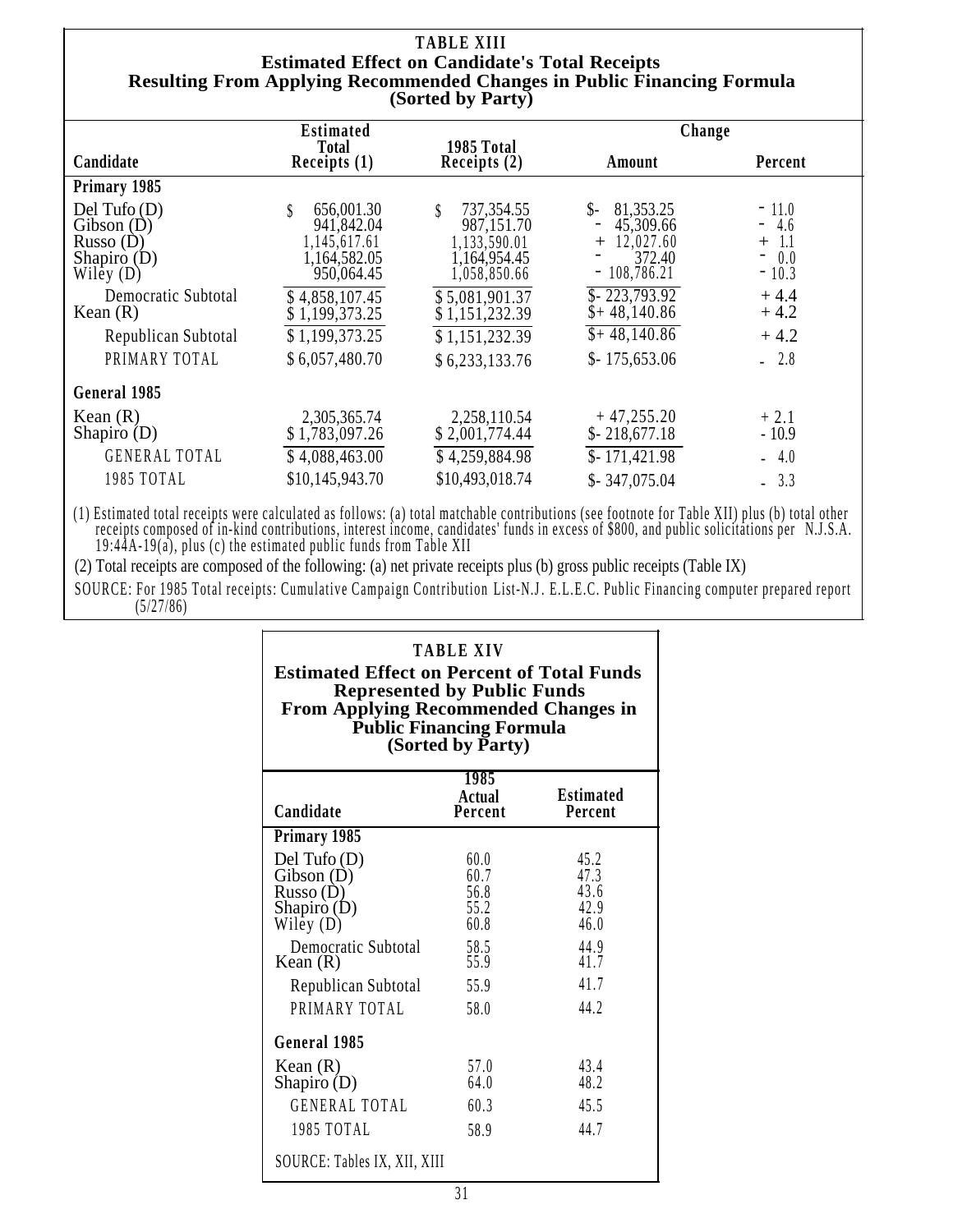#### **TABLES NOT REFERENCED IN TEXT**

The following tables are not specifically referred to in the text of this report. They are included for purposes of comparative analysis and historical depth. Some tables provide detailed data regarding the 1985 campaigns, and thus can be compared with the reports of 1982, **New Jersey Public Financing**, and 1978, **Public Financing in New Jersey**, similarly detailing data on the 1981 and 1977 elections. Other tables are presented with 1981 and 1977 data incorporated. Taken together with this report, the tables provide trend data on the New Jersey experience with public funding since 1977.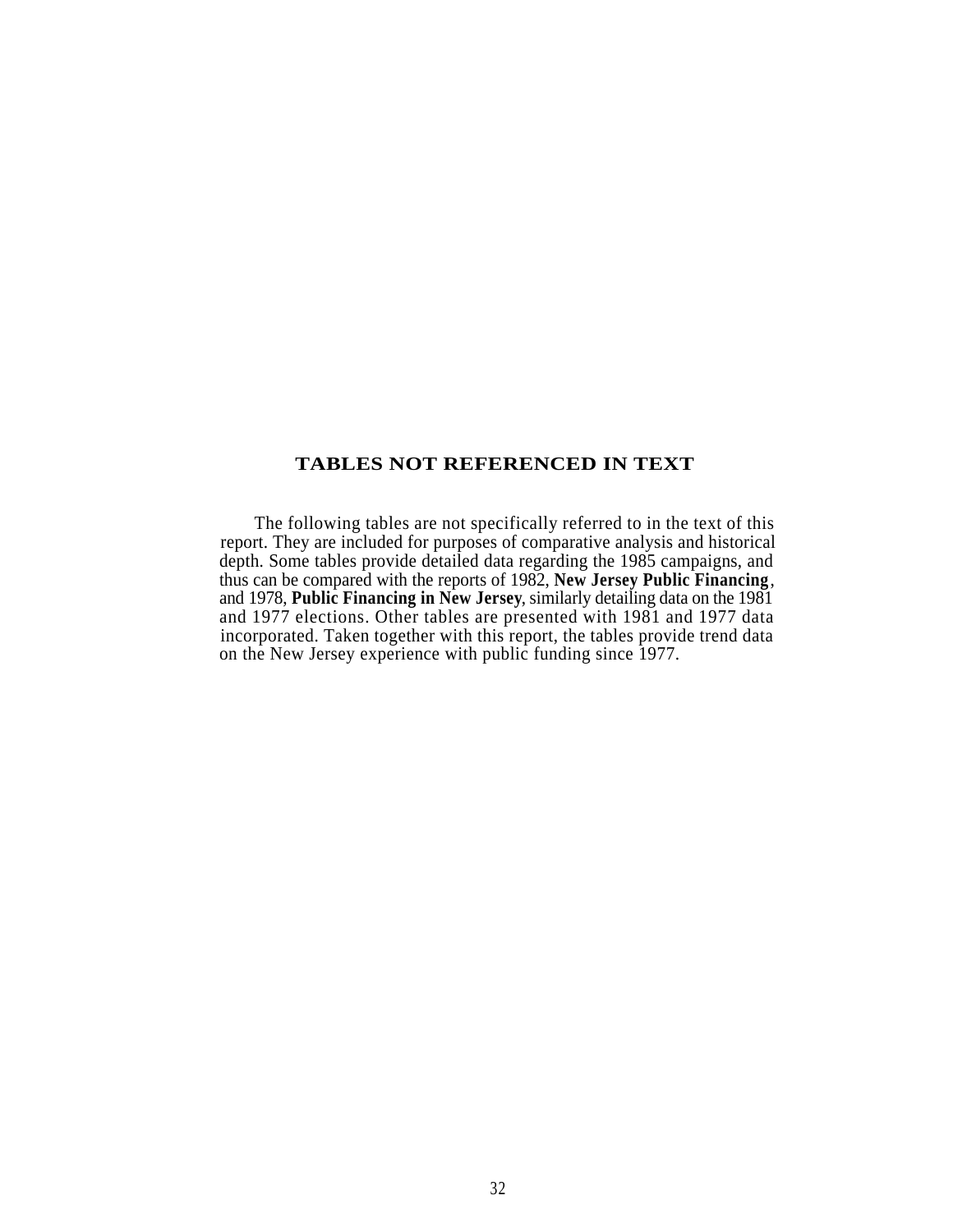#### **TABLE A**

#### **Comparison of Amount of Contributions, Contributions of \$800 and Contributions of \$100 or Less by Candidate\*- 1985 and 1981 Primary Gubernatorial Elections (Sorted by Party)**

|                                                                                                                                                                            | <b>Total</b><br>Contributions                                                                                                                                             | <b>Contributions</b><br>of \$800                                                                                                                              |                                                                                             | <b>Contributions of</b>                                                                                                                                         |                                                                                              |
|----------------------------------------------------------------------------------------------------------------------------------------------------------------------------|---------------------------------------------------------------------------------------------------------------------------------------------------------------------------|---------------------------------------------------------------------------------------------------------------------------------------------------------------|---------------------------------------------------------------------------------------------|-----------------------------------------------------------------------------------------------------------------------------------------------------------------|----------------------------------------------------------------------------------------------|
| Candidate                                                                                                                                                                  | \$<br>(A)                                                                                                                                                                 | \$                                                                                                                                                            | $\frac{0}{0}$                                                                               | \$100 or Less<br>\$                                                                                                                                             | $\frac{0}{0}$                                                                                |
| Primary 1985                                                                                                                                                               |                                                                                                                                                                           |                                                                                                                                                               |                                                                                             |                                                                                                                                                                 |                                                                                              |
| Del Tufo $(D)$<br>Gibson(D)<br>Greenspan (D)<br>Russo(D)<br>Shapiro (D)<br>Wiley $(D)$                                                                                     | 281,823.21<br>\$<br>387,521.04<br>600.00<br>490,017.61<br>519,259.00<br>390,331.49                                                                                        | 129,600.00<br>\$<br>216,800.00<br>0.00<br>311,200.00<br>286,400.00<br>194,400.00                                                                              | 46.0<br>55.9<br>0.0<br>63.5<br>55.2<br>49.8                                                 | 33,005.19<br>\$<br>28,833.04<br>0.00<br>28,874.45<br>40,208.00<br>37,897.27                                                                                     | 11.7<br>7.4<br>0.0<br>5.9<br>7.7<br>9.7                                                      |
| Democratic Subtotal                                                                                                                                                        | \$2,069,552.35                                                                                                                                                            | \$1,138,400.00                                                                                                                                                | 55.0                                                                                        | \$168,817.95                                                                                                                                                    | 8.2                                                                                          |
| Kean $(R)$                                                                                                                                                                 | \$508,173.25(B)                                                                                                                                                           | 382,400.00(B)<br>S.                                                                                                                                           | 75.2                                                                                        | \$<br>39,405.95                                                                                                                                                 | 7.8                                                                                          |
| Republican Subtotal                                                                                                                                                        | 508, 173.25(B)<br>\$                                                                                                                                                      | \$382,400.00(B)                                                                                                                                               | 75.2                                                                                        | \$<br>39,405.95                                                                                                                                                 | 7.8                                                                                          |
| 1985 TOTAL                                                                                                                                                                 | \$2,577,725.60                                                                                                                                                            | \$1,520,800.00                                                                                                                                                | 59.0                                                                                        | \$208,223.90                                                                                                                                                    | 8.1                                                                                          |
| Primary 1981                                                                                                                                                               |                                                                                                                                                                           |                                                                                                                                                               |                                                                                             |                                                                                                                                                                 |                                                                                              |
| Buehler (D)<br>Degnan $(D)$<br>$Dodd$ (D)<br>Florio(D)<br>Gibson(D)<br>Hamilton (D)<br>Klein $(D)$<br>Lan $(D)$<br>McConnell (D)<br>Merlino $(D)$<br>Roe(D)<br>Smith $(D)$ | \$<br>9.161.00<br>501,563.88<br>213,981.44<br>504,604.50<br>280,321.00<br>214,773.99<br>77,741.48<br>192,954.00<br>101,945.27<br>397,031.50<br>925,528.23<br>442, 421. 73 | \$<br>0.00<br>273,600.00<br>72,000.00<br>304,800.00<br>83,200.00<br>58,400.00<br>30,400.00<br>21,600.00<br>27,200.00<br>114,400.00<br>366,400.00<br>77,600.00 | 0.0<br>54.5<br>33.6<br>60.4<br>29.7<br>27.2<br>39.1<br>11.2<br>26.7<br>28.8<br>39.6<br>17.5 | \$<br>3,126.00<br>70,752.05<br>39,860.50<br>59,639.51<br>74,882.50<br>48,093.94<br>18,807.00<br>23,564.00<br>36,654.63<br>80,577.50<br>131,868.50<br>106,400.00 | 34.1<br>14.1<br>18.6<br>11.8<br>26.7<br>22.3<br>24.2<br>12.2<br>36.0<br>20.3<br>14.2<br>24.0 |
| Democratic Subtotal                                                                                                                                                        | \$3,862,028.02                                                                                                                                                            | \$1,429,600.00                                                                                                                                                | 37.0                                                                                        | \$694,226.13                                                                                                                                                    | 18.0                                                                                         |
| Imperiale $(R)$<br>Kean $(R)$<br>Kramer $(R)$<br>McGlynn(R)<br>Parker (R)<br>Rafferty $(R)$<br>Sullivan (R)<br>Wallwork (R)                                                | \$9,969.00<br>505,829.00<br>544,822.63<br>167,468.37<br>213,962.97<br>187,039.66<br>325,850.00<br>329,571.72                                                              | 1,600.00<br>\$<br>231,200.00<br>126,400.00<br>49,600.00<br>71,200.00<br>36,000.00<br>133,600.00<br>109,600.00                                                 | 16.0<br>45.7<br>23.2<br>29.6<br>33.3<br>19.3<br>41.0<br>33.2                                | \$3,794.00<br>72,028.25<br>49,049.50<br>41,466.00<br>38,749.50<br>36,342.00<br>21,255.00<br>74,359.06                                                           | 38.0<br>14.2<br>9.0<br>24.8<br>18.1<br>19.4<br>6.5<br>22.6                                   |
| Republican Subtotal                                                                                                                                                        | \$2,284,513.35                                                                                                                                                            | \$759,200.00                                                                                                                                                  | 33.2                                                                                        | 337,043.31<br>\$                                                                                                                                                | 14.8                                                                                         |
| 1981 TOTAL                                                                                                                                                                 | \$6,146,541.37                                                                                                                                                            | \$2,188,800.00                                                                                                                                                | 35.6                                                                                        | \$1,031,269.44                                                                                                                                                  | 16.8                                                                                         |

**\***Does not include loans, candidates' personal funds over \$800, interest, and public solicitations of \$10 or less

(A) Includes contributions submitted for match, not submitted for match, and in-kinds

(B) Numbers are understated because campaigns fully refunded large numbers of \$800 contributions

SOURCE: Cumulative Campaign Contribution List - N.J. E.L.E.C. Public Financing computer prepared report (5/27/86) 1981-Table 1.1 on p. 1.8-1982 Public Financing Report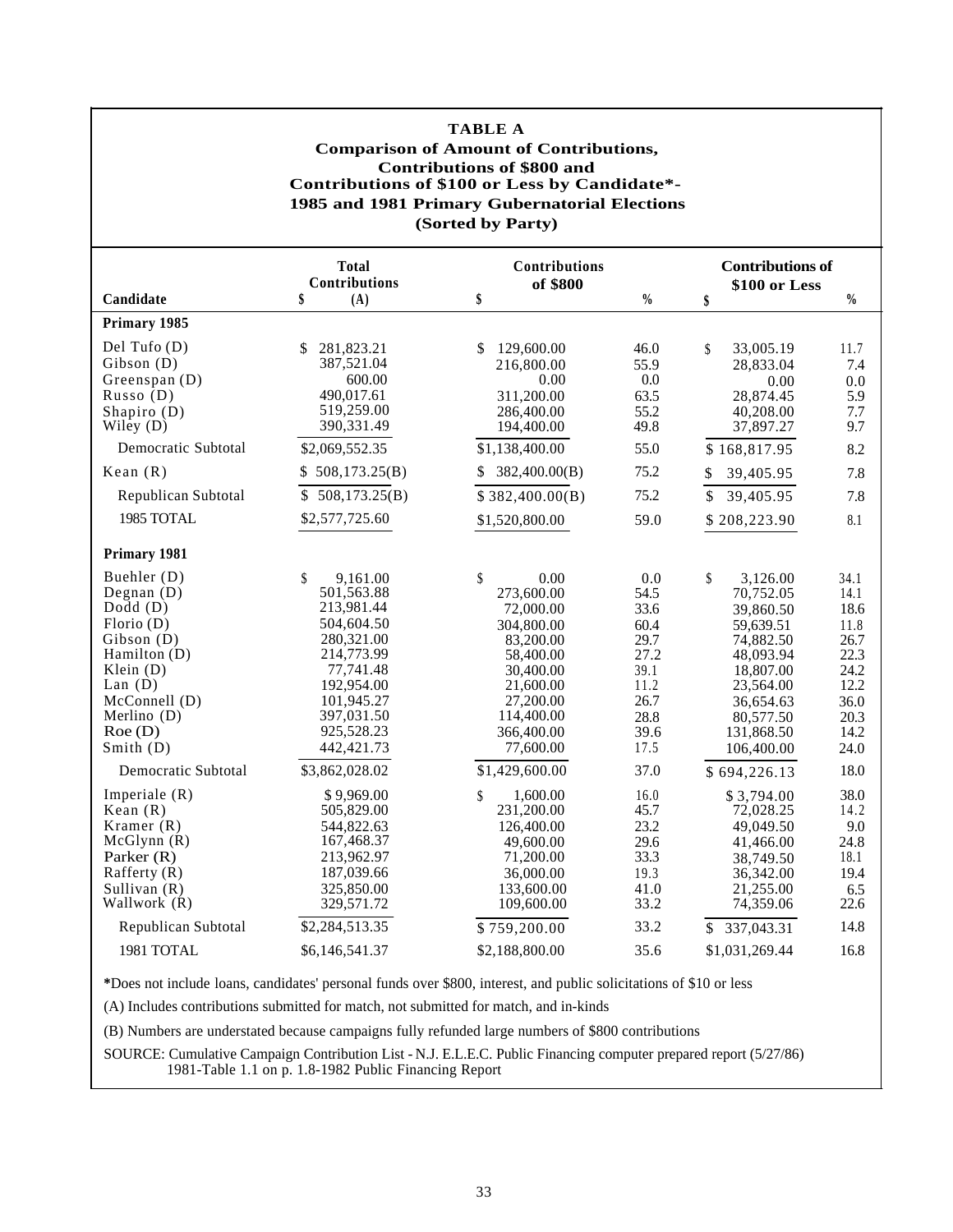| <b>TABLE B</b><br><b>New Jersey 1985 Gubernatorial Elections</b><br><b>Contributions: Amount, Number and Average Contribution;</b><br>Number of Contributors and Average Contribution per Contributor*<br>(Sorted by Party) |                                                                                                                                           |                                                                                |                                                                                                  |                                                                                    |                                                                                                  |  |
|-----------------------------------------------------------------------------------------------------------------------------------------------------------------------------------------------------------------------------|-------------------------------------------------------------------------------------------------------------------------------------------|--------------------------------------------------------------------------------|--------------------------------------------------------------------------------------------------|------------------------------------------------------------------------------------|--------------------------------------------------------------------------------------------------|--|
| Candidate                                                                                                                                                                                                                   | <b>Total</b><br><b>Contributions Contributions (A)</b><br>$\left( \text{\$}\right)$                                                       | <b>Total</b><br>#)                                                             | Average<br>Contribution<br>$\left( \text{\$}\right)$                                             | <b>Total</b><br>Contributors $(A)$<br>(# )                                         | Average<br>Contribution/<br>Contributor $(\$)$                                                   |  |
| Primary 1985                                                                                                                                                                                                                |                                                                                                                                           |                                                                                |                                                                                                  |                                                                                    |                                                                                                  |  |
| Del Tufo $(D)$<br>$\text{Gibson}$ (D)<br>Russo $(D)$<br>Shapiro $(D)$<br>Wiley $(D)$<br>Democratic Subtotal<br>Kean $(R)$<br>Republican Subtotal<br>PRIMARY TOTAL                                                           | \$281,823.21<br>387,521.04<br>490,017.61<br>519,259.00<br>390, 331.49<br>\$2,068,952.35<br>\$508,173.25<br>\$508,173.25<br>\$2,577,125.60 | 1,298<br>1,613<br>1,430<br>2,143<br>2,148<br>8,632<br>2,303<br>2,303<br>10,935 | \$217.12<br>240.25<br>342.67<br>242.30<br>181.72<br>\$239.68<br>\$220.66<br>\$220.66<br>\$235.68 | 1,037<br>1,470<br>1,289<br>,815<br>1,430<br>7,041<br>2,296(B)<br>2,296(B)<br>9,337 | \$271.77<br>263.62<br>380.15<br>286.10<br>272.96<br>\$293.84<br>\$221.33<br>\$221.33<br>\$276.01 |  |
| General 1985                                                                                                                                                                                                                |                                                                                                                                           |                                                                                |                                                                                                  |                                                                                    |                                                                                                  |  |
| Kean $(R)$<br>Shapiro $(D)$                                                                                                                                                                                                 | \$968,565.74(C)<br>718,726.62                                                                                                             | 3,335(C)<br>2,665                                                              | \$290.42<br>269.69                                                                               | 3,259<br>2,409                                                                     | \$297.20<br>298.35                                                                               |  |
| <b>GENERAL TOTAL</b>                                                                                                                                                                                                        | \$1,687,292.36                                                                                                                            | 6,000                                                                          | \$281.22                                                                                         | 5,668                                                                              | \$297.69                                                                                         |  |
| 1985 TOTAL                                                                                                                                                                                                                  | \$4,264,417.96                                                                                                                            | 16,935                                                                         | \$251.81                                                                                         | 15,005                                                                             | \$284.20                                                                                         |  |
| *Does not include loans, candidates' personal funds in excess of \$800, interest, and public solicitations                                                                                                                  |                                                                                                                                           |                                                                                |                                                                                                  |                                                                                    |                                                                                                  |  |

(A) Does not include contributions fully refunded

(B) Numbers are understated since the campaign fully refunded large numbers of \$800 contributions

(C) Does not include excesses that are in process of being refunded

SOURCE: Cumulative Campaign Contribution List-N.J . E.L.E.C. Public Financing computer prepared report (5/27/86)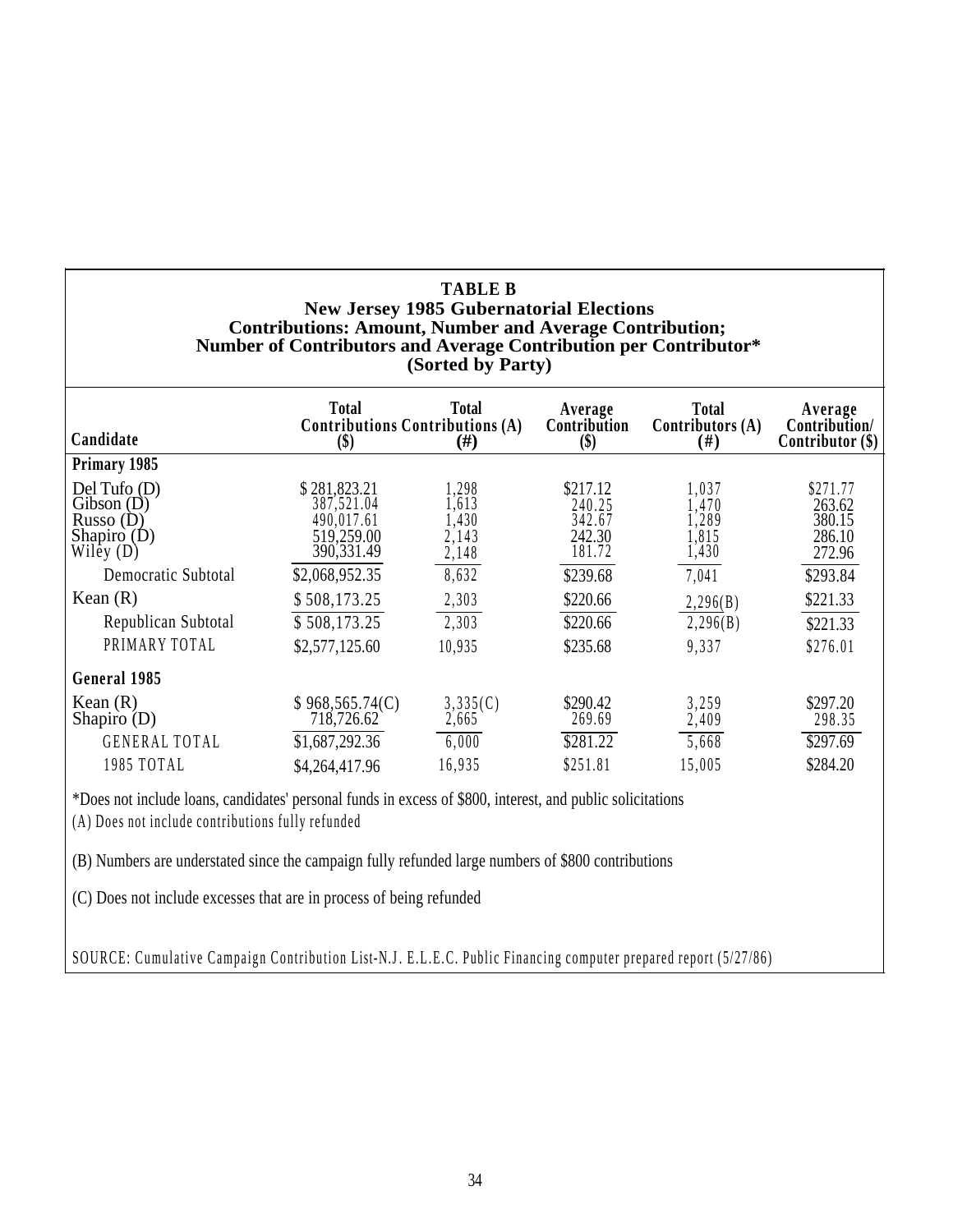| <b>TABLE C</b><br><b>Comparison of Contributions to</b>                                                                                                                     |                                                               |                                                                                     |                                                   |                                          |                                      |                                                   |
|-----------------------------------------------------------------------------------------------------------------------------------------------------------------------------|---------------------------------------------------------------|-------------------------------------------------------------------------------------|---------------------------------------------------|------------------------------------------|--------------------------------------|---------------------------------------------------|
| <b>New Jersey Gubernatorial General Election</b><br><b>Candidates by Contribution Amount, Number of Contributors and by</b><br><b>Average Contribution Per Contributor*</b> |                                                               |                                                                                     |                                                   |                                          |                                      |                                                   |
| (1985, 1981, and 1977)                                                                                                                                                      |                                                               |                                                                                     |                                                   |                                          |                                      |                                                   |
| Candidate                                                                                                                                                                   | Amount of<br>Contribution                                     | Amount                                                                              | % of Total<br>Contributions                       | Number of<br><b>Contributors</b>         | % of Total<br>Contributors           | Average<br>Contribution/<br>Contributor           |
| General 1985                                                                                                                                                                |                                                               |                                                                                     |                                                   |                                          |                                      |                                                   |
| Kean $(R)$                                                                                                                                                                  | \$100 or Less<br>\$101-\$599<br>\$600-\$799<br>\$800          | 62,519.05<br>\$<br>206,368.00<br>30,878.69<br>668,800.00(A)                         | 6.5<br>21.3<br>3.2<br>69.1                        | 1,731<br>647<br>45<br>836(A)             | 53.1<br>19.9<br>1.4<br>25.7          | \$36.12<br>318.96<br>686.19<br>800.00             |
| Shapiro $(D)$                                                                                                                                                               | Total<br>\$100 or Less<br>\$101-\$599<br>\$600-\$799<br>\$800 | \$968,565.74(A)<br>\$62,093.59<br>220,098.00<br>19,015.00<br>405,600.00             | 100.0<br>8.8<br>31.1<br>2.7<br>57.4               | 3,259(A)<br>1,058<br>814<br>27<br>507    | 100.0<br>44.0<br>33.8<br>1.1<br>21.1 | \$297.20<br>\$58.69<br>270.39<br>704.26<br>800.00 |
|                                                                                                                                                                             | TOTAL                                                         | $\overline{$}706.806.59(B)$                                                         | 100.0                                             | 2,406(B)                                 | 100.0                                | \$293.77                                          |
| <b>General 1981</b>                                                                                                                                                         |                                                               |                                                                                     |                                                   |                                          |                                      |                                                   |
| Florio $(D)$                                                                                                                                                                | \$100 or Less<br>\$101-\$599<br>\$600-\$799<br>\$800<br>TOTAL | \$151,531.25<br>445,932.00<br>52,956.00<br>576,800.00<br>$\overline{$1,227,219.25}$ | 12.3<br>36.3<br>$4.\overline{3}$<br>47.0<br>100.0 | 3,631<br>1,439<br>80<br>721<br>5,871     | 61.8<br>24.5<br>1.4<br>12.3<br>100.0 | \$41.74<br>309.89<br>661.95<br>800.00<br>\$209.03 |
| Kean $(R)$                                                                                                                                                                  | \$100 or Less<br>\$101-\$599<br>\$600-\$799<br>\$800<br>TOTAL | \$114,251.50<br>418,565.69<br>70,352.50<br>517,600.00<br>\$1,120,769.69(B)          | 10.2<br>37.3<br>6.3<br>46.2<br>100.0              | 1,945<br>1.411<br>102<br>647<br>4,105(B) | 47.4<br>34.4<br>2.5<br>15.8<br>100.0 | \$58.74<br>296.64<br>689.73<br>800.00<br>\$273.03 |
| <b>General 1977</b>                                                                                                                                                         |                                                               |                                                                                     |                                                   |                                          |                                      |                                                   |
| Bateman $(R)$                                                                                                                                                               | \$100 or Less<br>\$101-\$599<br>\$600<br>TOTAL                | \$182,324.00<br>196,311.00<br>257,400.00<br>\$636,035.00                            | 28.7<br>30.9<br>40.4<br>100.0                     | 4,639<br>786<br>429<br>5,854             | $79.3$<br>$13.4$<br>7.3<br>100.0     | $$39.30$<br>$249.76$<br>600.00<br>\$108.65        |
| Byrne $(D)$                                                                                                                                                                 | \$100 or Less<br>\$101-\$599<br>\$600<br>TOTAL                | \$98,401.00<br>197,179.00<br>277,800.00<br>\$573,380.00                             | 17.2<br>34.4<br>48.4<br>100.00                    | 2.271<br>920<br>463<br>3,654             | 62.1<br>25.2<br>12.7<br>100.0        | \$43.32<br>214.32<br>600.00<br>\$156.92           |

**\***Does not include interest, and contributors of net \$0.00

(A) Excess contributions yet to be refunded not included

(B) Does not include in-kind contributions from party organizations

SOURCE: Cumulative Campaign Contribution List-N.J. E.L.E.C. Public Financing computer prepared report (5-27-86) 1977 and 1981 -"Comparison of Contributions to 1981, 1977 and 1973 New Jersey Gubernatorial General Election Candidates by Contribution Amount,'' 1982 New Jersey Public Financing Report, Table 1.3 on page 1.10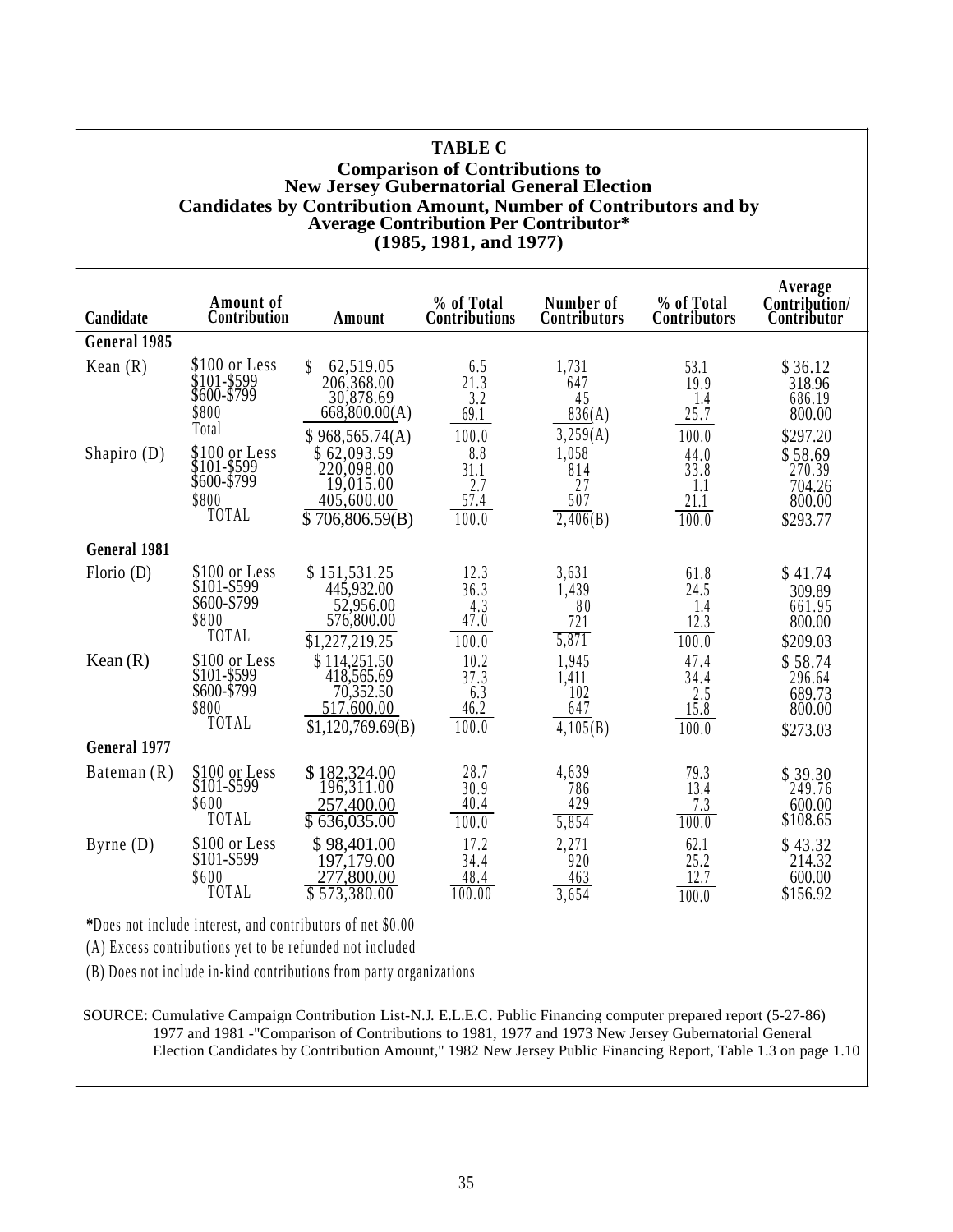#### **TABLE D Comparison of Contributions to New Jersey Gubernatorial General Election Candidates by Contribution Amount and by Number of Contributions\* (1985, 1981, and 1977)**

|                                           |                                | <b>Contributions of \$100</b><br>or Less as a Percentage of<br><b>Total Contributions</b> | <b>Large Contributions as</b><br>a Percentage of<br><b>Total Contributions**</b> |                                  |  |
|-------------------------------------------|--------------------------------|-------------------------------------------------------------------------------------------|----------------------------------------------------------------------------------|----------------------------------|--|
| Candidate                                 | <b>Contributions</b><br>Amount |                                                                                           | Amount                                                                           | <b>Contributions</b>             |  |
| Democrats                                 |                                |                                                                                           |                                                                                  |                                  |  |
| 1985 Shapiro<br>1981 Florio<br>1977 Byrne | 8.8%<br>12.2<br>17.2           | 44.4%<br>$61.8$<br>$62.1$                                                                 | 60.1%<br>$\frac{51.3}{48.4}$ (A)                                                 | 22.2%<br>$\frac{13.7}{12.7}$ (A) |  |
| Republicans                               |                                |                                                                                           |                                                                                  |                                  |  |
| 1985 Kean<br>1981 Kean<br>1977 Bateman    | 6.5%<br>10.2<br>28.7           | 53.1%<br>47.4<br>79.3                                                                     | $72.2\%$ (B)<br>$52.5$ (A) $40.4$                                                | 27.0%<br>18.3(A)                 |  |

\*Does not include candidates' personal funds, public solicitations, loans, interest, contributions of net \$0.00, and in-kind contributions from political party organizations

\*\*Large Contributions are those of \$600 or more

(A) These percentages are understated because both the Florio and Kean campaigns refunded large contributions that the campaign could not use because of the expenditure limit

(B) \$2,400.00 in excess contributions are not included since they are in the process of being refunded

Note: Contribution is an aggregate contribution from a contributor

SOURCE: Cumulative Campaign Contribution List-N.J . E.L.E.C . Public Financing computer prepared report (5/27/86) 1981, 1977-Table 1.3, Page 1.3 of 1982 Public Financing Report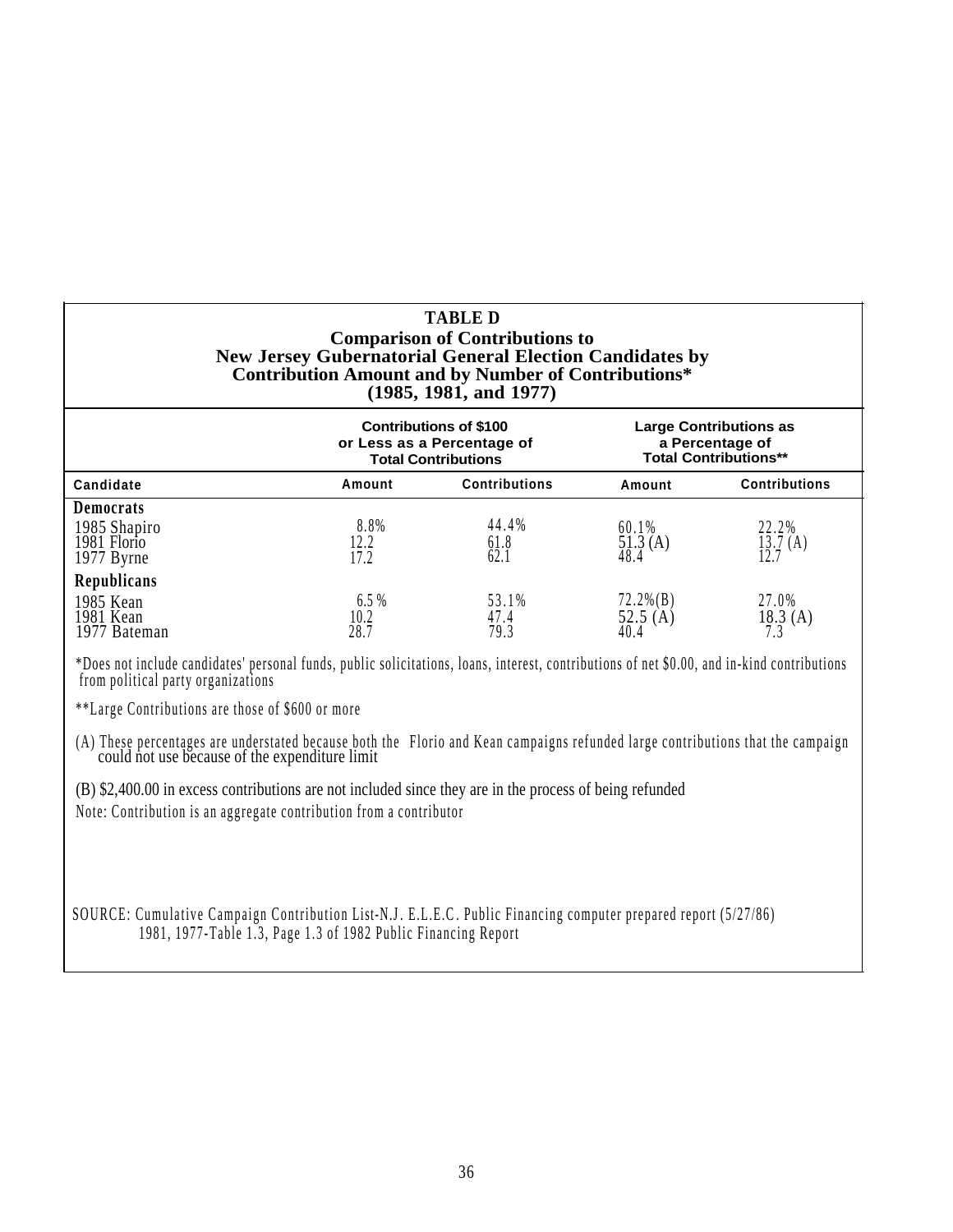| ocrnatorial i rimary Election Candidates<br>Amount and Number of Contributors by Type of Contributor* |                                                              |                                          |                             |                                       |                            |                                         |
|-------------------------------------------------------------------------------------------------------|--------------------------------------------------------------|------------------------------------------|-----------------------------|---------------------------------------|----------------------------|-----------------------------------------|
| Candidate                                                                                             | Type of<br>Contributor                                       | <b>Total</b><br>Contribu-<br>tions $(A)$ | % of Total<br>Contributions | # of Total<br>Contribu-<br>tors $(A)$ | % of Total<br>Contributors | Average<br>Contribution/<br>Contributor |
| Kean $(R)$                                                                                            | Individual<br>Corporation                                    | \$372,883.25<br>129,140.00               | 73.4<br>25.4                | 2,021<br>309                          | 86.3<br>13.2               | \$184.50<br>417.93                      |
|                                                                                                       | Political Party Cmte.<br>Campaign Fund<br>Political Cmte.    | 250.00                                   | 0.0                         |                                       | 0.0                        | 250.00                                  |
|                                                                                                       | <b>Business PAC</b>                                          | 2,400.00                                 | 0.5                         |                                       | 0.1                        | 800.00                                  |
|                                                                                                       | Trade PAC<br>Union                                           | 2,500.00                                 | 0.5                         | $\frac{3}{5}$                         | 0.2                        | 500.00                                  |
|                                                                                                       | <b>Union PAC</b><br>Ideological PAC                          | 800.00                                   | 0.2                         |                                       | 0.0                        | 800.00                                  |
|                                                                                                       | Other                                                        | 200.00                                   | 0.0                         |                                       | 0.0                        | 200.00                                  |
|                                                                                                       | TOTAL                                                        | \$508,173.25                             | 100.0                       | 2,341                                 | 100.0                      | \$217.08                                |
| Del Tufo (D) Individual                                                                               | Corporation<br>Political Party Cmte.                         | \$250,978.21<br>30,255.00                | 89.1<br>10.7                | 953<br>80                             | 91.9<br>7.7                | \$263.36<br>378.19                      |
|                                                                                                       | Campaign Fund                                                |                                          |                             |                                       |                            |                                         |
|                                                                                                       | Political Cmte.<br><b>Business PAC</b><br>Trade PAC          | 170.00                                   | 0.1                         |                                       | 0.1                        | 170.00                                  |
|                                                                                                       | Union<br><b>Union PAC</b>                                    | 85.00                                    | 0.0                         |                                       | 0.1                        | 85.00                                   |
|                                                                                                       | <b>Ideological PAC</b><br>Other<br>TOTAL                     | 85.00<br>250.00<br>\$281,823.21          | 0.0<br>0.1<br>100.0         | 1,037                                 | 0.1<br>0.1<br>100.0        | 85.00<br>250.00<br>\$271.77             |
| Gibson(D)                                                                                             | Individual                                                   | \$269,736.04                             | 69.6                        | 1,189                                 | 82.6                       | \$226.86                                |
|                                                                                                       | Corporation<br>Political Party Cmte.                         | 110,135.00                               | 28.4                        | 231                                   | 16.0                       | 476.77                                  |
|                                                                                                       | Campaign Fund<br>Political Cmte.                             | 2,400.00                                 | 0.6                         | 7                                     | 0.5                        | 342.86                                  |
|                                                                                                       | <b>Business PAC</b><br>Trade PAC                             | 1,600.00                                 | 0.4                         |                                       | 0.1                        | 800.00                                  |
|                                                                                                       | Union<br><b>Union PAC</b><br><b>Ideological PAC</b><br>Other | 1,100.00<br>800.00<br>250.00<br>1,500.00 | 0.3<br>0.2<br>0.1           | $2 - 31$<br>$2 - 5$                   | 0.2<br>0.1<br>0.1<br>0.3   | 366.67<br>800.00<br>125.00<br>300.00    |
|                                                                                                       | TOTAL                                                        | \$387,521.04                             | 100.0                       | 1,440                                 | 100.0                      | \$269.11                                |

# **TABLE E 1985 Gubernatorial Primary Election Candidates-**

**-Continued-**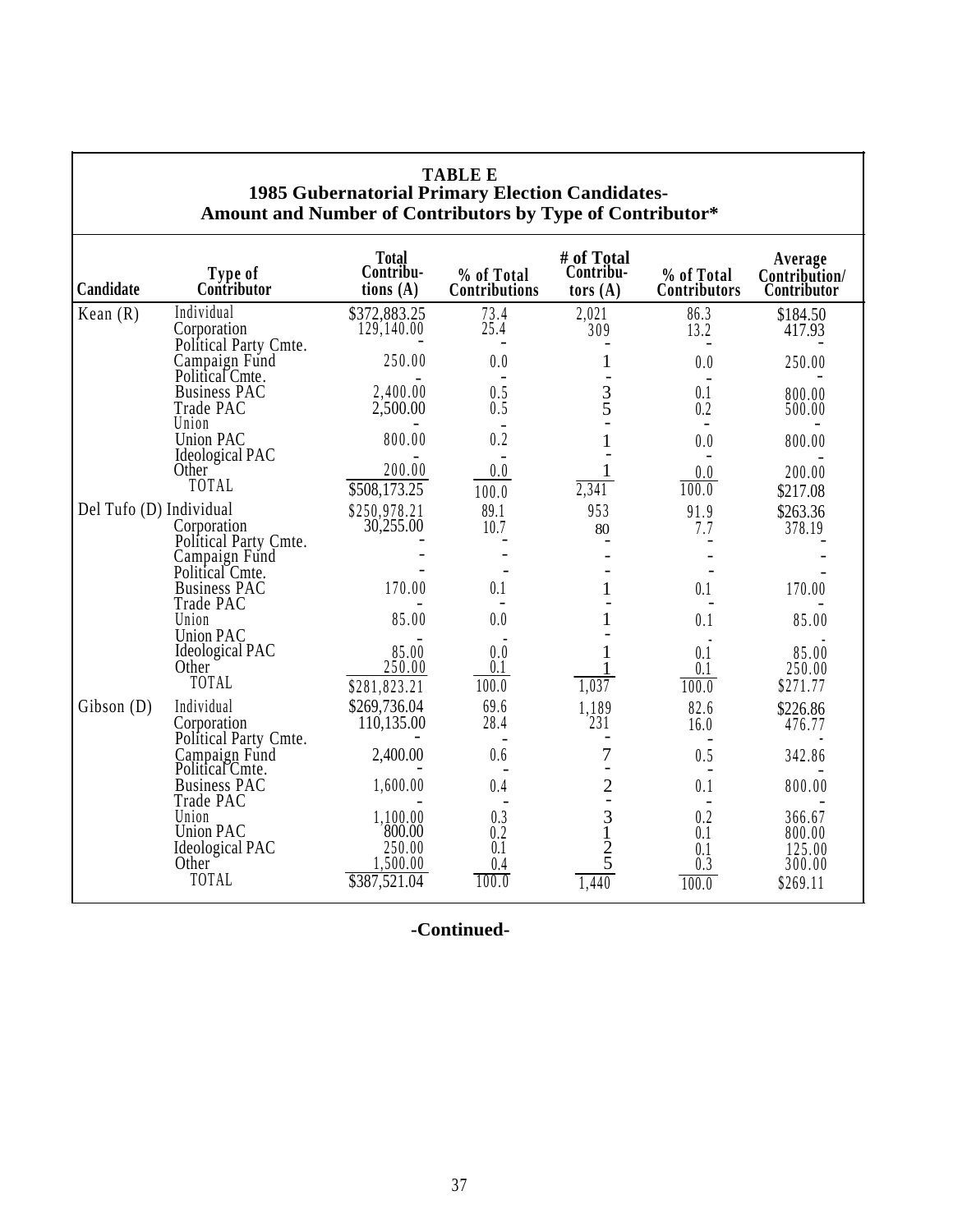| Candidate   | Type of<br>Contributor                        | <b>Total</b><br>Contribu-<br>tions $(A)$ | % of Total<br>Contributions | # of Total<br>Contribu-<br>tors $(A)$    | % of Total<br>Contributors                       | Average<br>Contribution/<br>Contributor |
|-------------|-----------------------------------------------|------------------------------------------|-----------------------------|------------------------------------------|--------------------------------------------------|-----------------------------------------|
| Russo $(D)$ | Individual                                    | \$342,893.00                             | 70.0                        | 876                                      | 67.9                                             | \$391.43                                |
|             | Corporation<br>Political Party Cmte.          | 111,956.45                               | 22.8                        | 337                                      | 26.1                                             | 332.21                                  |
|             | Campaign Fund                                 | 5,418.16                                 | 1.1                         | 12                                       | 0.9                                              | 451.51<br>283.33                        |
|             | Political Cmte.                               | 1,700.00                                 | 0.3                         | 6                                        | 0.5                                              |                                         |
|             | <b>Business PAC</b><br>Trade PAC              | 2,150.00<br>16,450.00                    | 0.4<br>$\overline{3.4}$     | $\overline{7}$                           | 0.5                                              | 307.14                                  |
|             | Union                                         | 3,750.00                                 | 0.8                         | 34<br>8                                  | 2.6<br>0.6                                       | 483.82<br>468.75                        |
|             | <b>Union PAC</b>                              | 3,600.00                                 | 0.7                         | 8                                        | 0.6                                              | 450.00                                  |
|             | Ideological PAC<br>Other                      | 2,100.00                                 | 0.4                         | 3                                        | 0.2                                              | 700.00                                  |
|             | TOTAL                                         | \$490,017.61                             | 100.0                       | 1,291                                    | 100.0                                            | \$379.56                                |
| Shapiro (D) | Individual                                    | \$405,574.00                             | 78.1                        | 1,570                                    | 86.5                                             | \$258.33                                |
|             | Corporation<br>Political Party Cmte.          | 96,192.00                                | 18.5                        | 203                                      | 11.2                                             | 473.85                                  |
|             | Campaign Fund<br>Political <sup>°</sup> Cmte. | 5,958.00                                 | 1.1                         | 15                                       | 0.8                                              | 397.20                                  |
|             | <b>Business PAC</b>                           | 4,125.00                                 | 0.8                         | 7                                        | 0.4                                              | 589.29                                  |
|             | Trade PAC                                     |                                          |                             |                                          |                                                  |                                         |
|             | Union                                         | 3,400.00                                 | 0.7                         | 9                                        |                                                  | 377.78                                  |
|             | <b>Union PAC</b>                              | 2,065.00                                 | 0.4                         | $\overline{4}$                           | $\begin{array}{c} 0.5 \\ 0.2 \\ 0.2 \end{array}$ | 516.25                                  |
|             | Ideological PAC                               | 1,275.00                                 | 0.2                         | 3                                        |                                                  | 425.00                                  |
|             | Other                                         | 670.00                                   | 0.1                         | $\overline{\mathcal{L}}$                 | 0.2                                              | 167.50                                  |
|             | TOTAL                                         | \$519,259.00                             | 100.0                       | 1,815                                    | 100.0                                            | \$286.09                                |
| Wiley (D)   | Individual                                    | \$318,953.49                             | 81.7                        | 1,256                                    | 87.8                                             | \$253.94                                |
|             | Corporation<br>Political Party Cmte.          | 70,103.00                                | 18.0                        | 169                                      | 11.8                                             | 414.81                                  |
|             | Campaign Fund<br>Political Cmte.              | 250.00                                   | 0.1                         | $\mathbf{1}$<br>$\overline{\phantom{0}}$ | 0.1                                              | 250.00                                  |
|             | <b>Business PAC</b>                           | 800.00                                   | 0.2                         | 1                                        | 0.1                                              | 800.00                                  |
|             | Trade PAC                                     | 25.00                                    | 0.0                         | $\mathbf{1}$                             | 0.1                                              | 25.00                                   |
|             | Union                                         | 50.00                                    | 0.0                         | 1                                        | 0.1                                              | 50.00                                   |
|             | <b>Union PAC</b>                              | 150.00                                   | 0.0                         | 1                                        | 0.1                                              | 150.00                                  |
|             | Ideological PAC                               |                                          |                             |                                          |                                                  |                                         |
|             | Other                                         |                                          |                             |                                          |                                                  |                                         |
|             | TOTAL                                         | \$390,331.49                             | 100.0                       | 1,430                                    | 100.0                                            | \$272.96                                |

# **TABLE E-Continued 1985 Gubernatorial Primary Election Candidates-**

\*Does not include loans, candidates' personal funds over \$800, interest, and public solicitations

(A) Does not include contributions fully refunded

SOURCE: Cumulative Campaign Contributions List-N.J. E.L.E.C . Public Financing computer prepared report (5/27/86)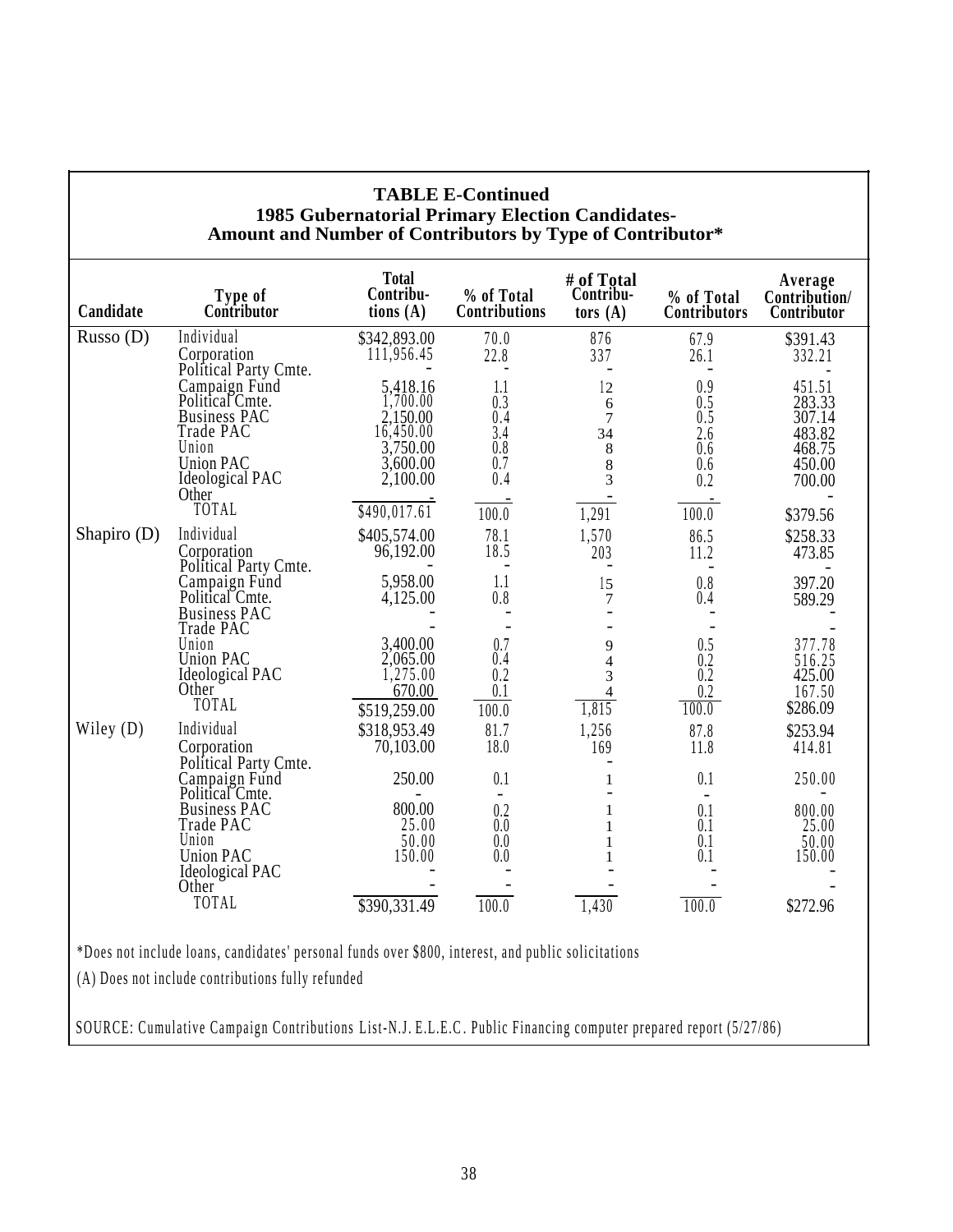|              | Type of<br>Contributor                                                                                                                 | <b>Total</b><br>Contribu-<br>tions $(A)$                                                                         | % of Total<br>Contributions                                                | # of Total<br>Contribu-<br>tors $(A)$                   | % of Total<br>Contributors                                                         | Average<br>Contribution/<br>Contributor                                                  |
|--------------|----------------------------------------------------------------------------------------------------------------------------------------|------------------------------------------------------------------------------------------------------------------|----------------------------------------------------------------------------|---------------------------------------------------------|------------------------------------------------------------------------------------|------------------------------------------------------------------------------------------|
| Democrats    | Individual<br>Corporation<br>Political Party Cmte.                                                                                     | \$1,588,134.74<br>418,641.45                                                                                     | 76.8<br>20.2                                                               | 5,844<br>1,020                                          | 83.3<br>14.5                                                                       | \$271.75<br>410.43                                                                       |
|              | Campaign Fund<br>Political Cmte.<br><b>Business PAC</b><br>Trade PAC<br>Union<br><b>Union PAC</b><br>Ideological PAC                   | 14,026.16<br>5,825.00<br>4,720.00<br>16,475.00<br>8,385.00<br>6,615.00<br>3,710.00                               | 0.7<br>0.3<br>0.2<br>0.8<br>0.4<br>0.3<br>0.2                              | $\frac{35}{13}$<br>11<br>$35$<br>$22$<br>14<br>$\theta$ | $0.5$<br>$0.2$<br>$0.2$<br>$\begin{array}{c} 0.5 \\ 0.3 \\ 0.2 \end{array}$<br>0.1 | 400.75<br>448.08<br>429.10<br>470.71<br>381.14<br>472.50<br>412.22                       |
|              | Other<br>TOTAL                                                                                                                         | 2,420.00<br>\$2,068,952.35                                                                                       | 0.1<br>100.0                                                               | 10 <sup>2</sup><br>7,013                                | 0.1<br>100.0                                                                       | 242.00<br>\$295.02                                                                       |
| Republicans  | Individual<br>Corporation<br>Political Party Cmte.                                                                                     | \$372,883.25<br>129,140.00                                                                                       | 73.4<br>25.4                                                               | 2,021<br>309                                            | 86.3<br>13.2                                                                       | \$184.50<br>417.93                                                                       |
|              | Campaign Fund<br>Political Cmte.                                                                                                       | 250.00                                                                                                           | 0.0                                                                        | $\mathbf{1}$                                            | 0.0                                                                                | 250.00                                                                                   |
|              | <b>Business PAC</b><br>Trade PAC<br>Union                                                                                              | 2,400.00<br>2,500.00                                                                                             | 0.5<br>0.5                                                                 | $\frac{3}{5}$                                           | 0.1<br>0.2                                                                         | 800.00<br>500.00                                                                         |
|              | <b>Union PAC</b><br><b>Ideological PAC</b>                                                                                             | 800.00                                                                                                           | 0.2                                                                        |                                                         | 0.0                                                                                | 800.00                                                                                   |
|              | Other<br>TOTAL                                                                                                                         | 200.00<br>\$508,173.25                                                                                           | 0.0<br>100.0                                                               | 2,341                                                   | 0.0<br>100.0                                                                       | 200.00<br>\$217.08                                                                       |
| <b>TOTAL</b> | Individual<br>Corporation<br>Political Party Cmte.                                                                                     | \$1,961,017.99<br>547,781.45                                                                                     | 76.1<br>21.3                                                               | 7,865<br>1,329                                          | 84.1<br>14.2                                                                       | \$249.33<br>412.18                                                                       |
|              | Campaign Fund<br>Political Cmte.<br><b>Business PAC</b><br>Trade PAC<br>Union<br><b>Union PAC</b><br>Ideological PAC<br>Other<br>TOTAL | 14,276.16<br>5,825.00<br>7,120.00<br>18,975.00<br>8,385.00<br>7,415.00<br>3,710.00<br>2,620.00<br>\$2,577,125.60 | 0.6<br>0.2<br>$\overline{0.3}$<br>0.7<br>0.3<br>0.3<br>0.1<br>0.1<br>100.0 | 36<br>13<br>14<br>$\frac{40}{22}$<br>15<br>9<br>9,354   | 0.4<br>0.1<br>0.1<br>0.4<br>0.2<br>0.2<br>0.1<br>0.1<br>100.0                      | 396.56<br>448.08<br>508.57<br>474.38<br>381.14<br>494.33<br>412.22<br>238.18<br>\$275.51 |

SOURCE: Cumulative Campaign Contributions List-N.J . E.L.E.C. Public Financing computer prepared report (5/27/86)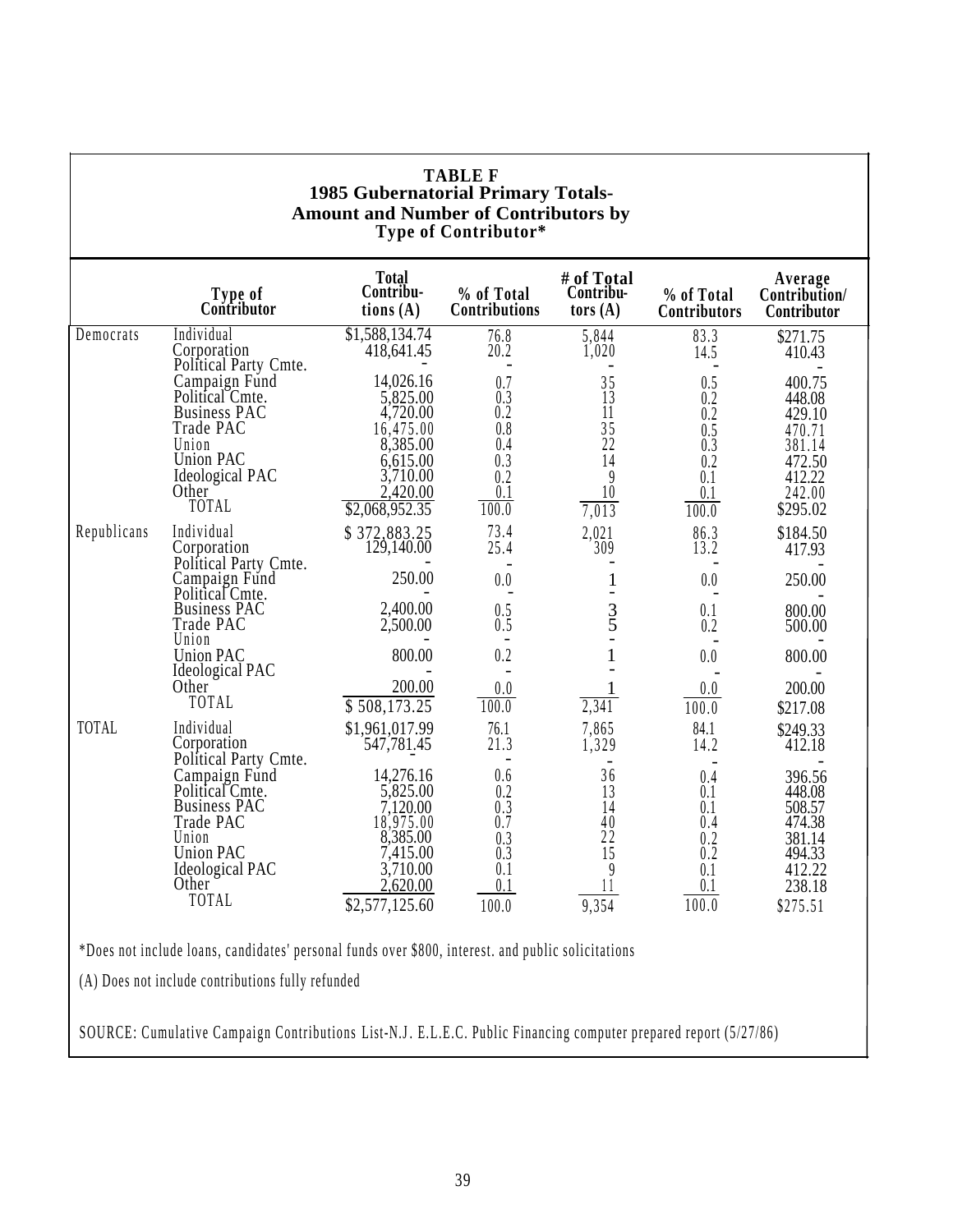| <b>TABLE G</b><br><b>1985 Gubernatorial General Election Candidates-</b><br>Amount and Number of Contributors by Type of Contributor* |                                                                                                                                                                                                                                                                                                                                                                             |                                                                                                                                                                                                                                                              |                                                                                                                                                      |                                                                                                                                                                        |                                                                                                                                                                  |                                                                                                                                                                                                                     |  |  |
|---------------------------------------------------------------------------------------------------------------------------------------|-----------------------------------------------------------------------------------------------------------------------------------------------------------------------------------------------------------------------------------------------------------------------------------------------------------------------------------------------------------------------------|--------------------------------------------------------------------------------------------------------------------------------------------------------------------------------------------------------------------------------------------------------------|------------------------------------------------------------------------------------------------------------------------------------------------------|------------------------------------------------------------------------------------------------------------------------------------------------------------------------|------------------------------------------------------------------------------------------------------------------------------------------------------------------|---------------------------------------------------------------------------------------------------------------------------------------------------------------------------------------------------------------------|--|--|
| Candidate                                                                                                                             | Type of<br>Contributor                                                                                                                                                                                                                                                                                                                                                      | <b>Total</b><br>Contribu-<br>tions(A)                                                                                                                                                                                                                        | % of Total<br>Contributions                                                                                                                          | # of Total<br>Contribu-<br>tors $(A)$                                                                                                                                  | % of Total<br>Contributors                                                                                                                                       | Average<br>Contribution/<br>Contributor                                                                                                                                                                             |  |  |
| Kean(R)                                                                                                                               | Individual $(B)$                                                                                                                                                                                                                                                                                                                                                            | \$773,312.22                                                                                                                                                                                                                                                 | 79.8                                                                                                                                                 | 2,900                                                                                                                                                                  | 89.0                                                                                                                                                             | \$266.66                                                                                                                                                                                                            |  |  |
| Shapiro $(D)$                                                                                                                         | Corporation<br>Political Party Cmte.<br>Campaign Fund<br>Political Cmte.<br>Business PAC (B)<br>Trade PAC<br>Union<br><b>Union PAC</b><br>Ideological PAC<br>Other<br>TOTAL<br>Individual<br>Corporation<br>Political Party Cmte.<br>Campaign Fund<br>Political Cmte.<br><b>Business PAC</b><br>Trade PAC<br>Union<br><b>Union PAC</b><br>Ideological PAC<br>Other<br>TOTAL | 169,774.00<br>800.00<br>954.52<br>7,350.00<br>10,050.00<br>3,600.00<br>1,800.00<br>800.00<br>125.00<br>\$968,565.74<br>\$539,716.00<br>132,730.59<br>10,181.25<br>5,570.00<br>9,357.78<br>2,600.00<br>5,900.00<br>3,210.00<br>4,200.00<br>4,865.00<br>400.00 | 17.5<br>0.1<br>0.1<br>0.8<br>1.0<br>0.4<br>0.2<br>0.1<br>0.0<br>100.0<br>75.1<br>18.5<br>1.4<br>0.8<br>1.3<br>0.4<br>0.8<br>0.4<br>0.6<br>0.7<br>0.1 | 317<br>$\mathbf{1}$<br>3<br>11<br>14<br>6<br>3<br>$\overline{2}$<br>$\sqrt{2}$<br>3,259<br>1,986<br>340<br>8<br>20<br>16<br>5<br>$\,8\,$<br>9<br>6<br>11<br>$\sqrt{2}$ | 9.7<br>0.0<br>0.1<br>0.3<br>0.4<br>0.2<br>0.1<br>0.1<br>0.1<br>100.0<br>82.4<br>14.1<br>0.3<br>$0.8$<br>0.7<br>0.2<br>0.3<br>0.4<br>$\underset{0.5}{0.2}$<br>0.1 | 535.56<br>800.00<br>318.17<br>668.18<br>717.86<br>600.00<br>600.00<br>400.00<br>62.50<br>\$297.20<br>\$271.76<br>390.38<br>1,272.66<br>278.50<br>584.86<br>520.00<br>737.50<br>356.67<br>700.00<br>442.27<br>200.00 |  |  |
| TOTAL                                                                                                                                 | Individual $(B)$<br>Corporation<br>Political Party Cmte.<br>Campaign Fund<br>Political Cmte.<br>Business PAC (B)<br>Trade PAC<br>Union<br><b>Union PAC</b><br><b>Ideological PAC</b><br>Other <sup>-</sup><br>TOTAL                                                                                                                                                         | \$718,730.62<br>\$1,313,028.22<br>302,504.59<br>10,181.25<br>6,370.00<br>10,312.30<br>9,950.00<br>15,950.00<br>6,810.00<br>6,000.00<br>5,665.00<br>$\frac{525.00}{\$1,687,296.36}$                                                                           | 100.0<br>77.8<br>17.9<br>0.6<br>0.4<br>0.6<br>0.6<br>0.9<br>0.4<br>0.4<br>0.3<br>$\frac{0.0}{100.0}$                                                 | 2,411<br>4,886<br>657<br>8<br>21<br>19<br>16<br>$\frac{22}{15}$<br>$\boldsymbol{9}$<br>$1\overline{3}$<br>$\frac{4}{5,670}$                                            | $\overline{100.0}$<br>86.1<br>11.6<br>0.1<br>0.4<br>0.3<br>$0.\overline{3}$<br>0.4<br>0.3<br>0.2<br>0.2<br>$\frac{0.1}{100.0}$                                   | \$298.10<br>\$268.73<br>460.43<br>1,272.66<br>$\begin{array}{c} 303.33 \\ 542.75 \end{array}$<br>621.88<br>725.00<br>454.00<br>666.67<br>435.77<br>131.25<br>\$297.58                                               |  |  |
|                                                                                                                                       | *Does not include loans, candidates' personal funds over \$800, interest, and public solicitations                                                                                                                                                                                                                                                                          |                                                                                                                                                                                                                                                              |                                                                                                                                                      |                                                                                                                                                                        |                                                                                                                                                                  |                                                                                                                                                                                                                     |  |  |
|                                                                                                                                       | (A) Does not include contributions fully refunded                                                                                                                                                                                                                                                                                                                           |                                                                                                                                                                                                                                                              |                                                                                                                                                      |                                                                                                                                                                        |                                                                                                                                                                  |                                                                                                                                                                                                                     |  |  |
| (B) Does not include excesses that are being refunded                                                                                 |                                                                                                                                                                                                                                                                                                                                                                             |                                                                                                                                                                                                                                                              |                                                                                                                                                      |                                                                                                                                                                        |                                                                                                                                                                  |                                                                                                                                                                                                                     |  |  |

 $\mathsf{r}$ 

SOURCE: Cumulative Campaign Contribution List-N.J . E.L.E.C. Public Financing computer prepared report (5/27/86)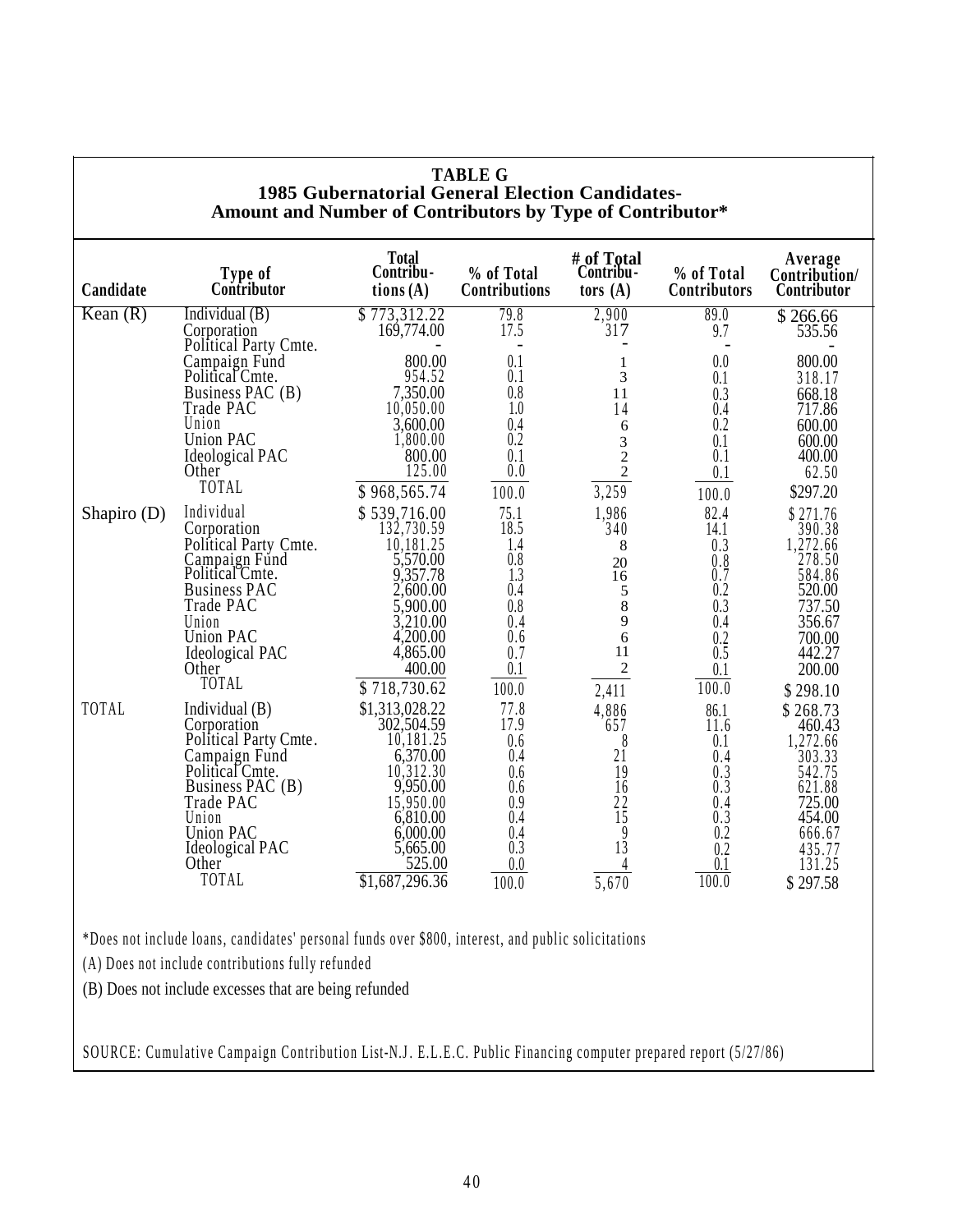|                       | Type of<br>Contributor                                                                                                                                                                          | Total<br>Contribu-<br>tions $(A)$                                                                                                                                 | % of Total<br>Contributions                                                          | # of Total<br>Contribu-<br>tors $(A)$                                                                               | % of Total<br><b>Contributors</b>                                                    | Average<br>Contribution/<br>Contributor                                                                                            |
|-----------------------|-------------------------------------------------------------------------------------------------------------------------------------------------------------------------------------------------|-------------------------------------------------------------------------------------------------------------------------------------------------------------------|--------------------------------------------------------------------------------------|---------------------------------------------------------------------------------------------------------------------|--------------------------------------------------------------------------------------|------------------------------------------------------------------------------------------------------------------------------------|
| Primary<br>1985 Total | Individual<br>Corporation<br>Political Party Cmte.                                                                                                                                              | \$1,961,017.99<br>547,781.45                                                                                                                                      | 76.1<br>21.3                                                                         | 7,865<br>1,329                                                                                                      | 84.1<br>14.2                                                                         | 249.33<br>\$<br>412.18                                                                                                             |
|                       | Campaign Fund<br>Political Cmte.<br><b>Business PAC</b><br>Trade PAC<br>Union<br><b>Union PAC</b><br>Ideological PAC<br>Other<br>TOTAL                                                          | 14,276.16<br>5,825.00<br>7,120.00<br>18,975.00<br>8,385.00<br>7,415.00<br>3,710.00<br>2,620.00<br>\$2,577,125.60                                                  | 0.6<br>0.2<br>$0.3 \ 0.7$<br>0.3<br>$0.\overline{3}$<br>0.1<br>0.1<br>100.0          | 36<br>$\overline{13}$<br>14<br>40<br>22<br>$\overline{15}$<br>9<br>$1\overline{1}$<br>9,354                         | 0.4<br>0.1<br>0.1<br>0.4<br>0.2<br>0.2<br>0.1<br>0.1<br>100.0                        | 396.56<br>448.08<br>508.57<br>474.38<br>381.14<br>494.33<br>412.22<br>238.18<br>275.51<br>S                                        |
| General<br>1985 Total | Individual $(B)$<br>Corporation<br>Political Party Cmte.<br>Campaign Fund<br>Political Cmte.<br>Business PAC (B)<br>Trade PAC<br>Union<br><b>Union PAC</b><br>Ideological PAC<br>Other<br>TOTAL | \$1,313,028.22<br>302,504.59<br>10,181.25<br>6,370.00<br>10,312.30<br>9,950.00<br>15,950.00<br>6,810.00<br>6,000.00<br>5,665.00<br>525.00<br>\$1,687,296.36       | 77.8<br>17.9<br>0.6<br>0.4<br>0.6<br>0.6<br>0.9<br>0.4<br>0.4<br>0.3<br>0.0<br>100.0 | 4,886<br>657<br>8<br>$2\tilde{1}$<br>19<br>16<br>$\frac{22}{15}$<br>9<br>13<br>4<br>5,670                           | 86.1<br>11.6<br>0.1<br>0.4<br>0.3<br>0.3<br>0.4<br>0.3<br>0.2<br>0.2<br>0.1<br>100.0 | \$<br>268.73<br>460.43<br>1,272.66<br>303.33<br>542.75<br>621.88<br>725.00<br>454.00<br>666.67<br>435.77<br>131.25<br>297.58<br>\$ |
| 1985 TOTAL            | Individual $(B)$<br>Corporation<br>Political Party Cmte.<br>Campaign Fund<br>Political Cmte.<br>Business PAC (B)<br>Trade PAC<br>Union<br><b>Union PAC</b><br>Ideological PAC<br>Other<br>TOTAL | \$3,274,046.21<br>850,286.04<br>10,181.25<br>20,646.16<br>16,137.30<br>17,070.00<br>34,925.00<br>15,195.00<br>13,415.00<br>9,375.00<br>3,145.00<br>\$4,264,421.96 | 76.8<br>19.9<br>0.2<br>0.5<br>0.4<br>0.4<br>0.8<br>0.4<br>0.3<br>0.2<br>0.1<br>100.0 | 12,751<br>1,986<br>$rac{8}{57}$<br>$\overline{3}\overline{2}$<br>30<br>$\frac{62}{37}$<br>$\frac{24}{22}$<br>15,024 | 84.9<br>13.2<br>0.1<br>0.4<br>0.2<br>0.2<br>0.4<br>0.2<br>0.2<br>0.1<br>0.1<br>100.0 | \$<br>256.77<br>428.14<br>1,272.66<br>362.21<br>504.30<br>569.00<br>563.31<br>410.68<br>558.96<br>426.14<br>209.67<br>\$283.84     |

**TABLE H**

# (B) Does not include excesses that are being refunded

SOURCE: Cumulative Campaign Contribution List-N.J . E.L.E.C . Public Financing computer prepared report (5/27/86)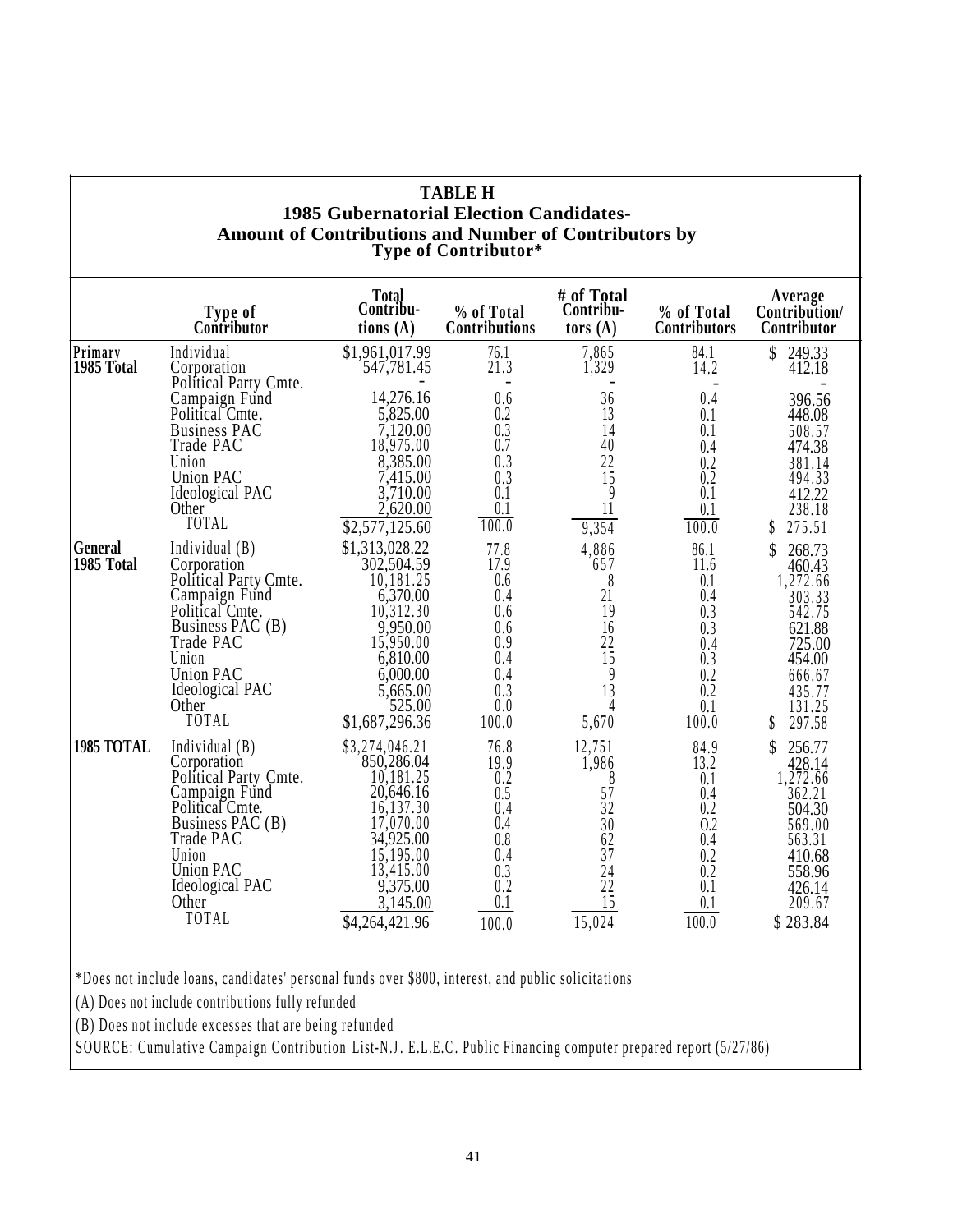#### **TABLE I Comparison of Expenditures by Type of Expenditure (Net) for 1985 Gubernatorial Primary Candidates**

|                                                                                                                                                                                                            | Del Tufo $(D)$                                                                                 |                                                    | Gibson (D)                                                                          |                                                  | Kean $(R)$                                                                            |                                                 |
|------------------------------------------------------------------------------------------------------------------------------------------------------------------------------------------------------------|------------------------------------------------------------------------------------------------|----------------------------------------------------|-------------------------------------------------------------------------------------|--------------------------------------------------|---------------------------------------------------------------------------------------|-------------------------------------------------|
| <b>Type of Expenditure</b>                                                                                                                                                                                 | Net                                                                                            | Net %                                              | <b>Net</b>                                                                          | Net $%$                                          | <b>Net</b>                                                                            | Net %                                           |
| <b>Expenditures Exempt from Limit:</b><br>Candidate Travel<br>Food and Beverage/ Fund-raising<br>Election Night Activities<br>Compliance-Legal/Accounting                                                  | \$6,582.88<br>10,794.06<br>1,393.11<br>5,313.10                                                | 0.9 1.5<br>$0.2 \ 0.7$                             | \$22,676.09<br>48,350.88<br>0.00<br>14,842.33                                       | 2.3<br>$\overline{4.9}$<br>0.0<br>1.5            | 955.04<br>\$<br>0.00<br>3,795.30<br>42,193.63                                         | 0.1<br>0.0<br>0.3<br>3.7                        |
| Total Expenditures Exempt from Limit:                                                                                                                                                                      | \$24,083.15                                                                                    | 3.3                                                | \$85,869.30                                                                         | 8.7                                              | $\boldsymbol{\S}$<br>46,943.97                                                        | 4.1                                             |
| Expenditures Subject to Limit:<br>Administration:<br>Telephone<br>Personnel/Taxes<br>Other                                                                                                                 | 7,753.19<br>38,420.01<br>108,396.85                                                            | 1.1<br>5.2<br>14.7                                 | $$7,318.05$<br>143,481.41<br>116,262.01                                             | 0.7<br>14.5<br>11.8                              | \$<br>2,638.51<br>37,273.55<br>33,266.24                                              | 0.2<br>3.3<br>2.9                               |
| Total Administration                                                                                                                                                                                       | \$154,570.05                                                                                   | 21.0                                               | \$267,061.47                                                                        | 27.0                                             | 73,178.30<br>\$                                                                       | 6.4                                             |
| Communication:<br>Media Time<br><b>Advertising Production</b><br>Newspaper Advertising<br>Billboards<br><b>Printing Literature</b><br>Mailing Literature                                                   | \$495,789.45<br>34,318.68<br>815.97<br>40.00<br>12,017.91<br>2,455.72                          | 67.3<br>4.7<br>0.1<br>0.0<br>1.6<br>0.3            | \$414,388.66<br>41,210.40<br>3,163.75<br>47,771.32<br>75,734.80<br>52,635.24        | 41.9<br>4.2<br>0.3<br>4.8<br>7.7<br>5.3          | \$845,982.50<br>105,366.94<br>0.00<br>2,067.00<br>53,535.27<br>15,120.47              | 73.9<br>9.2<br>0.0<br>0.2<br>4.7<br>1.3         |
| <b>Total Communication Expenditures</b>                                                                                                                                                                    | \$545,437.73                                                                                   | 74.0                                               | \$634,904.17                                                                        | 64.3                                             | \$1,022,072.18                                                                        | 89.3                                            |
| Total Expenditures by Others                                                                                                                                                                               | \$13,003.47                                                                                    | 1.8                                                | 0.00<br>\$                                                                          | 0.0                                              | \$2,050.00                                                                            | 0.2                                             |
| Total Expenditures Subject to Limit                                                                                                                                                                        | \$713,011.25                                                                                   | 96.7                                               | \$901,965.64                                                                        | 91.3                                             | \$1,097,300.48                                                                        | 95.9                                            |
| <b>Total Campaign Expenditures</b>                                                                                                                                                                         | \$737,094.40                                                                                   | 100.0                                              | \$987,834.94                                                                        | 100.0                                            | \$1,144,244.45                                                                        | 100.0                                           |
|                                                                                                                                                                                                            |                                                                                                |                                                    |                                                                                     |                                                  |                                                                                       |                                                 |
| <b>Type of Expenditure</b>                                                                                                                                                                                 | Russo(D)<br><b>Net</b>                                                                         | Net %                                              | Shapiro $(D)$<br><b>Net</b>                                                         | Net %                                            | Wiley $(D)$<br><b>Net</b>                                                             |                                                 |
| <b>Expenditures Exempt from Limit:</b><br>Candidate Travel<br>Food and Beverage/ Fund-raising<br>Election Night Activities                                                                                 | 19,489.37<br>\$<br>24,380.12<br>0.00<br>7.699.87<br>\$<br>$\overline{51,}569.36$               | 1.7<br>2.1<br>0.0<br>0.7<br>4.5                    | 7,722.76<br>\$<br>23,939.97<br>3,034.61<br>24,659.15<br>$\boldsymbol{\S}$           | 0.7<br>2.1<br>0.3<br>2.1<br>5.1                  | 10,038.93<br>\$<br>24,505.80<br>1.000.00<br>21,047.15<br>$\boldsymbol{\S}$            | Net %<br>0.9<br>2.3<br>$\overline{0.1}$         |
| Compliance-Legal/Accounting<br>Total Expenditures Exempt from Limit:<br>Expenditures Subject to Limit:<br>Administration:<br>Telephone<br>Personnel/Taxes<br>Other<br><b>Total Administration</b>          | 40,526.79<br>37,563.54<br>\$<br>248,872.92<br>\$326,963.25                                     | 3.5<br>$3.\overline{3}$<br>21.7<br>28.8            | 59,356.49<br>16,550.99<br>\$<br>20,828.63<br>113,534.71<br>\$150,914.33             | 1.4<br>1.8<br>9.8<br>13.0                        | 56,591.88<br>14,561.85<br>$\mathcal{S}$<br>106,377.38<br>70,965.03<br>\$191,904.26    | $2.0$<br>5.3<br>1.4<br>10.0<br>6.7<br>18.1      |
| Communication:<br>Media Time<br><b>Advertising Production</b><br>Newspaper Advertising<br><b>Billboards</b><br><b>Printing Literature</b><br>Mailing Literature<br><b>Total Communication Expenditures</b> | \$408,302.82<br>138,764.38<br>11,611.51<br>16,600.33<br>95,572.60<br>82,888.70<br>\$753,740.34 | 36.0<br>12.2<br>1.0<br>1.5<br>$8.4$<br>7.2<br>66.4 | \$647,549.22<br>234,301.11<br>0.00<br>0.00<br>60,801.37<br>5,309.14<br>\$947,960.84 | 55.8<br>20.2<br>0.0<br>0.0<br>5.2<br>0.5<br>81.6 | \$639,378.32<br>33,882.88<br>500.00<br>0.00<br>61,706.80<br>72,865.83<br>\$808,333.83 | 60.4<br>3.2<br>0.0<br>0.0<br>5.8<br>6.9<br>76.3 |
| Total Expenditures by Others                                                                                                                                                                               | \$2,231.45                                                                                     | 0.2                                                | \$2,929.00                                                                          | 0.3                                              | \$2,020.69                                                                            | 0.2                                             |
| Total Expenditures Subject to Limit<br><b>Total Campaign Expenditures</b>                                                                                                                                  | \$1,082,935.04<br>$\overline{$1,134,504.40}$                                                   | 95.5<br>100.0                                      | \$1,101,804.17<br>\$1,161,160.66                                                    | 94.9<br>100.0                                    | \$1,002,258.78<br>\$1,058,850.66                                                      | 94.7<br>100.0                                   |

SOURCE: Summary Expenditure Listing - N.J. E.L.E.C . Public Financing computer prepared report (5/27/86)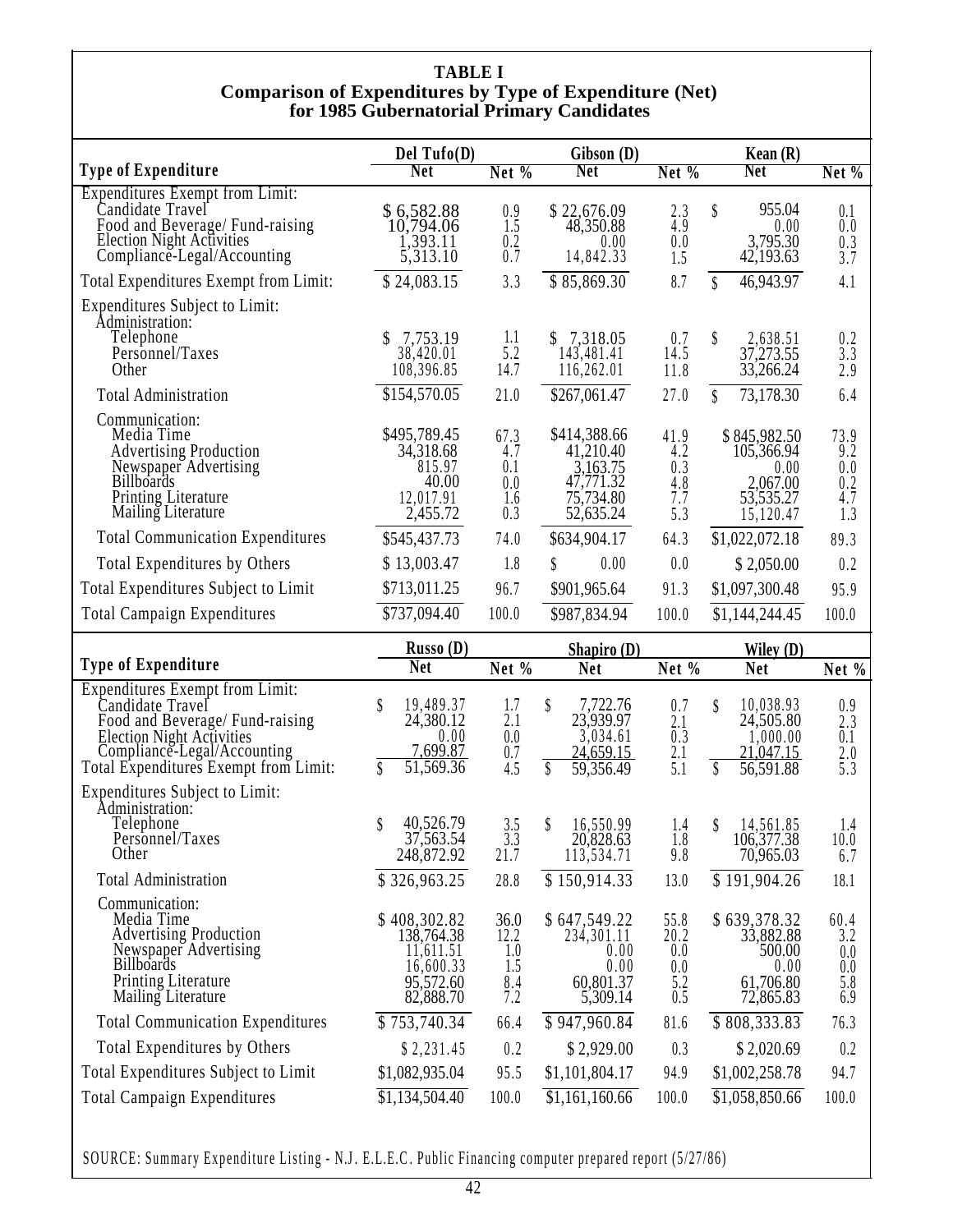| <b>TABLE J</b>                                          |
|---------------------------------------------------------|
| Comparison of Expenditures by Type of Expenditure (Net) |
| for 1985 Gubernatorial General Election Candidates      |

|                                                                                                                                                                 | Shapiro $(D)$                                                             |                                          | Kean $(R)$                                                                 |                                         |
|-----------------------------------------------------------------------------------------------------------------------------------------------------------------|---------------------------------------------------------------------------|------------------------------------------|----------------------------------------------------------------------------|-----------------------------------------|
| <b>Type of Expenditure</b>                                                                                                                                      | <b>Net</b>                                                                | Net $%$                                  | <b>Net</b>                                                                 | Net %                                   |
| <b>Expenditures Exempt from Limit:</b><br>Candidate Travel<br>Food and Beverage/Fund-raising<br>Election Night Activities<br>Compliance-Legal/Accounting        | 9,693.00<br>\$<br>40,546.83<br>5,276.61<br>53,396.60                      | $0.5$<br>$2.0$<br>0.3<br>2.7             | \$<br>9,291.50<br>746.09<br>4,901.34<br>58,239.36                          | 0.4<br>0.0<br>0.2<br>2.6                |
| Total Expenditures Exempt from Limit:                                                                                                                           | \$108,913.04                                                              | 5.5                                      | 73,178.29<br>\$                                                            | 3.2                                     |
| Expenditures Subject to Limit:<br>Administration:<br>Telephone<br>Personnel/Taxes<br>Other                                                                      | 23,317.74<br>60,961.19<br>205,838.44                                      | $\frac{1.2}{3.1}$<br>10.4                | \$<br>9,317.79<br>97,970.65<br>88,362.95                                   | 0.4<br>4.3<br>3.9                       |
| <b>Total Administration</b>                                                                                                                                     | \$290,117.37                                                              | 14.7                                     | \$195,651.39                                                               | 8.7                                     |
| Communication:<br>Media Time<br><b>Advertising Production</b><br>Newspaper Advertising<br><b>Billboards</b><br><b>Printing Literature</b><br>Mailing Literature | \$1,220,000.00<br>305,445.49<br>1,410.10<br>0.00<br>38,219.69<br>4,612.67 | 61.6<br>15.4<br>0.1<br>0.0<br>1.9<br>0.2 | \$1,862,045.19<br>113,938.53<br>800.19<br>3,204.30<br>3,574.79<br>2,123.67 | 82.6<br>5.1<br>0.0<br>0.1<br>0.2<br>0.1 |
| <b>Total Communication Expenditures</b>                                                                                                                         | \$1,569,687.95                                                            | 79.3                                     | \$1,985,686.67                                                             | 88.1                                    |
| Total Expenditures by Others                                                                                                                                    | \$11,495.03                                                               | 0.6                                      | 454.52                                                                     | 0.0                                     |
| Total Expenditures Subject to Limit                                                                                                                             | \$1,871,300.35                                                            | 94.5                                     | \$2,181,792.58                                                             | 96.8                                    |
| <b>Total Campaign Expenditures</b>                                                                                                                              | \$1,980,213.39                                                            | 100.0                                    | \$2,254,970.87                                                             | 100.0                                   |

SOURCE: Summary Expenditure Listing-N.J. E.L.E.C . Public Financing computer prepared report (5/27/86)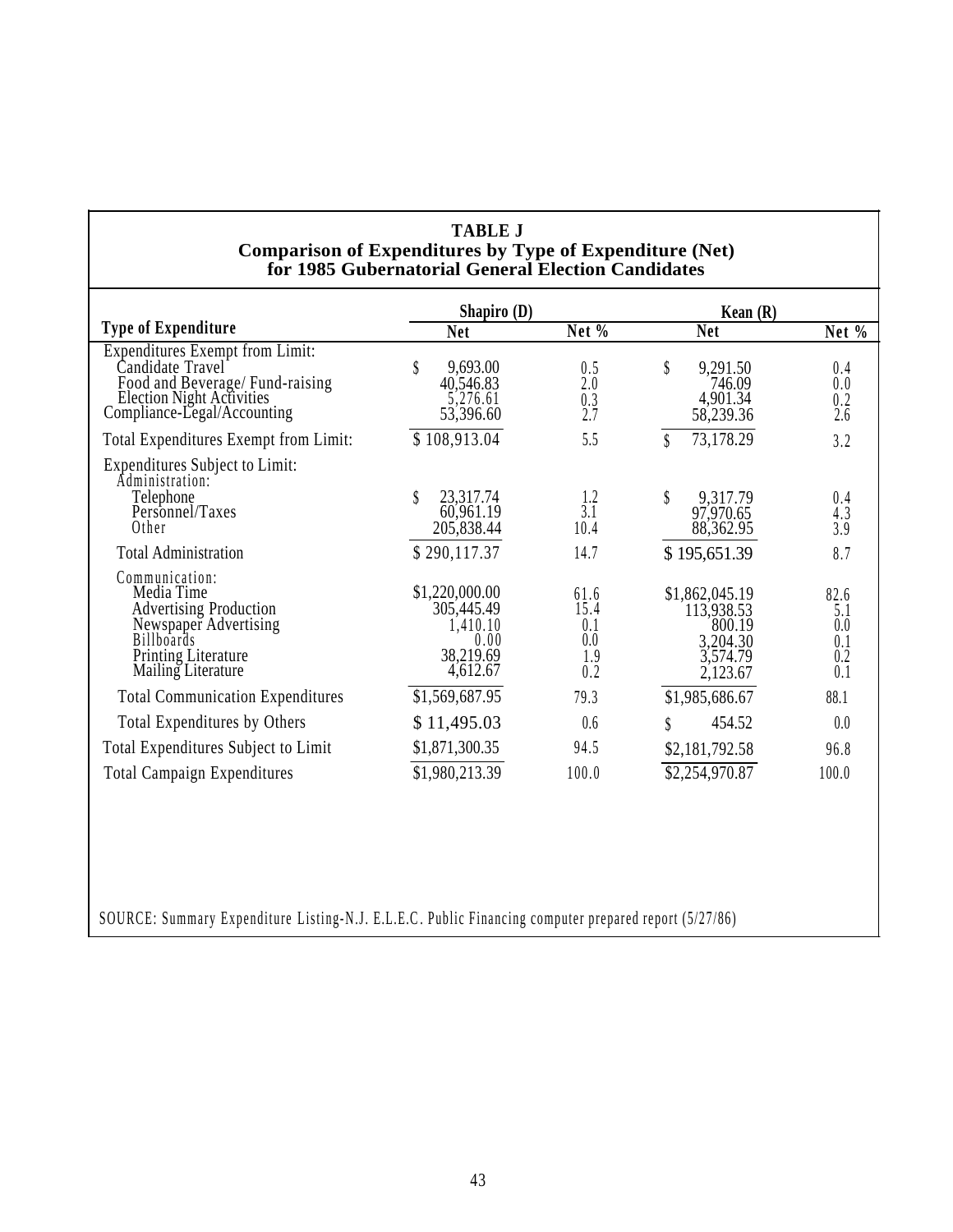#### **TABLE K Comparison of Expenditures by Type of Expenditure (Net) for 1985 Primary and General Gubernatorial Publicly Funded Candidates**

|                                                                                                                                                                 | Primary-Total                                                                        |                                         | General-Total                                                                 |                                         | 1985-Total                                                                           |                                         |  |
|-----------------------------------------------------------------------------------------------------------------------------------------------------------------|--------------------------------------------------------------------------------------|-----------------------------------------|-------------------------------------------------------------------------------|-----------------------------------------|--------------------------------------------------------------------------------------|-----------------------------------------|--|
| <b>Type of Expenditure</b>                                                                                                                                      | <b>Net</b>                                                                           | Net $%$                                 | <b>Net</b>                                                                    | Net %                                   | <b>Net</b>                                                                           | $Net\%$                                 |  |
| <b>Expenditures Exempt from Limit:</b><br>Candidate Travel<br>Food and Beverage/Fund-raising<br><b>Election Night Activities</b><br>Compliance-Legal/Accounting | 67,465.07<br>131,970.83<br>9,223.02<br>115,755.23                                    | 1.1<br>2.1<br>0.1<br>1.9                | 18,984.50<br>\$<br>41,292.92<br>10,177.95<br>111,635.96                       | 0.4<br>1.0<br>0.2<br>2.6                | 86,449.57<br>\$<br>173,263.75<br>19,400.97<br>227, 391.19                            | 0.8<br>1.7<br>0.2<br>2.2                |  |
| Total Expenditures Exempt from Limit:                                                                                                                           | \$324,414.15                                                                         | 5.2                                     | \$182,091.33                                                                  | 4.3                                     | \$<br>506,505.48                                                                     | 4.8                                     |  |
| <b>Expenditures Subject to Limit:</b><br>Administration:<br>Telephone<br>Personnel/Taxes<br>Other                                                               | 89,349.38<br>383,944.52<br>691,297.76                                                | 1.4<br>6.2<br>11.1                      | \$<br>32,635.53<br>158,931.84<br>294,201.39                                   | 0.8<br>3.8<br>6.9                       | 121,984.91<br>\$<br>542,876.36<br>985,499.15                                         | 1.2<br>5.2<br>9.4                       |  |
| <b>Total Administration</b>                                                                                                                                     | \$1,164,591.66                                                                       | 18.7                                    | \$485,768.76                                                                  | 11.5                                    | \$1,650,360.42                                                                       | 15.8                                    |  |
| Communication:<br>Media Time<br><b>Advertising Production</b><br>Newspaper Advertising<br><b>Billboards</b><br>Printing Literature<br>Mailing Literature        | \$3,451,390.97<br>587,844.39<br>16,091.23<br>66,478.65<br>359, 368. 75<br>231,275.10 | 55.5<br>9.4<br>0.3<br>1.1<br>5.8<br>3.7 | \$3,082,045.19<br>419,384.02<br>2,210.29<br>3,204.30<br>41,794.48<br>6,736.34 | 72.8<br>9.9<br>0.1<br>0.1<br>1.0<br>0.2 | \$6,533,436.16<br>1,007,228.41<br>18,301.52<br>69,682.95<br>401,163.23<br>238,011.44 | 62.5<br>9.6<br>0.2<br>0.7<br>3.8<br>2.3 |  |
| <b>Total Communication Expenditures</b>                                                                                                                         | \$4,712,449.09                                                                       | 75.7                                    | \$3,555,374.62                                                                | 83.9                                    | \$8,267,823.71                                                                       | 79.1                                    |  |
| <b>Total Expenditures by Others</b>                                                                                                                             | \$22,234.61                                                                          | 0.4                                     | \$11,949.55                                                                   | 0.3                                     | \$34,184.16                                                                          | 0.3                                     |  |
| Total Expenditures Subject to Limit                                                                                                                             | \$5,899,275.36                                                                       | 94.8                                    | \$4,053,092.93                                                                | 95.7                                    | \$9,952,368.29                                                                       | 95.2                                    |  |
| <b>Total Campaign Expenditures</b>                                                                                                                              | \$6,223,689.51                                                                       | 100.0                                   | \$4,235,184.26                                                                | 100.0                                   | \$10,458,873.77                                                                      | 100.0                                   |  |

SOURCE: Summary Expenditure Listing-N.J . E.L.E.C. Public Financing computer prepared report (5/27/86)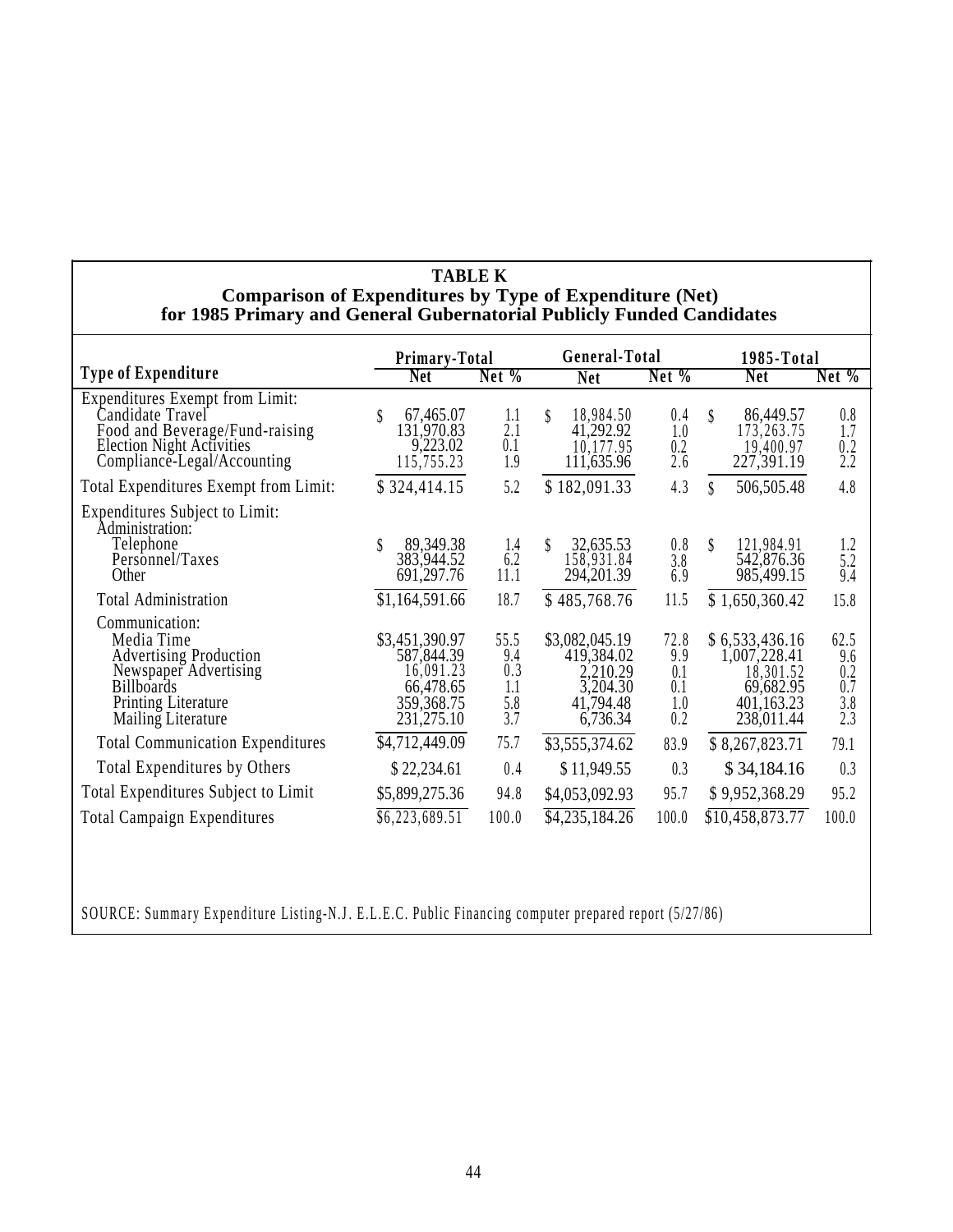#### **BIBLIOGRAPHY**

- *Review*. Vol. 71, No. 1. March 1977. pp. 289-304. Essay on campaign finance in federal elections, sections on expenditure limits, disclosure, and public financing. Discussion on the future of campaign finance reforms.
- Adamany, David W. and George E. Agree. *Political Money: A Strategy for Campaign Financing in America.* Baltimore: Johns Hopkins University Press, 1975.
- Alexander, Herbert E. and Brian A. Haggerty. *The Federal Election Campaign Act*: *After a Decade of Political Reform.* Los Angeles: Citizens' Research Foundation, 1981.

of the FECA. Disclosure, spending limits, PAC's, parties, and incumbency are discussed.

Alexander, Herbert E. "Financing Gubernatorial Press, 1976. Elections Campaigns." *State Government*. Vol. 53, Discusses reform legislation, its impact on the No. 2, 1980, pp. 140-43.

Discusses public financing programs in gubernatorial races in New Jersey, Michigan, Minnesota, Wisconsin, and Massachusetts. The expenditure limit and its impact on elections, and the problem of finding an equitable spending limit to equalize the advantages of incumbents are discussed.

 *Financing Politics: Money, Elections and* \_\_\_\_, *Political Reform. 3*rd ed. Washington, D.C.: Congressional Quarterly Press, 1984.

Covers all aspects of campaign financing. Sections on public finance programs in the states, public financing of parties, and the effects of these programs.

Alexander, Herbert E. and Brian A. Haggerty. *Political Reform in California: How Has* It *Worked?* Los *Political Reform and the American Experi-*\_\_\_,

Report of a conference that evaluated Cali- 1977. fornia's Political Reform Act of 1974, five years after its implementation.

Adamany, David W. "Money, Politics, and Democ-<br>
racy: A Review Essay." *American Political Science*<br> *Financing of State Elections: A Data Book on Tax-*Financing of State Elections: A Data Book on Tax-*Assisted Funding of Political Parties and Candidates in Twenty States*. Los Angeles: Citizens' Research Foundation, 1986.

> Studies public policy and experimentation in the 19 states with forms of public funding and income tax check-offs and add-ons.

- Beyle, Thad L, ''The Cost of Becoming Governor.'' *State Government.* Vol. 56, No. 2, 1983, pp. 74-84. Studies trends in spending for gubernatorial elections, contains data on costs of the most expensive campaigns for the years 1977-1982, and includes aggregate amounts and dollars spent per vote in various states in 1982.
- Report on conference dealing with the impact Broder, David, ''Epilogue: Assessing Campaign Reform: Lessons for the Future,'' in *Campaign Money: Reform and* Reality *in* the *States*. Edited by Herbert E. Alexander. New York: The Free

states, and the future of campaign finance reform. Encourages the public financing of parties to strengthen them.

California Commission on Campaign Financing, *The New Gold Rush: Financing California's Legislative Campaigns.* Los Angeles: Center for Responsive Government, 1985.

Report of a private Commission, including recommendations for the financing of campaigns for the state legislature. Presents data on federal and state laws governing political finance. Tables.

Crotty, William J., ed. *Paths to Political Reform,* Lexington: Lexington Books, 1980.

Series of articles on campaign finance reform regulations. \_\_\_

Angeles: Citizens' Research Foundation, 1980. *ment*. New York: Thomas Y. Crowell Company,

Discusses political reform and its effect on the parties.